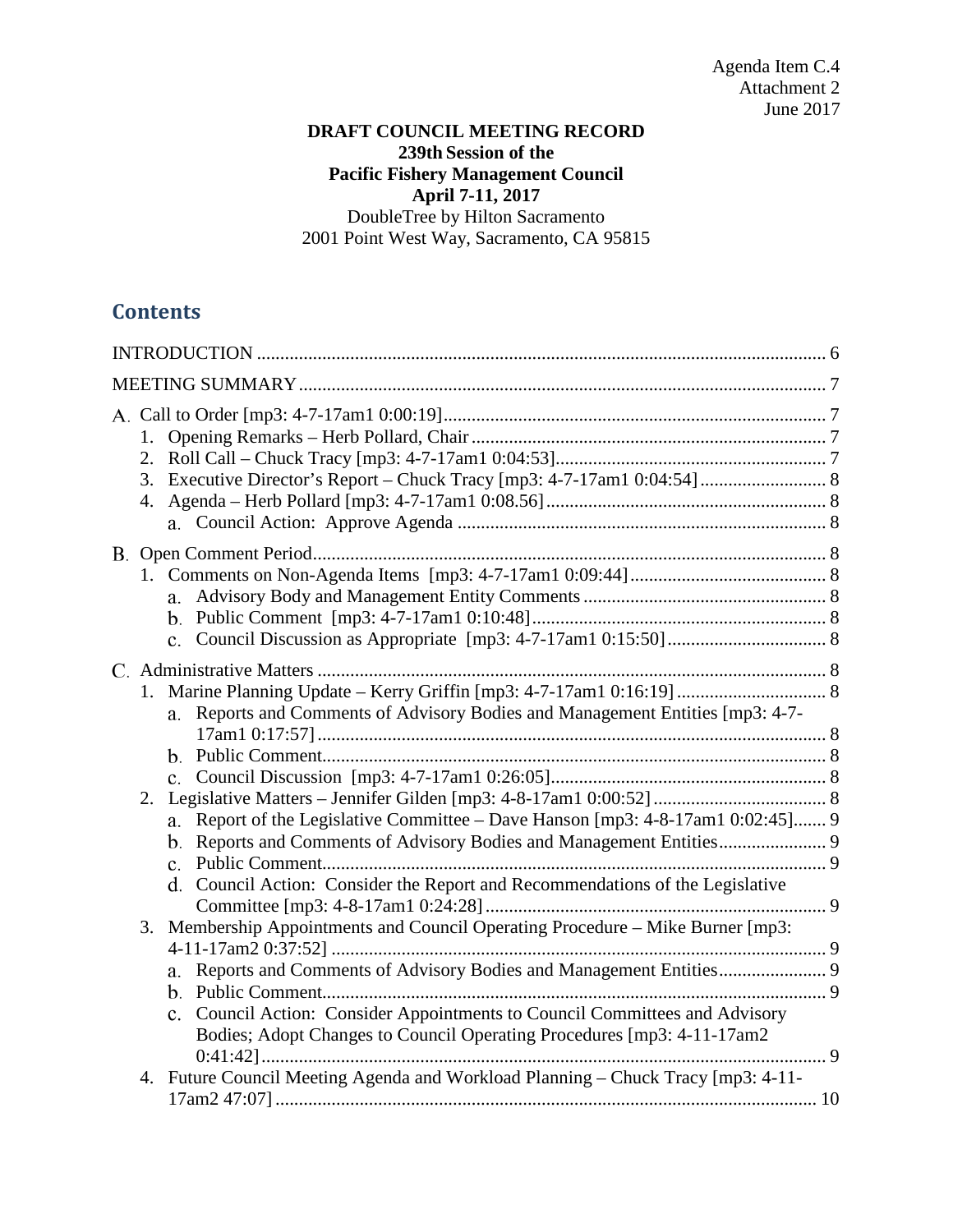|    |                | a. Reports and Comments of Advisory Bodies and Management Entities [mp3: 4-                                                                                     |
|----|----------------|-----------------------------------------------------------------------------------------------------------------------------------------------------------------|
|    |                |                                                                                                                                                                 |
|    |                | Council Action: Discussion and Guidance on Future Meeting Agenda and                                                                                            |
|    |                |                                                                                                                                                                 |
|    |                |                                                                                                                                                                 |
|    |                | 1. Current Habitat Issues - Jennifer Gilden [mp3: 4-7-17am1 0:29:14]  11                                                                                        |
|    | a.             | Report of the Habitat Committee - Eric Wilkins [mp3: 4-7-17am1 0:31:46] 11                                                                                      |
|    |                | b. Reports and Comments of Advisory Bodies and Management Entities [mp3: 4-7-                                                                                   |
|    |                |                                                                                                                                                                 |
|    |                |                                                                                                                                                                 |
|    |                | d. Council Action: Consider Habitat Committee Recommendations [mp3: 4-7-                                                                                        |
|    |                |                                                                                                                                                                 |
|    |                |                                                                                                                                                                 |
|    |                | 1. Sacramento River Winter Chinook Harvest Control Rule Review - Robin Ehlke                                                                                    |
|    |                |                                                                                                                                                                 |
|    |                | a. Reports and Comments of Advisory Bodies and Management Entities [mp3: 4-7-                                                                                   |
|    |                |                                                                                                                                                                 |
|    |                |                                                                                                                                                                 |
|    |                |                                                                                                                                                                 |
| 2. |                | Methodology Review Preliminary Topic Selection - Robin Ehlke [mp3: 4-7-17pm1                                                                                    |
|    |                |                                                                                                                                                                 |
|    |                | a. Reports and Comments of Advisory Bodies and Management Entities [mp3: 4-7-                                                                                   |
|    |                |                                                                                                                                                                 |
|    |                |                                                                                                                                                                 |
|    |                | c. Council Guidance on Potential Methodologies to Review in 2017 [mp3: 4-7-                                                                                     |
|    |                |                                                                                                                                                                 |
| 3. |                | Tentative Adoption of 2017 Salmon Management Measures for Analysis - Robin                                                                                      |
|    |                |                                                                                                                                                                 |
|    |                | a. Update of Estimated Impacts of March 2017 Alternatives - Robert Kope [mp3:                                                                                   |
|    |                |                                                                                                                                                                 |
|    |                | b. Summary of Public Hearings - Hearings Officers [mp3: 4-7-17pm1 0:32:26] 13<br>c. Recommendations of the U.S. Section of the Pacific Salmon Commission – Phil |
|    |                |                                                                                                                                                                 |
|    |                | g. Council Action: Adopt Tentative 2017 Ocean Salmon Management Measures                                                                                        |
|    |                |                                                                                                                                                                 |
| 4. |                | Clarify Council Direction on 2017 Management Measures - Robin Ehlke [mp3: 4-8-                                                                                  |
|    |                |                                                                                                                                                                 |
|    |                | a. Reports and Comments of Advisory Bodies and Management Entities [mp3: 4-8-                                                                                   |
|    |                |                                                                                                                                                                 |
|    |                |                                                                                                                                                                 |
|    | $\mathbf{c}$ . |                                                                                                                                                                 |
|    | a.             | Reports and Comments of Advisory Bodies and Management Entities [mp3: 4-                                                                                        |
|    |                |                                                                                                                                                                 |
|    |                |                                                                                                                                                                 |
|    | a.             |                                                                                                                                                                 |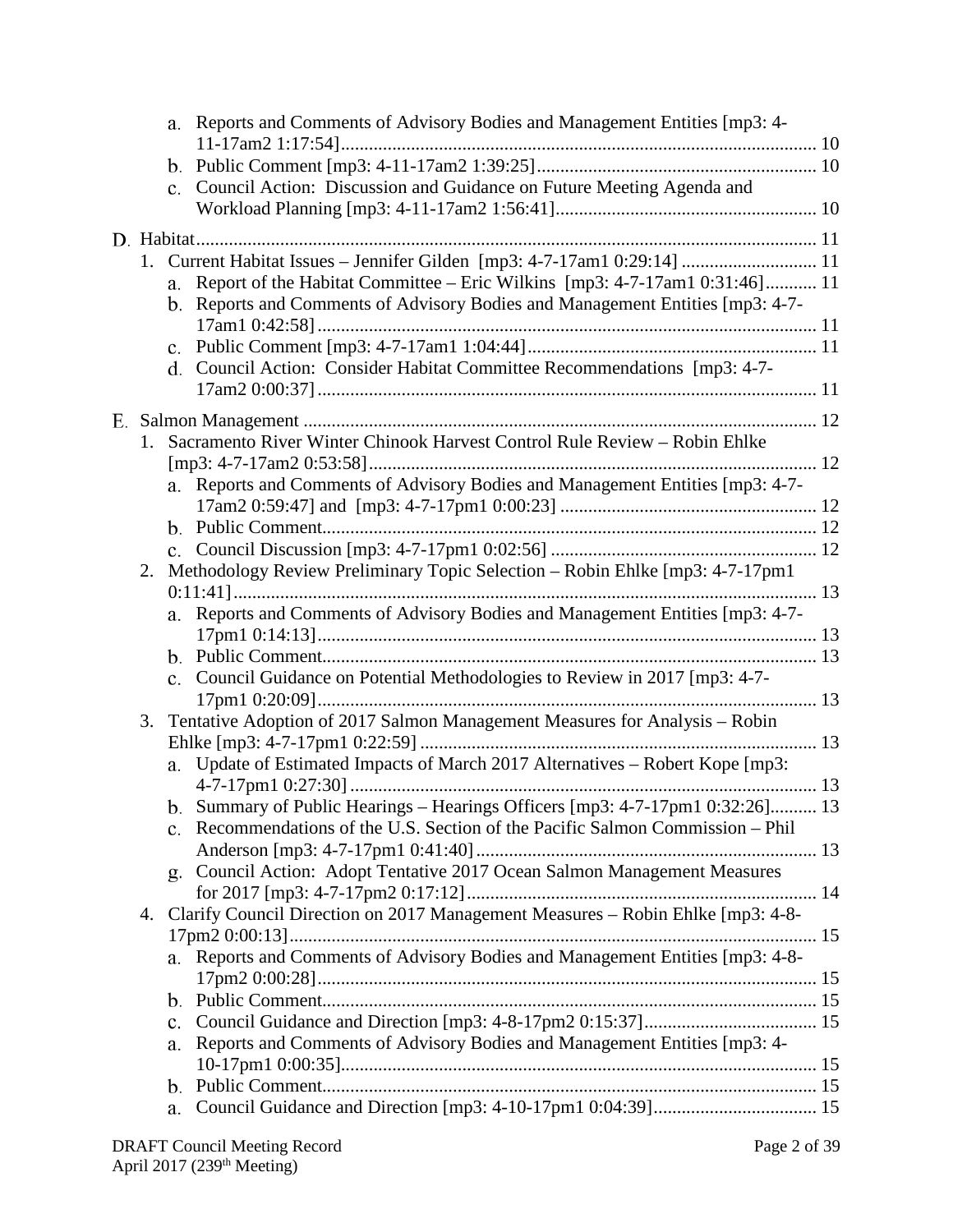|    | 5. Final Action on 2017 Salmon Management Measures – Robin Ehlke [mp3: 4-11-            |    |
|----|-----------------------------------------------------------------------------------------|----|
|    | a. Reports and Comments of Advisory Bodies and Management Entities 15                   |    |
|    |                                                                                         |    |
|    | c. Council Action: Adopt Final Management Measures for 2017 Ocean Salmon                |    |
|    |                                                                                         |    |
|    |                                                                                         |    |
|    | 1. National Marine Fisheries Service Report - Brett Wiedoff [mp3: 4-8-17am1 0:43:07] 17 |    |
|    |                                                                                         |    |
|    | b. Fisheries Science Center Activities - Michelle McClure [mp3: 4-8-17am1               |    |
|    |                                                                                         |    |
|    | c. Reports and Comments of Advisory Bodies and Management Entities 17                   |    |
|    |                                                                                         |    |
|    | e.                                                                                      |    |
| 2. | Final Action on Electronic Monitoring of Non-Whiting Midwater and Bottom Trawl          |    |
|    | Fisheries Regulations and Update on Exempted Fishing Permit (EFP) - Brett               |    |
|    |                                                                                         |    |
|    | a. Reports and Comments of Advisory Bodies and Management Entities [mp3: 4-8-           |    |
|    |                                                                                         |    |
|    |                                                                                         |    |
|    | b. Council Action: Review EFP Results; confirm or Revise Adopted Council Final          |    |
|    | Preferred Alternatives for Non-Whiting Midwater and Bottom Trawl Fisheries              |    |
|    |                                                                                         |    |
| 3. | Salmon Endangered Species Act (ESA) Consultation Recommendations - Kit Dahl             |    |
|    | a. Reports and Comments of Advisory Bodies and Management Entities [mp3: 4-8-           |    |
|    |                                                                                         |    |
|    |                                                                                         | 20 |
|    | Council Action: Provide Final Recommendations to NMFS on Chinook Bycatch                |    |
|    | Thresholds and Other Measures for the Endangered Species Act Section 7                  |    |
|    |                                                                                         |    |
|    | 4. Trawl Catch Shares and Intersector Allocation Progress Reports – Jim Seger and       |    |
|    |                                                                                         |    |
|    | a.                                                                                      |    |
|    | Reports and Comments of Advisory Bodies and Management Entities [mp3: 4-9-<br>b.        |    |
|    |                                                                                         |    |
|    |                                                                                         |    |
|    | d. Council Action: Provide Guidance on Trawl Catch Shares Program and                   |    |
|    | Allocation Reviews, Trawl Catch Share Trailing Action, and Consider any                 |    |
|    | Necessary Action Based on the Cost Recovery Report [mp3: 4-9-17pm2 0:01:27]23           |    |
| 5. | Groundfish Non-Salmon Endangered Species Workgroup Report – Kit Dahl [mp3:              |    |
|    |                                                                                         |    |
|    | a. Reports and Comments of Advisory Bodies and Management Entities [mp3: 4-             |    |
|    |                                                                                         |    |
|    |                                                                                         |    |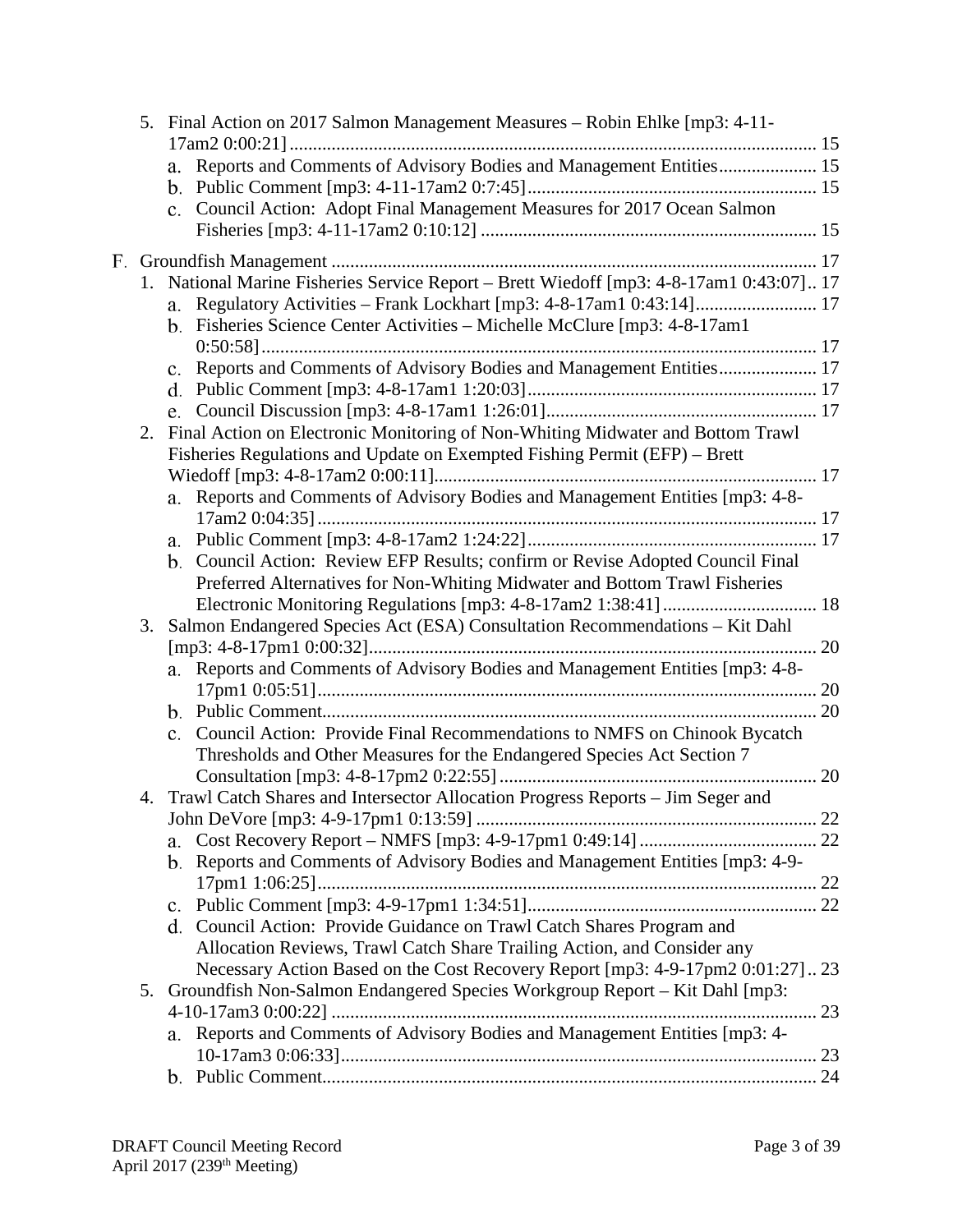|    | c. Council Action: Review Groundfish Endangered Species Workgroup                           |    |
|----|---------------------------------------------------------------------------------------------|----|
|    | Recommendations and Identify Measures to be Evaluated for the 2019-2010                     |    |
|    | Biennial Management Period or Other Appropriate Actions [mp3: 4-10-17am3                    |    |
|    |                                                                                             |    |
|    | 6. Final Action on Inseason Adjustments - Kelly Ames [mp3: 4-11-17am1 0:12:23]  24          |    |
|    | a. Reports and Comments of Advisory Bodies and Management Entities[mp3: 4-                  |    |
|    |                                                                                             |    |
|    |                                                                                             |    |
|    | c. Council Action: Adopt Inseason Adjustments, as Necessary to Achieve, but Not             |    |
|    | Exceed, Annual Catch Limits, and Other Management Objectives [mp3: 4-11-                    |    |
|    |                                                                                             |    |
| 7. | Update Coordinates for the 125 Fathom Rockfish Conservation Area in California -            |    |
|    |                                                                                             | 25 |
|    | a. Reports and Comments of Advisory Bodies and Management Entities [mp3: 4-                 |    |
|    |                                                                                             |    |
|    |                                                                                             |    |
|    | c. Council Action: Adopt Revised RCA Coordinates for Public Review [mp3: 4-                 |    |
|    |                                                                                             |    |
| 8. | Sablefish Electronic Ticket Reporting Requirements - Jim Seger [mp3: 4-10-17pm1             |    |
|    |                                                                                             |    |
|    | a. Reports and Comments of Advisory Bodies and Management Entities [mp3: 4-                 |    |
|    |                                                                                             |    |
|    |                                                                                             |    |
|    | c. Council Action: Adopt Revised Reporting Timeline for Public Review [mp3: 4-              |    |
|    |                                                                                             |    |
|    |                                                                                             |    |
|    |                                                                                             |    |
|    | 1. National Marine Fisheries Service Report - Kerry Griffin [mp3: 4-9-17am1 0:02:10] 27     |    |
|    | a.                                                                                          |    |
|    | b.                                                                                          |    |
|    | Reports and Comments of Advisory Bodies and Management Entities 27<br>c.                    |    |
|    | d.                                                                                          |    |
|    |                                                                                             |    |
|    | 2. Central Subpopulation of Northern Anchovy (CSNA) Overfishing Limit (OFL)                 |    |
|    |                                                                                             |    |
|    | Reports and Comments of Advisory Bodies and Management Entities [mp3: 4-9-<br>a.            |    |
|    |                                                                                             |    |
|    |                                                                                             |    |
|    | c. Council Action: Provide Guidance on Alternative Approaches to Developing A               |    |
|    | Revised OFL for the CSNA, Including Process and Timeline [mp3: 4-9-17am3]                   |    |
|    |                                                                                             |    |
| 3. | Methodology Review Planning - Kerry Griffin [mp3: 4-9-17am3 0:23:28]  28                    |    |
|    | Reports and Comments of Advisory Bodies and Management Entities [mp3: 4-9-<br>a.            |    |
|    |                                                                                             |    |
|    |                                                                                             |    |
|    |                                                                                             |    |
|    | Council Action: Provide Guidance on Survey Methodology Reviews [mp3: 4-9-<br>$\mathbf{c}$ . |    |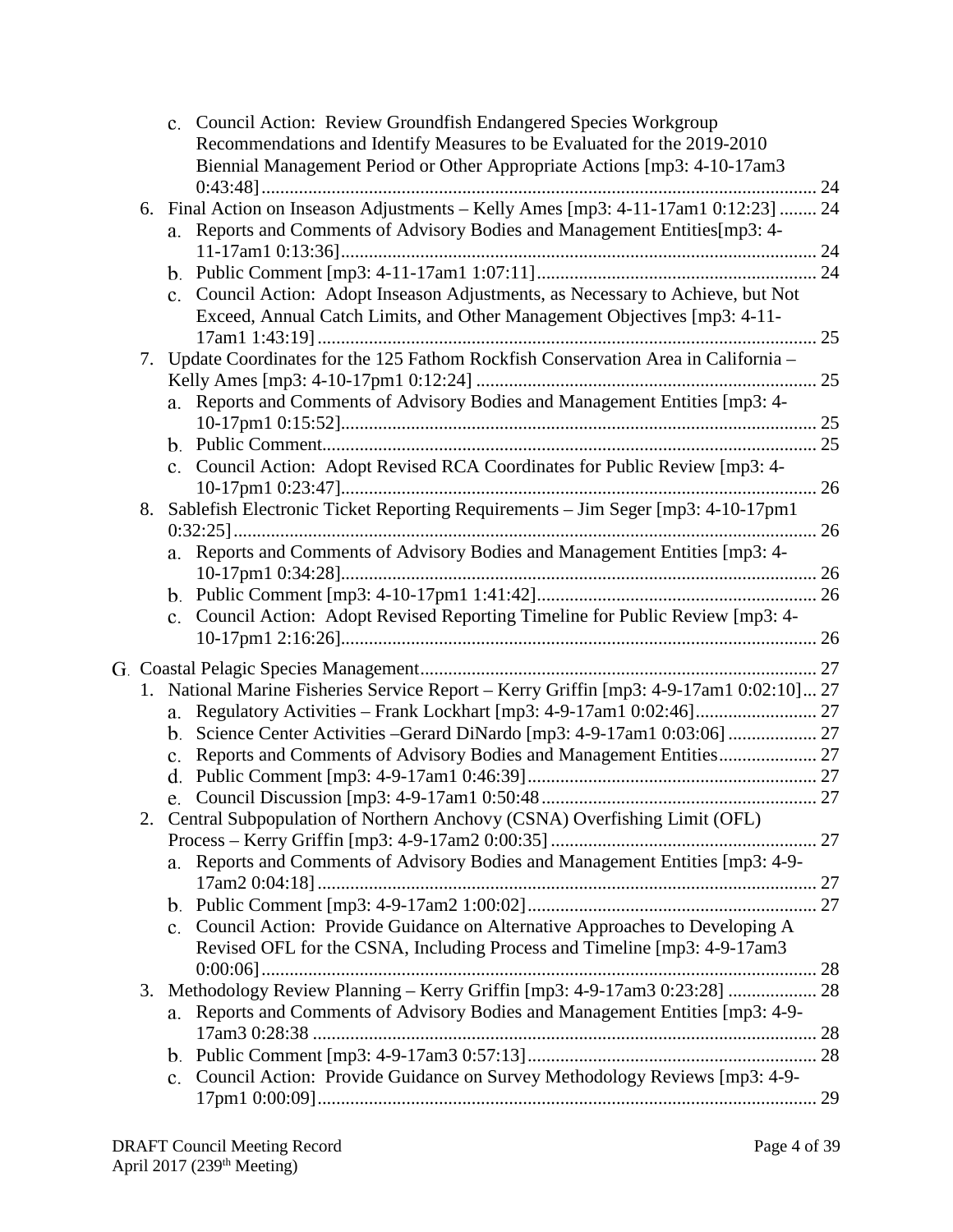| 4. Small – Scale Fishery Management Final Action – Kerry Griffin [mp3: 4-10-17am1]    |    |
|---------------------------------------------------------------------------------------|----|
| a. Reports and Comments of Advisory Bodies and Management Entities [mp3: 4-           | 29 |
|                                                                                       | 29 |
| 5. Final Action on Sardine Assessment, Specifications, and Management Measures -      |    |
|                                                                                       |    |
|                                                                                       |    |
| d. Council Action: Adopt Pacific Sardine Assessment and Final Harvest                 |    |
| Specifications and Management Measures for the 2017-2018 Sardine Fishery              |    |
|                                                                                       |    |
|                                                                                       |    |
| 1. Final Incidental Catch Restrictions for the 2017-2018 Salmon Troll Fishery – Kelly |    |
|                                                                                       |    |
| a. Reports and Comments of Advisory Bodies and Management Entities [mp3: 4-           |    |
|                                                                                       |    |
|                                                                                       |    |
| c. Council Action: Adopt Final Incidental Catch Recommendations for 2017 and          |    |
| April 2018 Non-Indian Salmon Troll Fisheries [mp3: 4-10-17am2 0:54:18]  32            |    |
|                                                                                       |    |
|                                                                                       |    |
|                                                                                       |    |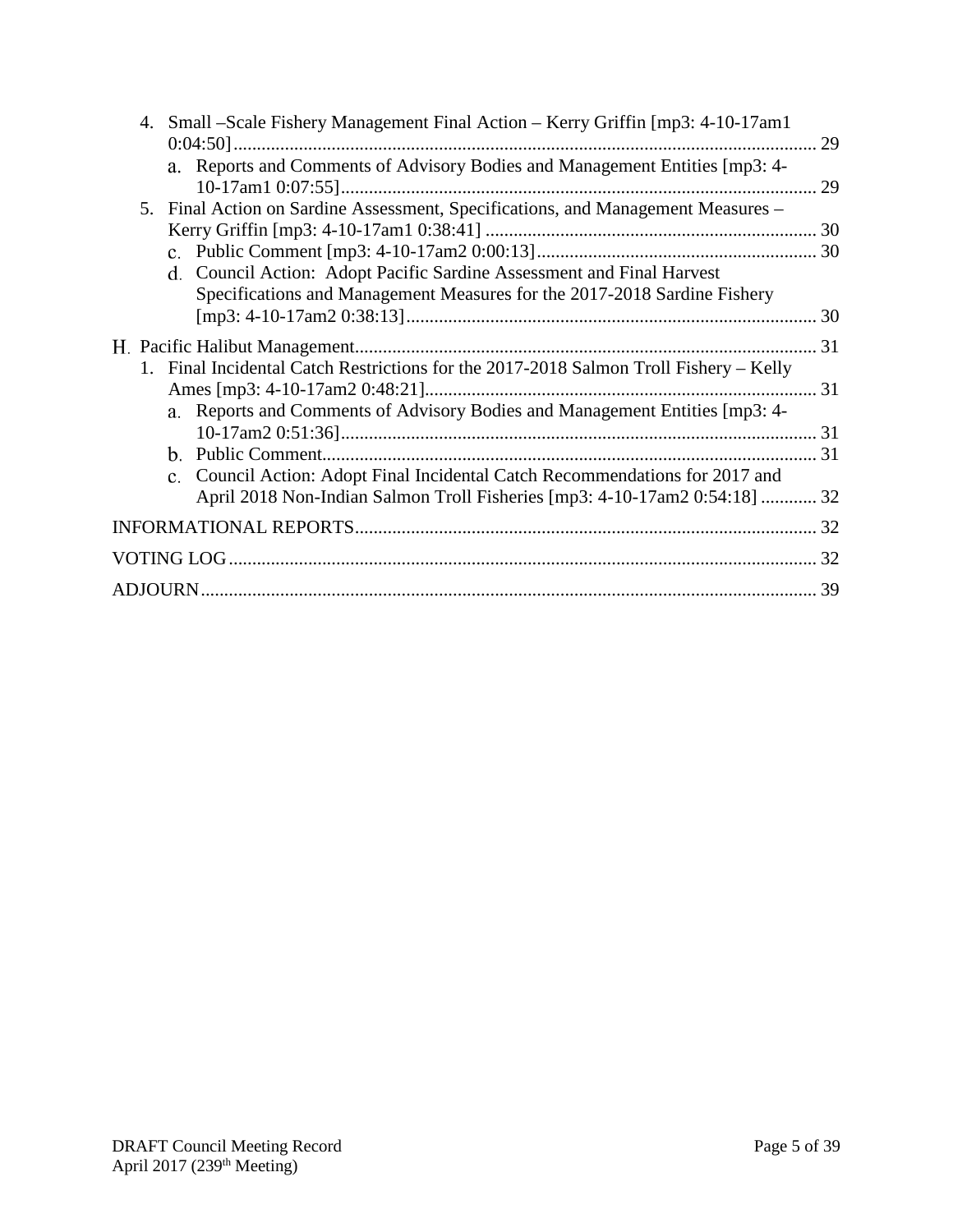# <span id="page-5-0"></span>**INTRODUCTION**

This document contains or identifies the various elements, documents, and sources comprising the complete and official record of Council meeting discussions and actions. In addition to the Meeting Summary, which follows this introductory section (see #7 below), it includes information or references that serve as the functional detailed minutes for this Council meeting as required by §302(i)(2)(E) of the Magnuson-Stevens Act. The full record is maintained at the Council office, is available on the Council website [\(http://www.pcouncil.org/\)](http://www.pcouncil.org/) or upon request from the Council office, and consists of the following:

- 1. **Meeting Notice and Proposed Agenda** These documents are available on the Council Website prior to and following each meeting at<http://www.pcouncil.org/>.
- 2. **Attendance Records** These documents are available for the Council meeting and each advisory body meeting by request from the Council office.
- 3. **All Documents, Reports, and Presentations for Council Consideration** These items include (1) all documents produced or received for the meeting briefing book, validated by a label assigned by the Council Secretariat and distributed to Council Members; (2) written public comments received at the Council meeting in accordance with agenda labeling requirements; and (3) electronic material or handout materials used in presentations to Council Members during the open session. They are available from links in the Meeting Summary of this document or at [http://www.pcouncil.org/council-operations/council-meetings/past](http://www.pcouncil.org/council-operations/council-meetings/past-meetings/)[meetings/.](http://www.pcouncil.org/council-operations/council-meetings/past-meetings/)
- 4. **Council Decisions Summary Document –** This document is distributed shortly after each Council meeting. It provides very brief descriptions of most key Council decisions and is available at<http://www.pcouncil.org/resources/archives/council-meeting-decisions/> and also provided by agenda item in the Meeting Summary of this document.
- 5. **Draft or Final Decision Documents Finalized after the Council Meeting** Documents such as Environmental Impact Statements or Environmental Assessments are available on the Council website as they are completed.
- 6. **Gavel-to-Gavel Audio Recordings** These recordings contain the testimony, presentations, discussions, and actions occurring at the meeting and are labeled by date and time (e.g., 04- 11-15am1) and have been annotated as to the time on the recording for the start of each agenda line item to help facilitate review. The recordings may be accessed from the links contained within the Meeting Summary of this document or at [http://www.pcouncil.org/council](http://www.pcouncil.org/council-operations/council-meetings/past-meetings/)[operations/council-meetings/past-meetings/.](http://www.pcouncil.org/council-operations/council-meetings/past-meetings/)
- 7. **Meeting Summary** (immediately follows this section) The Meeting Summary lists, in agenda item order, the briefing book documents, reports, presentations, and Council motions and actions, including a brief summary from the Council Decisions Summary Document for each agenda item. It constitutes the meeting record formally approved by the Council. The agenda heading for each agenda item, and most listed documents, serve as internet links to the actual briefing book documents. Internet links in brackets (e.g.,[\[mp3: 11-11-14pm1](ftp://ftp.pcouncil.org/pub/R1411_November_2014_Recordings/11-14-14pm1Copy.mp3) @01:21:15]) refer to the audio recording and elapsed time on the recording at which the agenda item was initiated. Links to the audio recordings are annotated by agenda item and may also be accessed at [http://www.pcouncil.org/council-operations/council-meetings/past-meetings/.](http://www.pcouncil.org/council-operations/council-meetings/past-meetings/)
- 8. **Voting Log –** The voting log lists, in Agenda order, the summarized Council motions and actions for each agenda item that took place during the meeting.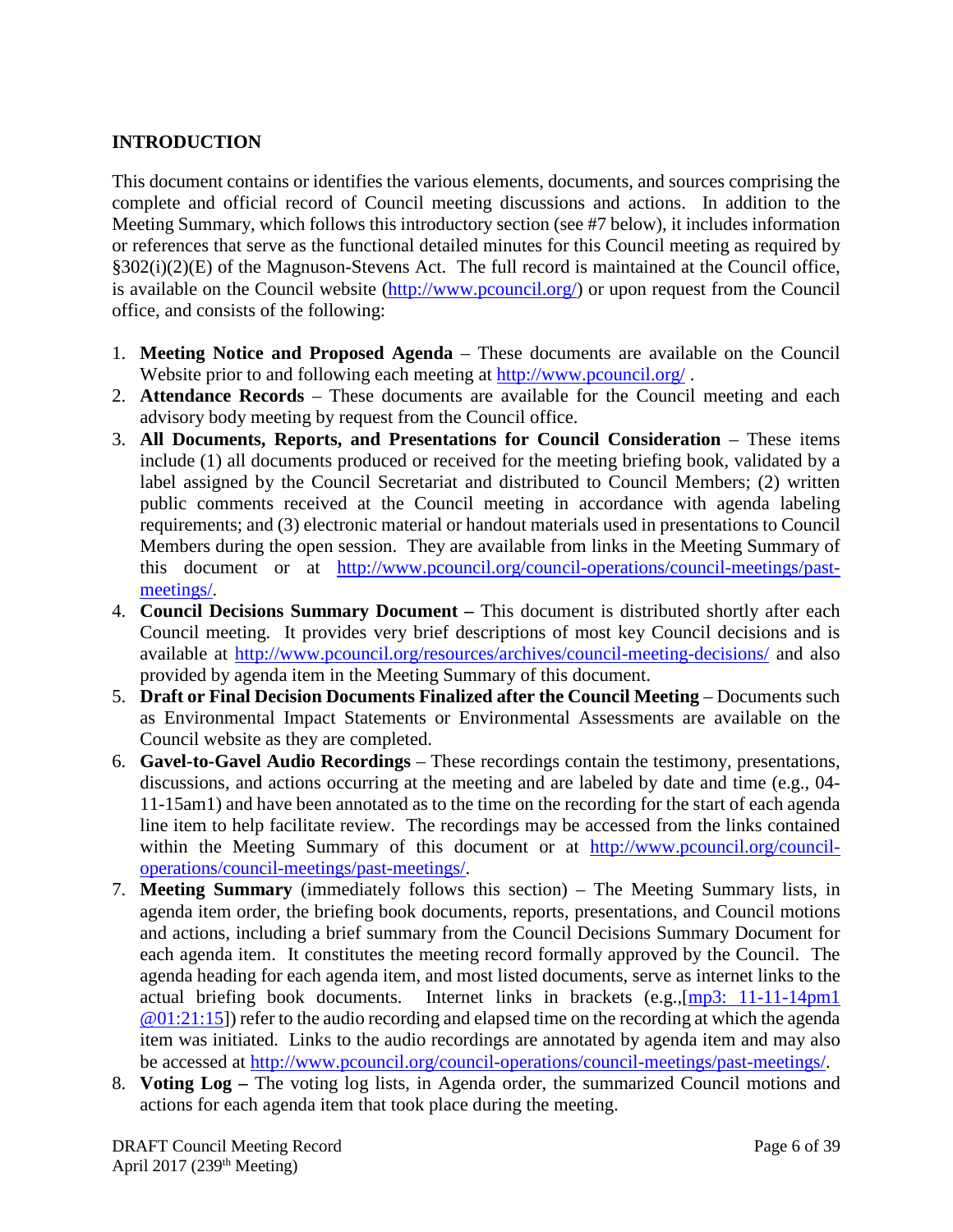#### <span id="page-6-0"></span>**MEETING SUMMARY**

## <span id="page-6-1"></span>**Call to Order [\[mp3: 4-7-17am1](ftp://ftp.pcouncil.org/pub/R1704_April_2017_Recordings/4-7-17am1Copy.mp3) 0:00:19]**

## **1. Opening Remarks – Herb Pollard, Chair**

<span id="page-6-2"></span>Mr. Herb Pollard, Council Chair, called the 239<sup>th</sup> meeting of the Pacific Fishery Management Council (Council) to order at 9 a.m. on April 7, 2017. A closed session was held before this open session to discuss litigation and personnel matters.

# <span id="page-6-3"></span>**2. Roll Call – Chuck Tracy [\[mp3: 4-7-17am1](ftp://ftp.pcouncil.org/pub/R1704_April_2017_Recordings/4-7-17am1Copy.mp3) 0:04:53] Council Members present during the meeting week**:

| <b>National Marine Fisheries Service:</b> | Dr. Peter Dygert, designee<br>Mr. Frank Lockhart, designee            |
|-------------------------------------------|-----------------------------------------------------------------------|
| Alaska State Official:                    | Mr. Kevin Duffy, designee<br>Mr. Charles Swanton (nonvoting designee) |
| <b>Washington State Official:</b>         | Mr. Kyle Adicks, designee                                             |
|                                           | Ms. Michele Culver, designee                                          |
|                                           | Mr. Corey Niles, designee                                             |
|                                           | Mr. Rich Lincoln                                                      |
| <b>Washington Obligatory:</b>             | Mr. Chris Kern, designee                                              |
| Oregon State Official:                    |                                                                       |
|                                           | Ms. Maggie Sommer, designee                                           |
| Oregon Obligatory:                        | Ms. Dorothy Lowman                                                    |
| California State Official:                | Ms. Briana Brady, designee                                            |
|                                           | Ms. Marci Yaremko, designee                                           |
|                                           | Mr. Brett Kormos, designee                                            |
| California Obligatory:                    | Mr. David Crabbe                                                      |
| Idaho State Official:                     | Mr. Peter Hassemer, designee                                          |
| Idaho Obligatory:                         | Mr. Herb Pollard, Chair                                               |
| Tribal Official:                          | Mr. Joseph Oatman                                                     |
| At-Large:                                 | Mr. Phil Anderson, Vice-Chair                                         |
|                                           | Mr. William L. "Buzz" Brizendine                                      |
|                                           | Mr. Jeff Feldner                                                      |
|                                           | Mr. Marc Gorelnik                                                     |
| Pacific States Marine Fisheries           |                                                                       |
| Commission:                               | Dr. David Hanson, Parliamentarian, nonvoting designee                 |
| U.S. Coast Guard:                         | LCDR Gregg Casad, nonvoting designee                                  |
|                                           | LCDR Jason Brand, nonvoting designee                                  |
| U.S. Fish and Wildlife Service:           | Dr. Denise Hawkins, nonvoting designee                                |
| <b>Absent from the Meeting:</b>           |                                                                       |
| U.S. State Department:                    | Mr. David Hogan, nonvoting designee                                   |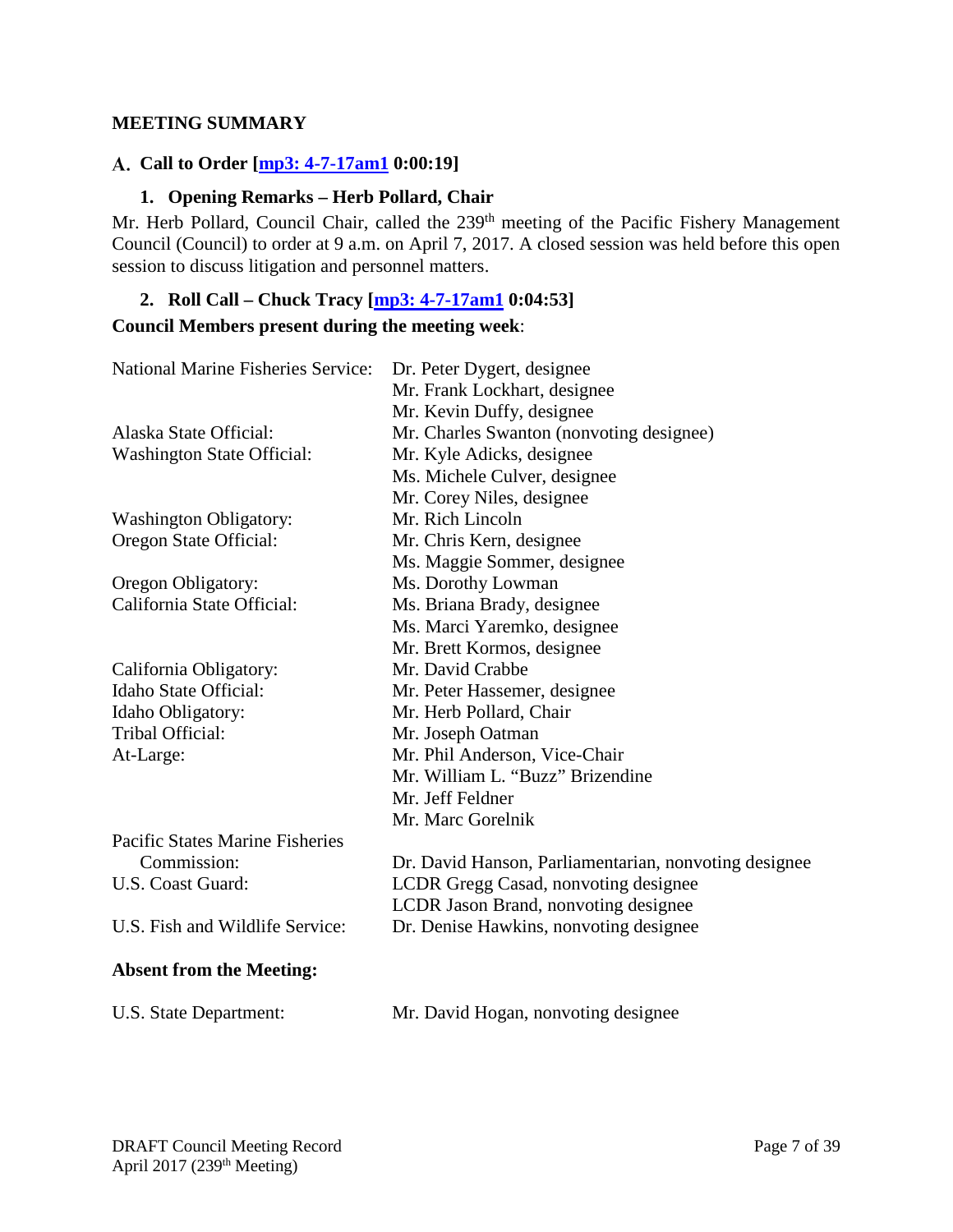<span id="page-7-0"></span>**3. Executive Director's Report – Chuck Tracy [\[mp3: 4-7-17am1](ftp://ftp.pcouncil.org/pub/R1704_April_2017_Recordings/4-7-17am1Copy.mp3) 0:04:54]**

# <span id="page-7-1"></span>**4. Agenda – Herb Pollard [\[mp3: 4-7-17am1](ftp://ftp.pcouncil.org/pub/R1704_April_2017_Recordings/4-7-17am1Copy.mp3) 0:08.56]**

# **Council Action: Approve Agenda**

<span id="page-7-2"></span>**Motion 1:** Adopt [Agenda Item A.4, April 6-11, 2017](http://www.pcouncil.org/wp-content/uploads/2017/03/A4__Agenda_Apr2017BB.pdf) Council Meeting Agenda with the addition of.

David Crabbe/Buzz Brizendine (Motion carried unanimously)

#### <span id="page-7-3"></span>**Open Comment Period**

<span id="page-7-5"></span><span id="page-7-4"></span>**1. [Comments on Non-Agenda Items](http://www.pcouncil.org/wp-content/uploads/2017/03/B1__SitSum_Apr2017BB.pdf) [\[mp3: 4-7-17am1](ftp://ftp.pcouncil.org/pub/R1704_April_2017_Recordings/4-7-17am1Copy.mp3) 0:09:44]**

#### **Advisory Body and Management Entity Comments**

#### **Public Comment [\[mp3: 4-7-17am1](ftp://ftp.pcouncil.org/pub/R1704_April_2017_Recordings/4-7-17am1Copy.mp3) 0:10:48]**

<span id="page-7-6"></span>[Agenda Item B.1.b, Public Comment 1:](http://www.pcouncil.org/wp-content/uploads/2017/03/B1b_PubCmt_1_Apr2017BB.pdf) Email addressed from Dr. James Morris Regarding Protected Species and Marine Aquaculture Interactions

[Agenda Item B.1.b, Supplemental Public Comment 2:](http://www.pcouncil.org/wp-content/uploads/2017/03/B1b_Sup_PubCmt2_Gillnet_fishing_western_coast_of_US_Apr2017BB.pdf) Email from Lee Prouty re: drift gillnets along the California coast

[Agenda Item B.1.b Supplemental Public Comment 3:](http://www.pcouncil.org/wp-content/uploads/2017/03/B1b_Sup_PubCmt3_FullVersionElectricOnly_Oceana_Apr2017BB.pdf) Letter and Petition from Oceana – Opposition to Pelagic Longlines off the U.S. West Coast *Full Version Electronic Only* Jonathan Gonzales, Pacific Seafood

## <span id="page-7-7"></span>**Council Discussion as Appropriate [\[mp3: 4-7-17am1](ftp://ftp.pcouncil.org/pub/R1704_April_2017_Recordings/4-7-17am1Copy.mp3) 0:15:50]**

**Staff Summary**: None

#### <span id="page-7-8"></span>**Administrative Matters**

- <span id="page-7-10"></span><span id="page-7-9"></span>**1. [Marine Planning Update](http://www.pcouncil.org/wp-content/uploads/2017/03/C1__Marine_Planning_Update_APR2017BB.pdf) – Kerry Griffin [\[mp3: 4-7-17am1](ftp://ftp.pcouncil.org/pub/R1704_April_2017_Recordings/4-7-17am1Copy.mp3) 0:16:19]**
	- **Reports and Comments of Advisory Bodies and Management Entities [\[mp3: 4-7-](ftp://ftp.pcouncil.org/pub/R1704_April_2017_Recordings/4-7-17am1Copy.mp3) [17am1](ftp://ftp.pcouncil.org/pub/R1704_April_2017_Recordings/4-7-17am1Copy.mp3) 0:17:57]**

<span id="page-7-11"></span>**[Agenda Item C.1.a, Supplemental NMFS PowerPoint](http://www.pcouncil.org/wp-content/uploads/2017/04/C1a_Sup_NMFS_PPT_Strom_APR2017BB.pdf)**: RPB Update (*Strom*)

# **Public Comment**

<span id="page-7-12"></span>None

**Council Discussion [\[mp3: 4-7-17am1](ftp://ftp.pcouncil.org/pub/R1704_April_2017_Recordings/4-7-17am1Copy.mp3) 0:26:05]**

**Motion:** None

#### **Staff Summary**: None

#### <span id="page-7-13"></span>**2. [Legislative Matters](http://www.pcouncil.org/wp-content/uploads/2017/03/C2__SitSum_Legislative_Matters_Apr2017BB.pdf) – Jennifer Gilden [\[mp3: 4-8-17am1](ftp://ftp.pcouncil.org/pub/R1704_April_2017_Recordings/4-8-17am1Copy.mp3) 0:00:52]**

[Agenda Item C.2, REVISED Attachment 1:](http://www.pcouncil.org/wp-content/uploads/2017/03/C2_Att1_REVISED_Staff_Summary_Fed_Legislationv2_Apr2017BB.pdf) Staff Summary of Federal Legislation [Agenda Item C.2, Attachment 2:](http://www.pcouncil.org/wp-content/uploads/2017/03/C2_Att2_HR200_ElectricOnly_Apr2017BB.pdf) HR 200 (*Electronic Only*)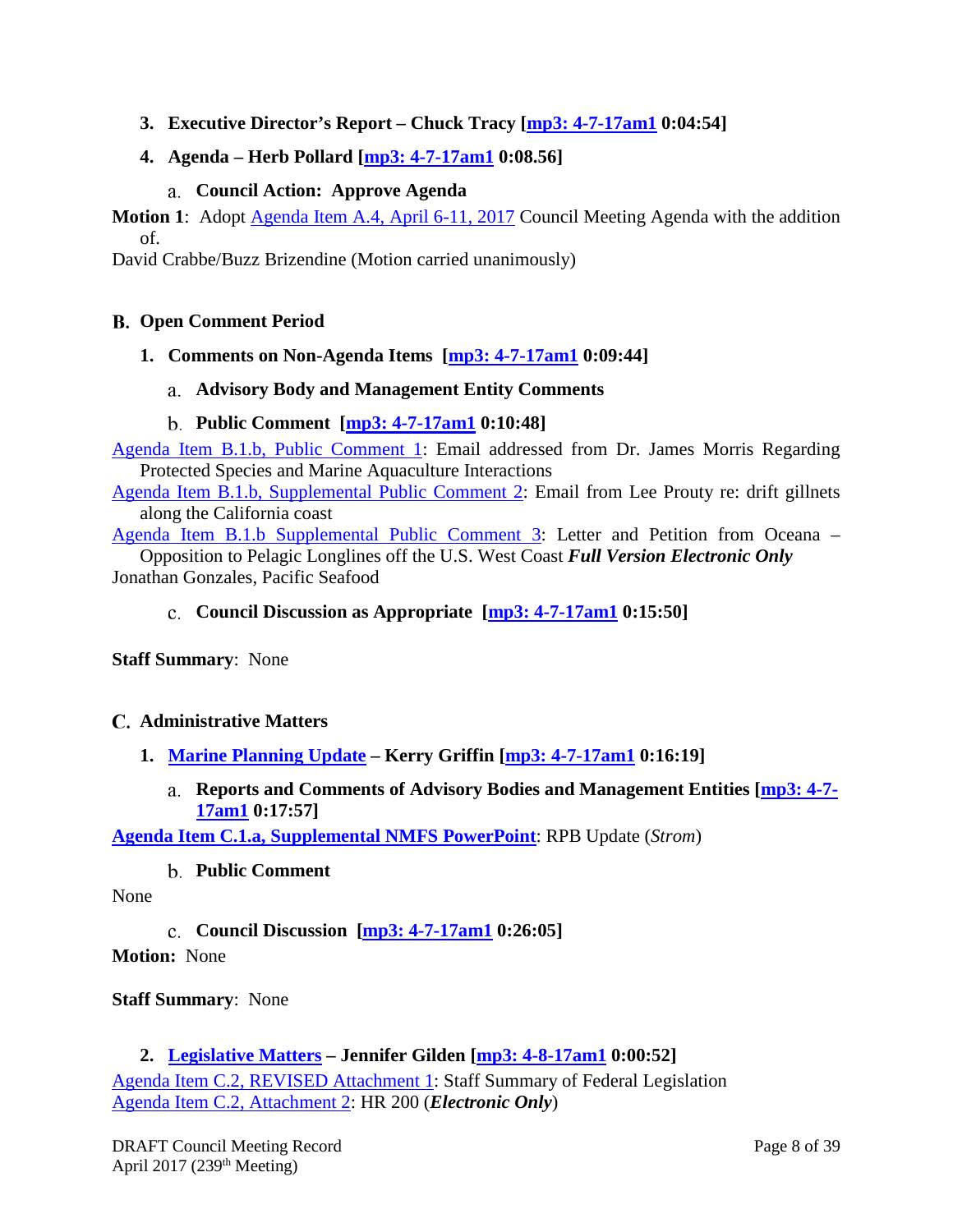[Agenda Item C.2, Attachment 3:](http://www.pcouncil.org/wp-content/uploads/2017/03/C2_Att3_Council_Ltr_on_HR1335_fromJune2015_Apr2017BB.pdf) Letter from the Council regarding HR 1335

[Agenda Item C.2, Attachment 4:](http://www.pcouncil.org/wp-content/uploads/2017/03/C2_Att4_Changes_HR200_Apr2017BB.pdf) Proposed Changes to ACL rules in HR 200

[Agenda Item C.2, Attachment 5:](http://www.pcouncil.org/wp-content/uploads/2017/03/C2_Att5_DraftCCCLtr_MSAReauth031017_Apr2017BB.pdf) Draft Letter from the Council Coordination Committee on HR 200

Agenda [Item C.2, Attachment 6:](http://www.pcouncil.org/wp-content/uploads/2017/03/C2_Att6_Cantwell_Dungess_Crab_Act_Dec2016_NEW_Apr2017BB.pdf) Letter from the Council to Senator Cantwell on the West Coast Dungeness Crab Management Act

- <span id="page-8-0"></span>[Agenda Item C.2, Supplemental Attachment 7:](http://www.pcouncil.org/wp-content/uploads/2017/04/C2_Sup_Att7_DraftLetterOnHR200_Apr2017BB.pdf) DRAFT Letter to The Honorable Jaime Herrera-Beutler re: Magnuson-Stevens Fishery Conservation and Management Act (MSA) reauthorization bill, HR 200, Strengthening Fishing Communities and Increasing Flexibility in Fisheries Management Act
	- **Report of the Legislative Committee – Dave Hanson [\[mp3: 4-8-17am1](ftp://ftp.pcouncil.org/pub/R1704_April_2017_Recordings/4-8-17am1Copy.mp3) 0:02:45]**
	- **Reports and Comments of Advisory Bodies and Management Entities**
	- **Public Comment**

<span id="page-8-3"></span><span id="page-8-2"></span><span id="page-8-1"></span>None

**Council Action: Consider the Report and Recommendations of the Legislative Committee [\[mp3: 4-8-17am1](ftp://ftp.pcouncil.org/pub/R1704_April_2017_Recordings/4-8-17am1Copy.mp3) 0:24:28]**

**Motion**: None

**Staff Summary**: The Council approved [the requested letter to Rep. Jaime Herrera-Beutler](http://www.pcouncil.org/wp-content/uploads/2017/04/C2_Sup_Att7_DraftLetterOnHR200_Apr2017BB.pdf) commenting on [H.R. 200, the Strengthening Fishing Communities and Increasing Flexibility in](http://www.pcouncil.org/wp-content/uploads/2017/03/C2_Att2_HR200_ElectricOnly_Apr2017BB.pdf)  [Fisheries Management Act](http://www.pcouncil.org/wp-content/uploads/2017/03/C2_Att2_HR200_ElectricOnly_Apr2017BB.pdf) (a Magnuson-Stevens Act reauthorization bill) with minor edits.

# <span id="page-8-4"></span>**3. [Membership Appointments and Council Operating Procedure](http://www.pcouncil.org/wp-content/uploads/2017/03/C3__SitSum_ApptsCOPs_APR2017BB.pdf) – Mike Burner [\[mp3:](ftp://ftp.pcouncil.org/pub/R1704_April_2017_Recordings/4-11-17am2Copy.mp3)  [4-11-17am2](ftp://ftp.pcouncil.org/pub/R1704_April_2017_Recordings/4-11-17am2Copy.mp3) 0:37:52]**

[Agenda Item C.3, Attachment 1:](http://www.pcouncil.org/wp-content/uploads/2017/03/C3_Att1_DraftCOP1_APR2017BB.pdf) Public Review Draft revised COP 1 regarding supplemental public comment at Council meetings, Legislative Committee membership, and housekeeping updates

<span id="page-8-5"></span>[Agenda Item C.3, Attachment 2:](http://www.pcouncil.org/wp-content/uploads/2017/03/C3_Att2_DraftCOP20_APR2017BB.pdf) Public Review Draft revised COP 20 regarding the deadline for submitting HMS EFP proposals

# **Reports and Comments of Advisory Bodies and Management Entities**

**Public Comment**

<span id="page-8-7"></span><span id="page-8-6"></span>[Agenda Item C.3.b, Supplemental Public Comment](http://www.pcouncil.org/wp-content/uploads/2017/03/C3b_Sup_PubCmt_CCC_LC_Appt_Ltr_Apr2017BB.pdf)

**Council Action: Consider Appointments to Council Committees and Advisory Bodies; Adopt Changes to Council Operating Procedures [\[mp3: 4-11-17am2](ftp://ftp.pcouncil.org/pub/R1704_April_2017_Recordings/4-11-17am2Copy.mp3) 0:41:42]**

**Motion 25**: Council adopt the changes and additions to the COPs for COP 1 and COP 20 as represented in [Agenda Item C.3, Attachment 1](http://www.pcouncil.org/wp-content/uploads/2017/03/C3_Att1_DraftCOP1_APR2017BB.pdf) and [C.3, Attachment 2.](http://www.pcouncil.org/wp-content/uploads/2017/03/C3_Att2_DraftCOP20_APR2017BB.pdf)

Phil Anderson/Rich Lincoln (Motion carried unanimously)

**Staff Summary:** The Council adopted revisions to Council Operating Procedure (COP) 1 regarding the submission of supplemental written public comments at Council meetings and COP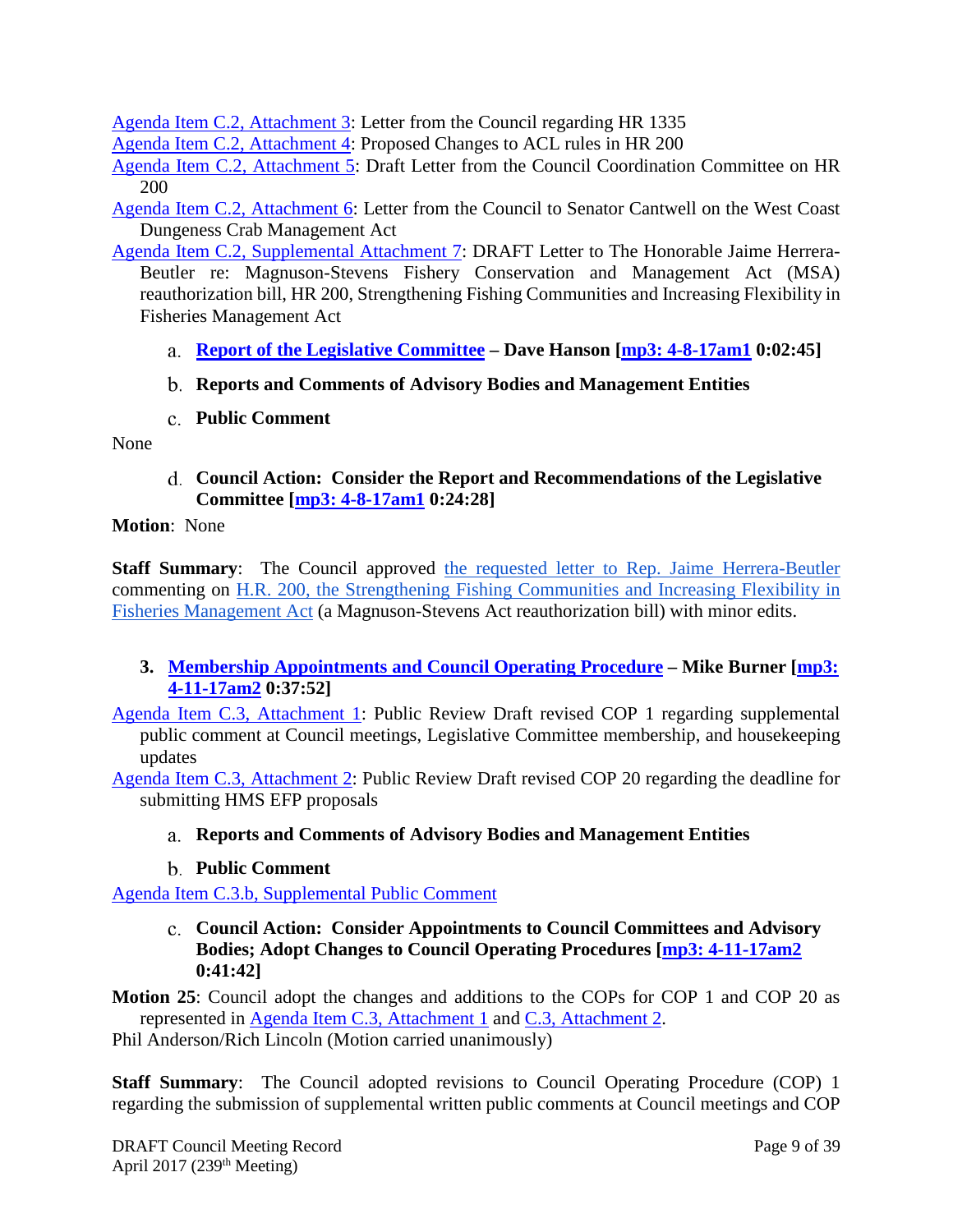20 regarding the deadline for submission of exempted fishing permits for Highly Migratory Species.

Additionally, the Council is currently soliciting nominations for a vacant California seat on the Ecosystem Advisory Subpanel. The deadline for submitting nominations is May 11, 2017. [See](http://www.pcouncil.org/2017/03/47202/request-for-nominations-ecosystem-advisory-subpanel-eas-california-seat/)  [the Council web page for](http://www.pcouncil.org/2017/03/47202/request-for-nominations-ecosystem-advisory-subpanel-eas-california-seat/) further information.

# <span id="page-9-0"></span>**4. [Future Council Meeting Agenda and Workload Planning](http://www.pcouncil.org/wp-content/uploads/2017/03/C4__SitSum_CMAgendaPlanning_APR2017BB.pdf) – Chuck Tracy [\[mp3: 4-](ftp://ftp.pcouncil.org/pub/R1704_April_2017_Recordings/4-11-17am2Copy.mp3) [11-17am2](ftp://ftp.pcouncil.org/pub/R1704_April_2017_Recordings/4-11-17am2Copy.mp3) 47:07]**

[Agenda Item C.4, Attachment 1:](http://www.pcouncil.org/wp-content/uploads/2017/03/C4_Att1_YAG_APR2017CM_Apr2017BB.pdf) Pacific Council Workload Planning: Preliminary Year-at-a-Glance Summary

[Agenda Item C.4, Attachment 2:](http://www.pcouncil.org/wp-content/uploads/2017/03/C4_Att2_Jun17QR_APR2017BB.pdf) Draft Proposed Council Meeting Agenda, June 8-14, 2017 in Spokane, Washington

[Agenda Item C.4, Attachment 3:](http://www.pcouncil.org/wp-content/uploads/2017/03/C4_Att3_GFworkload_APR2017BB.pdf) Groundfish Workload Priorities

[Agenda Item C.4, Supplemental Attachment 4:](http://www.pcouncil.org/wp-content/uploads/2017/04/C4_Sup_Att4_YAG_APR2017BB.pdf) Pacific Council Workload Planning: Year-at-a-Glance Summary (*Updated 04/11/2017*)

[Agenda Item C.4, Supplemental Attachment 5:](http://www.pcouncil.org/wp-content/uploads/2017/04/C4_Sup_Att5_Jun17QR_APR2017BB.pdf) Draft Proposed Council Meeting Agenda, June 8- 14, 2017 in Spokane, Washington (*Updated 04/11/2017*)

[Agenda Item C.4, Supplemental Attachment 6:](http://www.pcouncil.org/wp-content/uploads/2017/04/C4_Sup_Att6_GFworkload_APR2017BB.pdf) Groundfish Workload Priorities, *updated 04/11/2017*

[Agenda Item C.4, Supplemental Attachment 7:](http://www.pcouncil.org/wp-content/uploads/2017/04/C4_Sup_Att7_REVISED_DraftLetterOnHR200_APR2017BB.pdf) **REVISED** DRAFT Letter to The Honorable Jaime Herrera-Beutler re: Magnuson-Stevens Fishery Conservation and Management Act (MSA) reauthorization bill, HR 200, Strengthening Fishing Communities and Increasing Flexibility in Fisheries Management Act

#### <span id="page-9-1"></span>**Reports and Comments of Advisory Bodies and Management Entities [\[mp3: 4-](ftp://ftp.pcouncil.org/pub/R1704_April_2017_Recordings/4-11-17am2Copy.mp3) [11-17am2](ftp://ftp.pcouncil.org/pub/R1704_April_2017_Recordings/4-11-17am2Copy.mp3) 1:17:54]**

[Agenda Item C.4.a, Supplemental NMFS Report](http://www.pcouncil.org/wp-content/uploads/2017/03/C4a_Sup_NMFS_Rpt_032817_Apr2017BB.pdf) [Agenda Item C.4.a, Supplemental REVISED SSC Report](http://www.pcouncil.org/wp-content/uploads/2017/04/C4a_Sup_REVISED-SSC_Rpt_Planning_Apr2017BB.pdf) [Agenda Item C.4.a, Supplemental CPSMT Report](http://www.pcouncil.org/wp-content/uploads/2017/04/C4a_Sup_CPSMT_Rpt_Apr2016BB.pdf) [Agenda Item C.4.a, Supplemental CPSAS Report](http://www.pcouncil.org/wp-content/uploads/2017/04/C4a_Sup_CPSAS_Rpt_Apr2016BB.pdf) [Agenda Item C.4.a, Supplemental GMT Report](http://www.pcouncil.org/wp-content/uploads/2017/04/C4a_Sup_GMT_Rpt_Apr2016BB.pdf) [Agenda Item C.4.a, Supplemental GAP Report](http://www.pcouncil.org/wp-content/uploads/2017/04/C4a_Sup_GAP_Rpt_Apr2016BB.pdf)

# **Public Comment [\[mp3: 4-11-17am2](ftp://ftp.pcouncil.org/pub/R1704_April_2017_Recordings/4-11-17am2Copy.mp3) 1:39:25]**

<span id="page-9-2"></span>[Agenda Item C.4.b, Supplemental Public Comment](http://www.pcouncil.org/wp-content/uploads/2017/03/C4b_Sup_PubCmt_Apr2017BB.pdf) [Agenda Item C.4.b, Supplemental Public Comment 2](http://www.pcouncil.org/wp-content/uploads/2017/04/C4b_Sup_PubCmt2_Apr2017BB.pdf) Geoff Shester, Oceana Gilly Lyons, PEW Charitable Trusts Jon Gonzalez, Pacific Seafood Lori Steele, West Coast Seafood Processors Association

#### <span id="page-9-3"></span>**Council Action: Discussion and Guidance on Future Meeting Agenda and Workload Planning [\[mp3: 4-11-17am2](ftp://ftp.pcouncil.org/pub/R1704_April_2017_Recordings/4-11-17am2Copy.mp3) 1:56:41]**

**Motion**: None **Staff Summary**: None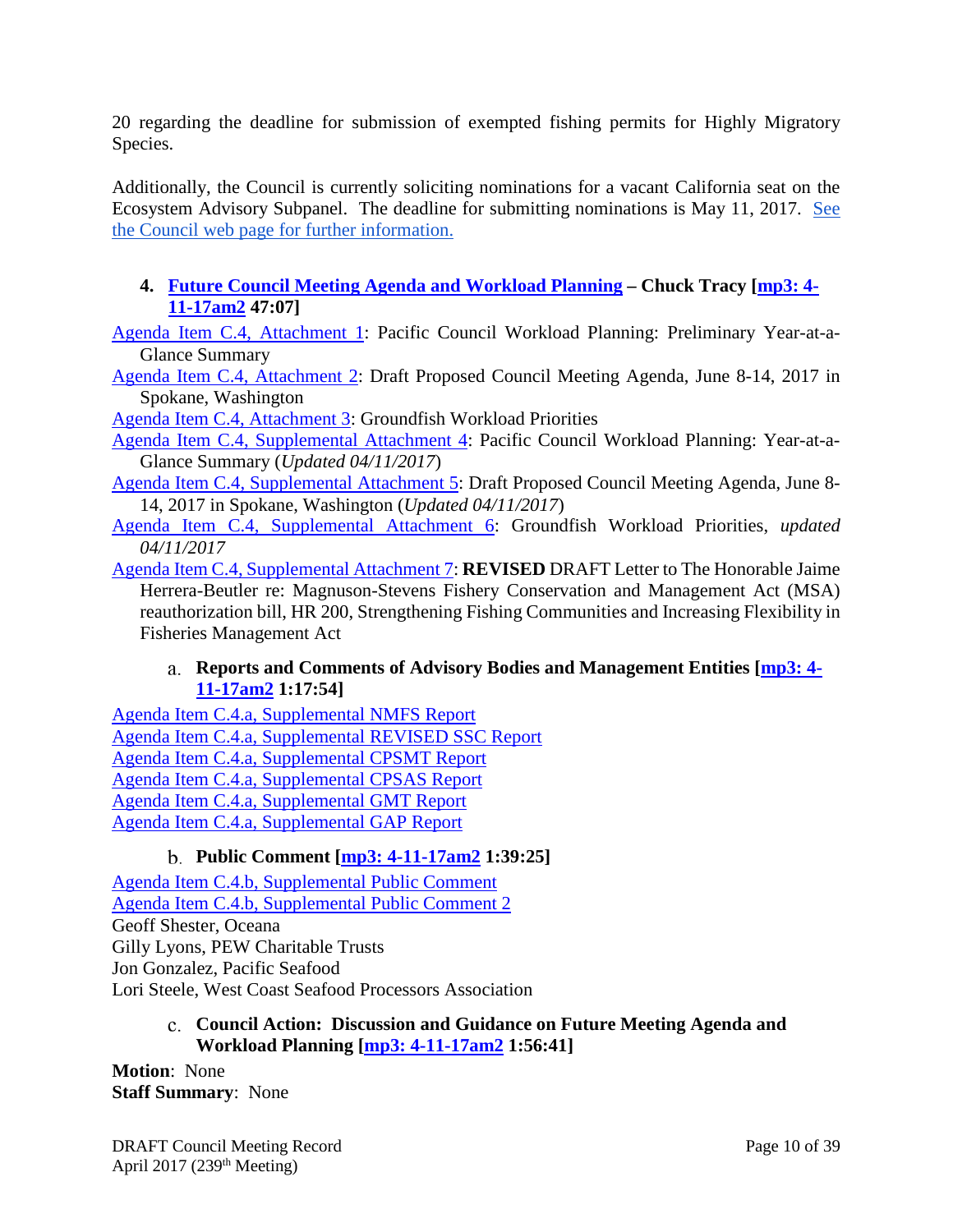# <span id="page-10-0"></span>**Habitat**

# <span id="page-10-1"></span>**1. [Current Habitat Issues](http://www.pcouncil.org/wp-content/uploads/2017/03/D1__SitSum_HabitatIssues_Apr2017BB.pdf) – Jennifer Gilden [\[mp3: 4-7-17am1](ftp://ftp.pcouncil.org/pub/R1704_April_2017_Recordings/4-7-17am1Copy.mp3) 0:29:14]**

[Agenda Item D.1, Attachment](http://www.pcouncil.org/wp-content/uploads/2017/03/D1_Att1_OrovilleDam_Ltr_v3_Apr2017BB.pdf) 1: Draft letter on Oroville Dam FERC relicensing [Agenda Item D.1, Attachment 2:](http://www.pcouncil.org/wp-content/uploads/2017/03/D1_Att2_Sirkin_ACOE_Humboldt_Coast-Seafoods_comment_ext-request_03_17_Apr2017BB.pdf) Letter to U.S. Army Corps of Engineers requesting a comment

deadline extension for the Permit Renewal and Expansion of the Coast Seafoods project

[Agenda Item D.1, Supplemental Attachment 3:](http://www.pcouncil.org/wp-content/uploads/2017/03/D1_Sup_Att3_Draft_Humboldt_Ltr_Apr2017BB.pdf) Draft letter to U.S. Army Corps of Engineers on the Permit Renewal and Expansion on the Coast Seafoods project (if extension is granted) [Agenda Item D.1, Supplemental Attachment 4:](http://www.pcouncil.org/wp-content/uploads/2017/03/D1_Sup_Att4_EPA_NPDES_RptFINAL_Apr2017BB.pdf) Report on EPA discharge rule

[Agenda Item D.1, Supplemental Attachment 5:](http://www.pcouncil.org/wp-content/uploads/2017/04/D1_Sup_Att5_Draft_REVISED_Humboldt_Ltr_Apr2017BB.pdf) REVISED Draft letter to U.S. Army Corps of Engineers on the Permit Renewal and Expansion on the Coast Seafoods project

<span id="page-10-2"></span>**[Report of the Habitat Committee](http://www.pcouncil.org/wp-content/uploads/2017/04/D1a_Sup_HC_Rpt_Apr2017BB.pdf) – Eric Wilkins [\[mp3: 4-7-17am1](ftp://ftp.pcouncil.org/pub/R1704_April_2017_Recordings/4-7-17am1Copy.mp3) 0:31:46]**

## **Reports and Comments of Advisory Bodies and Management Entities [\[mp3: 4-7-](ftp://ftp.pcouncil.org/pub/R1704_April_2017_Recordings/4-7-17am1Copy.mp3) [17am1](ftp://ftp.pcouncil.org/pub/R1704_April_2017_Recordings/4-7-17am1Copy.mp3) 0:42:58]**

<span id="page-10-4"></span><span id="page-10-3"></span>[Agenda Item D.1.b, Supplemental CDFW Report](http://www.pcouncil.org/wp-content/uploads/2017/04/D1b_Sup_CDFW_Rpt_DftCoastSeafoodsLtr_Apr2017BB.pdf)

# **Public Comment [\[mp3: 4-7-17am1](ftp://ftp.pcouncil.org/pub/R1704_April_2017_Recordings/4-7-17am1Copy.mp3) 1:04:44]**

<span id="page-10-5"></span>Anna Weinstein, Audubon Society Mike Okoniewski, Pacific Seafood

## **Council Action: Consider Habitat Committee Recommendations [\[mp3: 4-7-](ftp://ftp.pcouncil.org/pub/R1704_April_2017_Recordings/4-7-17am2Copy.mp3) [17am2 0](ftp://ftp.pcouncil.org/pub/R1704_April_2017_Recordings/4-7-17am2Copy.mp3):00:37]**

**Motion 2:** Council recommended edits be made to the Coast Seafood's letter as shown in Agenda [Item D.1.b, Supplemental CDFW Report,](http://www.pcouncil.org/wp-content/uploads/2017/04/D1b_Sup_CDFW_Rpt_DftCoastSeafoodsLtr_Apr2017BB.pdf) w/ the following amendment to CDFW edit #2, shown on page 2: in the phrase "proponents proposal to move current activities" add the word "many" between the word move and the word current.

Marci Yaremko/David Crabbe

**Amendment 1:** Amend the proposed changes following the phrase that says "to minimize eelgrass impacts" add "while at the same time ensuring the objective that no net loss is met" Rich Lincoln/Herb Pollard (amendment carried unanimously).

- **Amendment 2:** Relating to page 3,  $2<sup>nd</sup>$  paragraph relating to study of double-hung longlines; move to NOT adopt CDFW language amendment #5, modify the HC's language instead – strike all of the language from "such an experiment. . . (through the remainder of the paragraph) and add "Results of the study should be analyzed and used to inform future build-out." Chris Kern/Rich Lincoln (amendment withdrawn with consent of the second).
- Amendment 3: page 3, 2<sup>nd</sup> paragraph relating to study of double-hung longlines; move to NOT adopt CDFW language amendment #5, modify the HC's language instead. The sentence that ends "proposed methodology"...put a period after "study" and strike the remainder of the sentence. Strike all of the language from "such an experiment...(through the remainder of the paragraph) and add "Results of the study should be analyzed and used to inform future buildout to 89.5 acres."

Chris Kern/Rich Lincoln (amendment carried, Mr. Lockhart abstained). Motion as amended carried, Mr. Lockhart abstained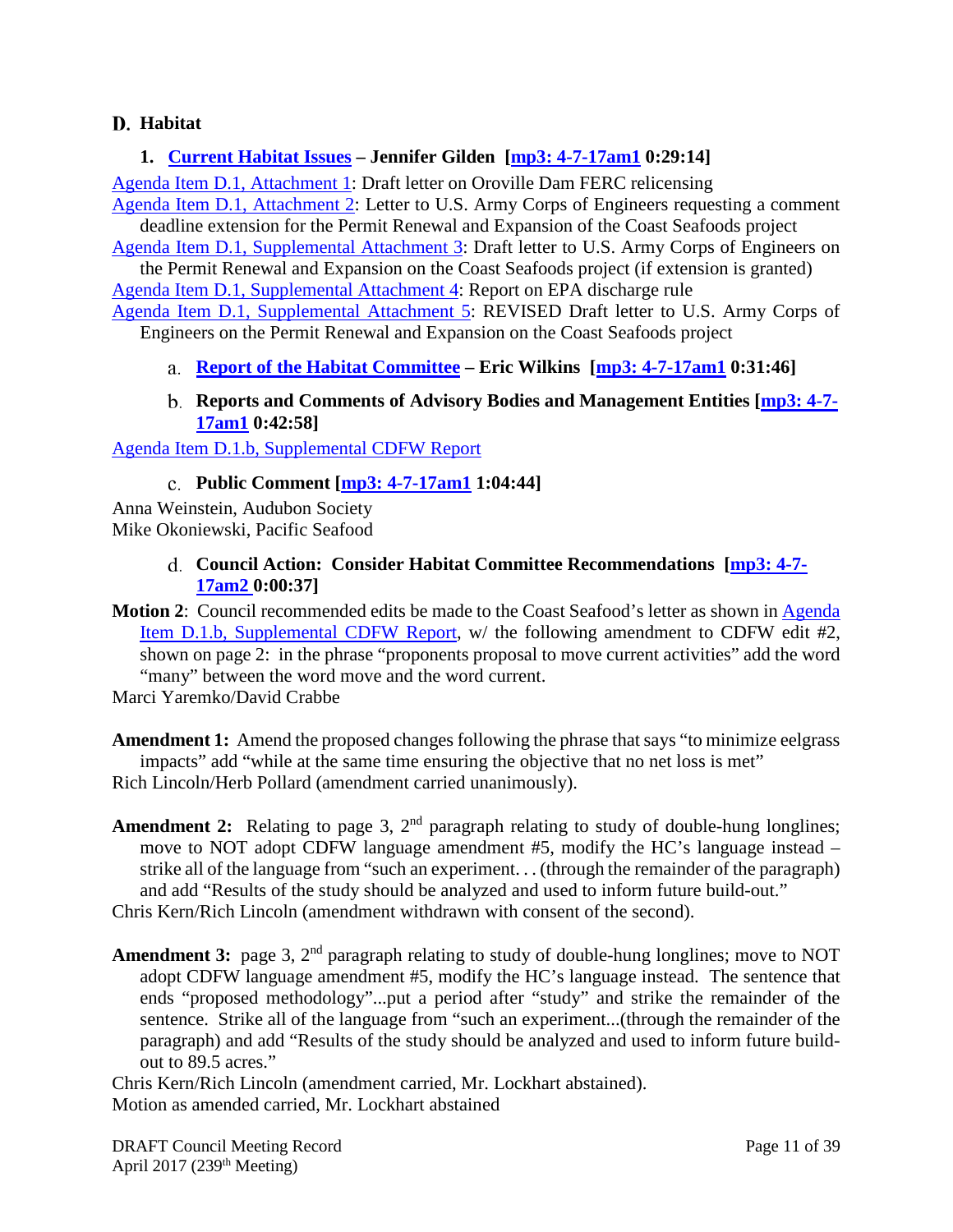**Staff Summary**: The Council directed staff to communicate with the Federal Energy Regulatory Commission and California Department of Water Resources to express Council concerns about thermal regulation at Oroville Dam, to ask for clarity on specific issues related to those concerns, and to invite representatives of the two agencies to present to the Council and/or Habitat Committee (HC) in June. The Council directed staff to work with California Department of Fish and Wildlife staff to identify those specific concerns. The Council may send a follow-up letter in the future.

In addition, the Council directed staff to send the HC's [letter](http://www.pcouncil.org/wp-content/uploads/2017/03/D1_Sup_Att3_Draft_Humboldt_Ltr_Apr2017BB.pdf) to the U.S. Army Corps of Engineers on the Permit Renewal and Expansion on the Coast Seafoods project with edits outlined in the [Supplemental California Dept. of Fish and Wildlife Report](http://www.pcouncil.org/wp-content/uploads/2017/04/D1b_Sup_CDFW_Rpt_DftCoastSeafoodsLtr_Apr2017BB.pdf) and further edited by the Council.

The Council also requested both an update from the HC and a draft letter commenting on the Environmental Protection Agency's National Pollution Discharge Elimination System general permit for the June Briefing Book.

# <span id="page-11-0"></span>**Salmon Management**

- <span id="page-11-1"></span>**1. [Sacramento River Winter Chinook Harvest Control Rule Review](http://www.pcouncil.org/wp-content/uploads/2017/03/E1__SitSum_SRWC_HOR_APR2017BB.pdf) – Robin Ehlke [\[mp3: 4-7-17am2 0](ftp://ftp.pcouncil.org/pub/R1704_April_2017_Recordings/4-7-17am2Copy.mp3):53:58]**
	- **Reports and Comments of Advisory Bodies and Management Entities [\[mp3: 4-7-](ftp://ftp.pcouncil.org/pub/R1704_April_2017_Recordings/4-7-17am2Copy.mp3) [17am2 0](ftp://ftp.pcouncil.org/pub/R1704_April_2017_Recordings/4-7-17am2Copy.mp3):59:47] and [\[mp3: 4-7-17pm1](ftp://ftp.pcouncil.org/pub/R1704_April_2017_Recordings/4-7-17pm1Copy.mp3) 0:00:23]**

<span id="page-11-2"></span>[Agenda Item E.1.a, SRWCW Report 1:](http://www.pcouncil.org/wp-content/uploads/2017/03/E1a_SRWCW_Rpt1_prelim_MSE_APR2017BB.pdf) Preliminary evaluation of alternative Sacramento River winter Chinook salmon control rules

[Agenda Item E.1.a, SRWCW Report 2:](http://www.pcouncil.org/wp-content/uploads/2017/03/E1a_SRWCW_Rpt2_MSE_MethodsAPR2017BB.pdf) Sacramento River winter Chinook management strategy evaluation: methods supplement

[Agenda Item E.1.a, Supplemental SRWCW PowerPoint:](http://www.pcouncil.org/wp-content/uploads/2017/04/E1a_Sup_SRWCW_Update_PPT_OFarrell_Apr2017BB.pdf) Winter Chinook Workgroup update (*O'Farrell*)

<span id="page-11-3"></span>[Agenda Item E.1.a, Supplemental SSC Report](http://www.pcouncil.org/wp-content/uploads/2017/04/E1a_Sup_SSC_Rpt_Apr2017BB.pdf)

# **Public Comment**

<span id="page-11-4"></span>None

# **Council Discussion [\[mp3: 4-7-17pm1](ftp://ftp.pcouncil.org/pub/R1704_April_2017_Recordings/4-7-17pm1Copy.mp3) 0:02:56]**

#### **Motion**: None

**Staff Summary**: The Council reviewed the progress of the ad hoc Sacramento River Winter Chinook Workgroup since their last report in September 2016. The Council provided feedback on the initial analysis and is tentatively scheduled to provide preliminary recommendations for control rules at the September 2017 Council meeting and final recommendations at the November 2017 Council meeting.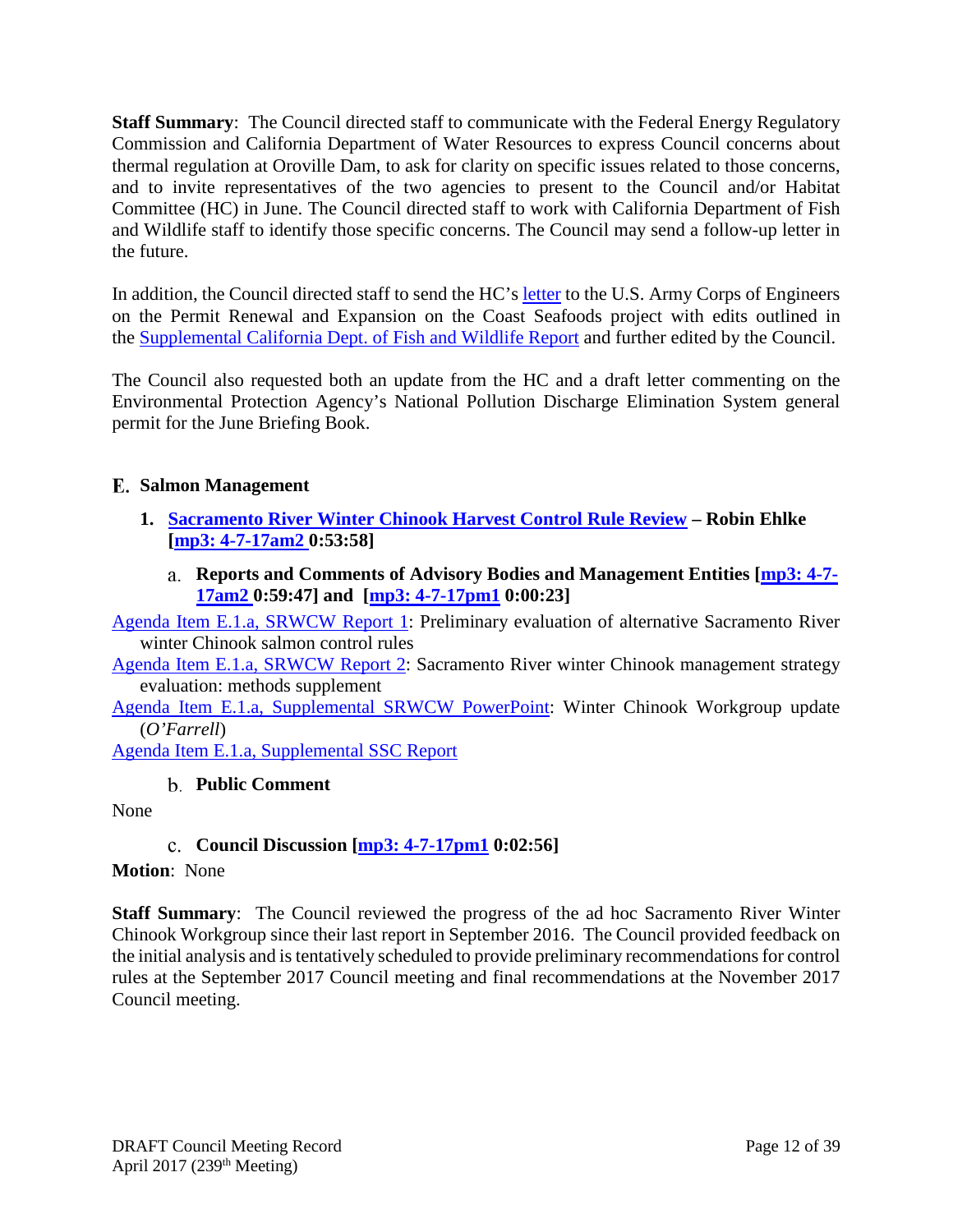- <span id="page-12-0"></span>**2. [Methodology Review Preliminary Topic Selection](http://www.pcouncil.org/wp-content/uploads/2017/03/E2__SitSum_Method-Review_APR2017BB.pdf) – Robin Ehlke [\[mp3: 4-7-17pm1](ftp://ftp.pcouncil.org/pub/R1704_April_2017_Recordings/4-7-17pm1Copy.mp3) 0:11:41]**
	- **Reports and Comments of Advisory Bodies and Management Entities [\[mp3: 4-7-](ftp://ftp.pcouncil.org/pub/R1704_April_2017_Recordings/4-7-17pm1Copy.mp3) [17pm1](ftp://ftp.pcouncil.org/pub/R1704_April_2017_Recordings/4-7-17pm1Copy.mp3) 0:14:13]**

<span id="page-12-1"></span>[Agenda Item E.2.a, Supplemental SSC Report](http://www.pcouncil.org/wp-content/uploads/2017/04/E2a_Sup_SSC_Rpt_SalmonMethodolgyReview_Apr2017BB.pdf) [Agenda Item E.2.a, Supplemental MEW Report](http://www.pcouncil.org/wp-content/uploads/2017/04/E2a_Sup_MEW_Rpt_Apr2017BB.pdf)

# **Public Comment**

<span id="page-12-3"></span><span id="page-12-2"></span>None

# **Council Guidance on Potential Methodologies to Review in 2017 [\[mp3: 4-7-](ftp://ftp.pcouncil.org/pub/R1704_April_2017_Recordings/4-7-17pm1Copy.mp3) [17pm1](ftp://ftp.pcouncil.org/pub/R1704_April_2017_Recordings/4-7-17pm1Copy.mp3) 0:20:09]**

# **Motion**: None

**Staff Summary**: The Council supported the list of items for review submitted by the Scientific and Statistical Committee (SSC) and the Model Evaluation Workgroup (MEW) that included: 1) Complete the documentation of the development of the new Chinook Fishery Regulation Assessment Model (FRAM) base period including algorithms, and 2) review and update the FRAM documentation and User Manual that is currently on the Council website.

The Council is scheduled to adopt the final list of topics at the September Council meeting and any final methodology changes/updates at the November Council meeting.

# <span id="page-12-4"></span>**3. Tentative Adoption of 2017 [Salmon Management Measures for Analysis](http://www.pcouncil.org/wp-content/uploads/2017/03/E3__SitSum_TentMgmtMeas_Apr2017BB.pdf) – Robin Ehlke [\[mp3: 4-7-17pm1](ftp://ftp.pcouncil.org/pub/R1704_April_2017_Recordings/4-7-17pm1Copy.mp3) 0:22:59]**

[Preseason Report II:](http://www.pcouncil.org/wp-content/uploads/2017/03/2017_Preseason_Report_II_-Final_032217.pdf) Proposed Alternatives and Environmental Assessment – Part 2 for 2017 Ocean Salmon Fishery Regulations (*Electronic Only*)

<span id="page-12-5"></span>[Agenda Item E.3, Attachment 1:](http://www.pcouncil.org/wp-content/uploads/2017/03/E3_Att1_Emergency_Apr2017BB.pdf) Emergency Changes to the Salmon FMP [Agenda Item E.3, Attachment 2:](http://www.pcouncil.org/wp-content/uploads/2017/03/E3_Att2_ER_FR_Ntc_APR2017BB.pdf) FR 97-22094: Policy Guidelines for the Use of Emergency Rules

**Update of Estimated Impacts of March 2017 Alternatives – Robert Kope [\[mp3:](ftp://ftp.pcouncil.org/pub/R1704_April_2017_Recordings/4-7-17pm1Copy.mp3)  [4-7-17pm1](ftp://ftp.pcouncil.org/pub/R1704_April_2017_Recordings/4-7-17pm1Copy.mp3) 0:27:30]**

# **Summary of Public Hearings – Hearings Officers [\[mp3: 4-7-17pm1](ftp://ftp.pcouncil.org/pub/R1704_April_2017_Recordings/4-7-17pm1Copy.mp3) 0:32:26]**

<span id="page-12-6"></span>[Agenda Item E.3.b, Supplemental Public Hearing Report 1:](http://www.pcouncil.org/wp-content/uploads/2017/03/E3b.1_Sup_Hrg_Sum1_WA2017_Apr2017BB.pdf) Westport, Washington [Agenda Item E.3.b, Supplemental Public Hearing Report 2:](http://www.pcouncil.org/wp-content/uploads/2017/04/E3b.3_Sup_Hrg_Sum2_OR2017_Apr2017BB.pdf) Coos Bay, Oregon [Agenda Item E.3.b, Supplemental Public Hearing Report 3:](http://www.pcouncil.org/wp-content/uploads/2017/03/E3b.3_Sup_Hrg_Sum3_CA2017_Apr2017BB.pdf) Fort Bragg, California

<span id="page-12-7"></span>**Recommendations of the U.S. Section of the Pacific Salmon Commission – Phil Anderson [\[mp3: 4-7-17pm1](ftp://ftp.pcouncil.org/pub/R1704_April_2017_Recordings/4-7-17pm1Copy.mp3) 0:41:40]**

[Agenda Item E.3.c, Supplemental PSC Report:](http://www.pcouncil.org/wp-content/uploads/2017/04/E3c_Sup_PSC_Rpt_Chinook-ModelCalibration_Apr2017BB.pdf) PSC Technical Committee Memo re: AABM Fisheries Preseason Abundance Indices for 2017 and Post-Season Abundance Indices for 2016

- **Recommendations of North of Falcon Forum – Oregon, Washington, Tribes [\[mp3: 4-7-17pm1](ftp://ftp.pcouncil.org/pub/R1704_April_2017_Recordings/4-7-17pm1Copy.mp3) 0:50:15]**
- **Reports and Comments of Advisory Bodies and Management Entities [\[mp3: 4-7-](ftp://ftp.pcouncil.org/pub/R1704_April_2017_Recordings/4-7-17pm1Copy.mp3) [17pm1](ftp://ftp.pcouncil.org/pub/R1704_April_2017_Recordings/4-7-17pm1Copy.mp3) 1:22:38]**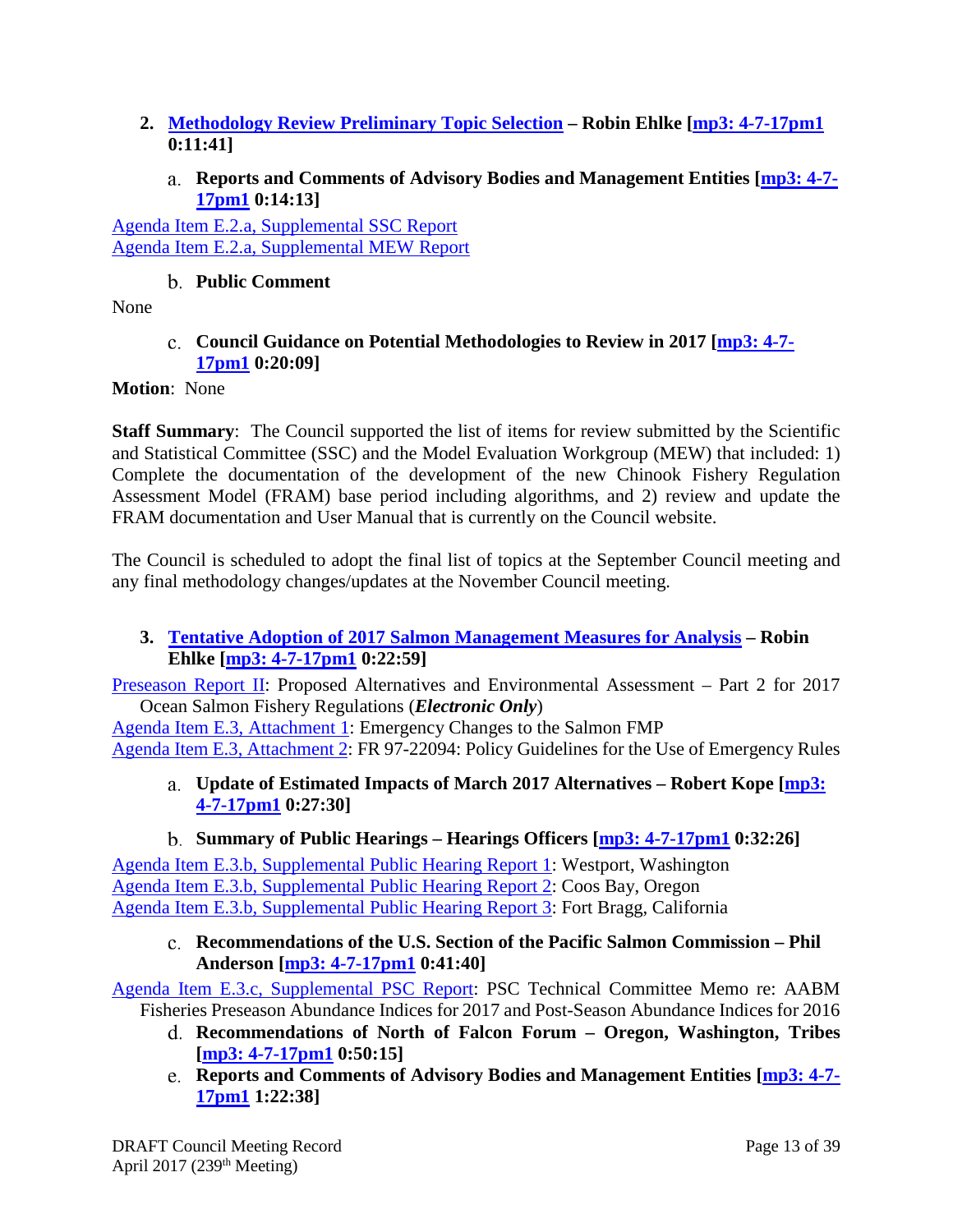[Agenda Item E.3.e, Supplemental Yurok Tribe PowerPoint:](http://www.pcouncil.org/wp-content/uploads/2017/04/E3e_Sup_YurokTribe_PPT_Hillemeier_Apr2017BB.pdf) Factors Contributing to Decline of Klamath Fall Chinook and Actions of Yurok Tribe to Minimize Future Risks (*Hillemeier*) [Agenda Item E.3.e, Supplemental Tribal Report](http://www.pcouncil.org/wp-content/uploads/2017/04/E3e_Sup_Tribal_Rpt_CRITFC_Apr2017BB.pdf) (*CRITFC*)

[Agenda Item E.3.e, Supplemental SAS Report:](http://www.pcouncil.org/wp-content/uploads/2017/04/E3e_Sup_SAS_Rpt_Tentative_Apr2017BB.pdf) Proposed 2017 Ocean Salmon Management Measures for Tentative Adoption

**Public Comment [\[mp3: 4-7-17pm2](ftp://ftp.pcouncil.org/pub/R1704_April_2017_Recordings/4-7-17pm2Copy.mp3) 0:00:15]**

[Agenda Item E.3.f, Public Comment](http://www.pcouncil.org/wp-content/uploads/2017/03/E3f_PubComt_Apr2017BB.pdf)

[Agenda Item E.3.f, Supplemental Public Comment 2](http://www.pcouncil.org/wp-content/uploads/2017/03/E3f_Sup_PubComt2_Apr2017BB.pdf)

David Helliwell, F/V Corregidor presented [Agenda Item E.3.f, Supplemental Public Comment](http://www.pcouncil.org/wp-content/uploads/2017/04/E3f_Sup_Pub_Cmt_PPT_Helliwell_Apr2017BB.pdf)  [PowerPoint](http://www.pcouncil.org/wp-content/uploads/2017/04/E3f_Sup_Pub_Cmt_PPT_Helliwell_Apr2017BB.pdf) (*Helliwell*)

Sean O'Rourke

Dan Wolford, Coastside Fishing Club

Duane Winter

Rick Strerza, Coastside Fishing Club

Tony Descalso, Coastside Fishing Club

Marvin Sodari, Coastside Fishing Club

<span id="page-13-0"></span>Noah Oppenheim, PCFFA

## **Council Action: Adopt Tentative 2017 Ocean Salmon Management Measures for 2017 [\[mp3: 4-7-17pm2](ftp://ftp.pcouncil.org/pub/R1704_April_2017_Recordings/4-7-17pm2Copy.mp3) 0:17:12]**

- **Motion 3**: Council tentatively adopt for STT collation and analysis the salmon management measures for the 2017 commercial and recreational fisheries in the area from Cape Falcon, Oregon north to the U.S./Canada border as presented in [Agenda Item E.3.e, Supplemental SAS](http://www.pcouncil.org/wp-content/uploads/2017/04/E3e_Sup_SAS_Rpt_Tentative_Apr2017BB.pdf)  [Report](http://www.pcouncil.org/wp-content/uploads/2017/04/E3e_Sup_SAS_Rpt_Tentative_Apr2017BB.pdf), dated April 7, 2017.
- Kyle Adicks/Joe Oatman (motion carried unanimously)
- **Motion 4:** Council tentatively adopt for STT collation and analysis the salmon management measures for the 2017 commercial and recreational ocean fisheries in the area from Cape Falcon to the Oregon/California border as presented in Agenda Item E.3.e, Supplemental SAS [Report,](http://www.pcouncil.org/wp-content/uploads/2017/04/E3e_Sup_SAS_Rpt_Tentative_Apr2017BB.pdf) dated April 7, 2017 including the commercial and recreational requirements, definitions, restrictions, and exceptions.

Chris Kern/Jeff Feldner (motion carried unanimously)

**Motion 5:** Council approve for tentative adoption and analysis by the Salmon Technical Team the following two Treaty troll management options:

Option 1- A Chinook quota of: 40,000 and a coho quota of: 22,000

Option 2- A Chinook quota of: 40,000 and a coho quota of: 12,500

Both options would consist of a May/June Chinook only fishery and a July/August/September all species fishery. The Chinook will be split 20,000 in May/June and 20,000 in July/August/September for both Options.

Joe Oatman/Kyle Adicks (Motion carried unanimously)

**Motion 6:** Council tentatively adopt for STT collation, analysis and public review the salmon management measures for the 2017 commercial and recreational ocean fisheries in the area from the Oregon/California border to the U.S./Mexico border as presented in [Agenda Item](http://www.pcouncil.org/wp-content/uploads/2017/04/E3e_Sup_SAS_Rpt_Tentative_Apr2017BB.pdf)  [E.3.e, Supplemental SAS Report](http://www.pcouncil.org/wp-content/uploads/2017/04/E3e_Sup_SAS_Rpt_Tentative_Apr2017BB.pdf) dated April 7 2017, including the commercial and recreational requirements, definitions, restrictions, or exceptions.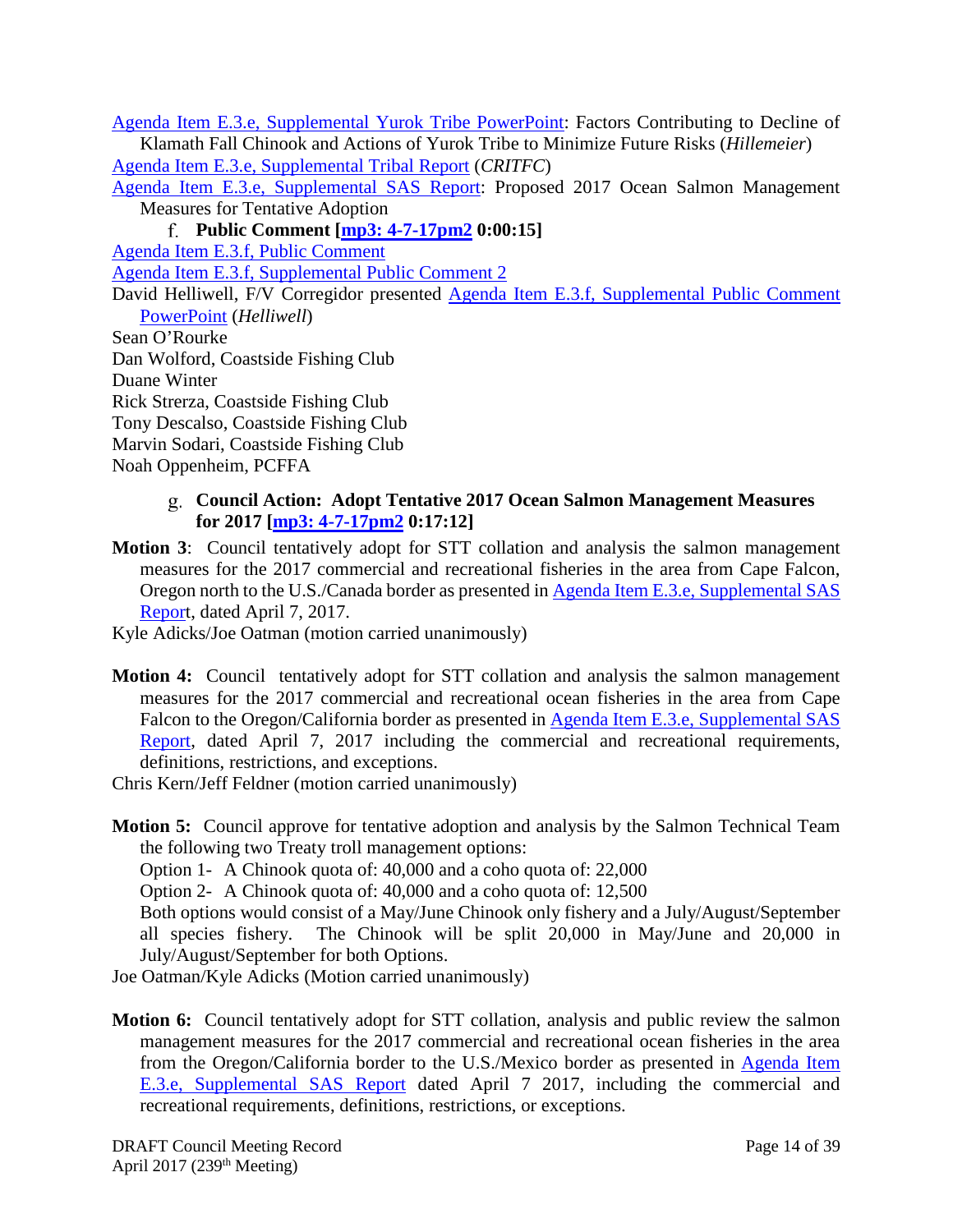## Brett Kormos/Marc Gorelnik (Motion carried unanimously)

#### **Staff Summary**: None

- <span id="page-14-1"></span><span id="page-14-0"></span>**4. [Clarify Council Direction on 2017 Management Measures](http://www.pcouncil.org/wp-content/uploads/2017/03/E4__SitSum_Clarify_APR2017BB.pdf) – Robin Ehlke [\[mp3: 4-8-](ftp://ftp.pcouncil.org/pub/R1704_April_2017_Recordings/4-8-17pm2Copy.mp3) [17pm2](ftp://ftp.pcouncil.org/pub/R1704_April_2017_Recordings/4-8-17pm2Copy.mp3) 0:00:13]**
	- Reports and Comments of Advisory Bodies and Management Entities **[\[mp3: 4-8-](ftp://ftp.pcouncil.org/pub/R1704_April_2017_Recordings/4-8-17pm2Copy.mp3) [17pm2](ftp://ftp.pcouncil.org/pub/R1704_April_2017_Recordings/4-8-17pm2Copy.mp3) 0:00:28]**

[Agenda Item E.4.a, Supplemental Tribal Report 1](http://www.pcouncil.org/wp-content/uploads/2017/04/E4a_Sup_Tribal_Rpt1_UpperSkagit_Apr2017BB.pdf) (*Upper Skagit*) [Agenda Item E.4.a, Supplemental Tribal Report 2](http://www.pcouncil.org/wp-content/uploads/2017/04/E4a_Sup_Tribal_Rpt2_Sauk_Suiattle_Apr2017BB.pdf) (*Sauk-Suiattle*) [Agenda Item E.4.a, Supplemental STT Report:](http://www.pcouncil.org/wp-content/uploads/2017/04/E4a_Sup_STT_Rpt_PrelimAnalysis_Apr2017BB.pdf) Preliminary Analysis of Tentative 2017 Ocean Salmon Fishery Management Measures (*April 8, 2017*)

#### **Public Comment**

<span id="page-14-3"></span><span id="page-14-2"></span>None

#### **Council Guidance and Direction [\[mp3: 4-8-17pm2](ftp://ftp.pcouncil.org/pub/R1704_April_2017_Recordings/4-8-17pm2Copy.mp3) 0:15:37]**

<span id="page-14-4"></span>*Council concluded this item with Guidance given, STT returned to ask for further guidance.*

#### **Reports and Comments of Advisory Bodies and Management Entities [\[mp3: 4-](ftp://ftp.pcouncil.org/pub/R1704_April_2017_Recordings/4-10-17pm1Copy.mp3) [10-17pm1](ftp://ftp.pcouncil.org/pub/R1704_April_2017_Recordings/4-10-17pm1Copy.mp3) 0:00:35]**

[Agenda Item E.4.a, Supplemental STT Report 2:](http://www.pcouncil.org/wp-content/uploads/2017/04/E4a_Sup_STT_Rpt2_0409PrelimAnalysis_Apr2017BB.pdf) Preliminary Analysis of Tentative 2017 Ocean Salmon Fishery Management Measures (*April 9, 2017*)

#### **Public Comment**

<span id="page-14-6"></span><span id="page-14-5"></span>None

**Council Guidance and Direction [\[mp3: 4-10-17pm1](ftp://ftp.pcouncil.org/pub/R1704_April_2017_Recordings/4-10-17pm1Copy.mp3) 0:04:39]**

**Staff Summary**: None

#### <span id="page-14-7"></span>**5. [Final Action on 2017 Salmon Management Measures](http://www.pcouncil.org/wp-content/uploads/2017/03/E5__SitSum_Final_Apr2017BB.pdf) – Robin Ehlke [\[mp3: 4-11-](ftp://ftp.pcouncil.org/pub/R1704_April_2017_Recordings/4-11-17am2Copy.mp3) [17am2](ftp://ftp.pcouncil.org/pub/R1704_April_2017_Recordings/4-11-17am2Copy.mp3) 0:00:21]**

<span id="page-14-8"></span>**Reports and Comments of Advisory Bodies and Management Entities** [\[mp3: 4-11-17am1](ftp://ftp.pcouncil.org/pub/R1704_April_2017_Recordings/4-11-17am1Copy.mp3) 0:02:07] - [Agenda Item E.5.a, Supplemental Tribal Report](http://www.pcouncil.org/wp-content/uploads/2017/04/E5a_Sup_Tribal_Rpt_CRITFC_Apr2017BB.pdf) (CRITFC)

[\[mp3: 4-11-17am2](ftp://ftp.pcouncil.org/pub/R1704_April_2017_Recordings/4-11-17am2Copy.mp3) 0:01:01] [Agenda Item E.5.a, Supplemental STT Report:](http://www.pcouncil.org/wp-content/uploads/2017/04/E5a_Sup_STT_Rpt_041117_Apr2017BB.pdf) STT Analysis of Tentative 2017 Ocean Salmon Fishery Management Measures (*April 11, 2017*)

#### **Public Comment [\[mp3: 4-11-17am2](ftp://ftp.pcouncil.org/pub/R1704_April_2017_Recordings/4-11-17am2Copy.mp3) 0:7:45]**

<span id="page-14-10"></span><span id="page-14-9"></span>Butch Smith, Jim Olson and Steve Watrous

**Council Action: Adopt Final Management Measures for 2017 Ocean Salmon Fisheries [\[mp3: 4-11-17am2](ftp://ftp.pcouncil.org/pub/R1704_April_2017_Recordings/4-11-17am2Copy.mp3) 0:10:12]**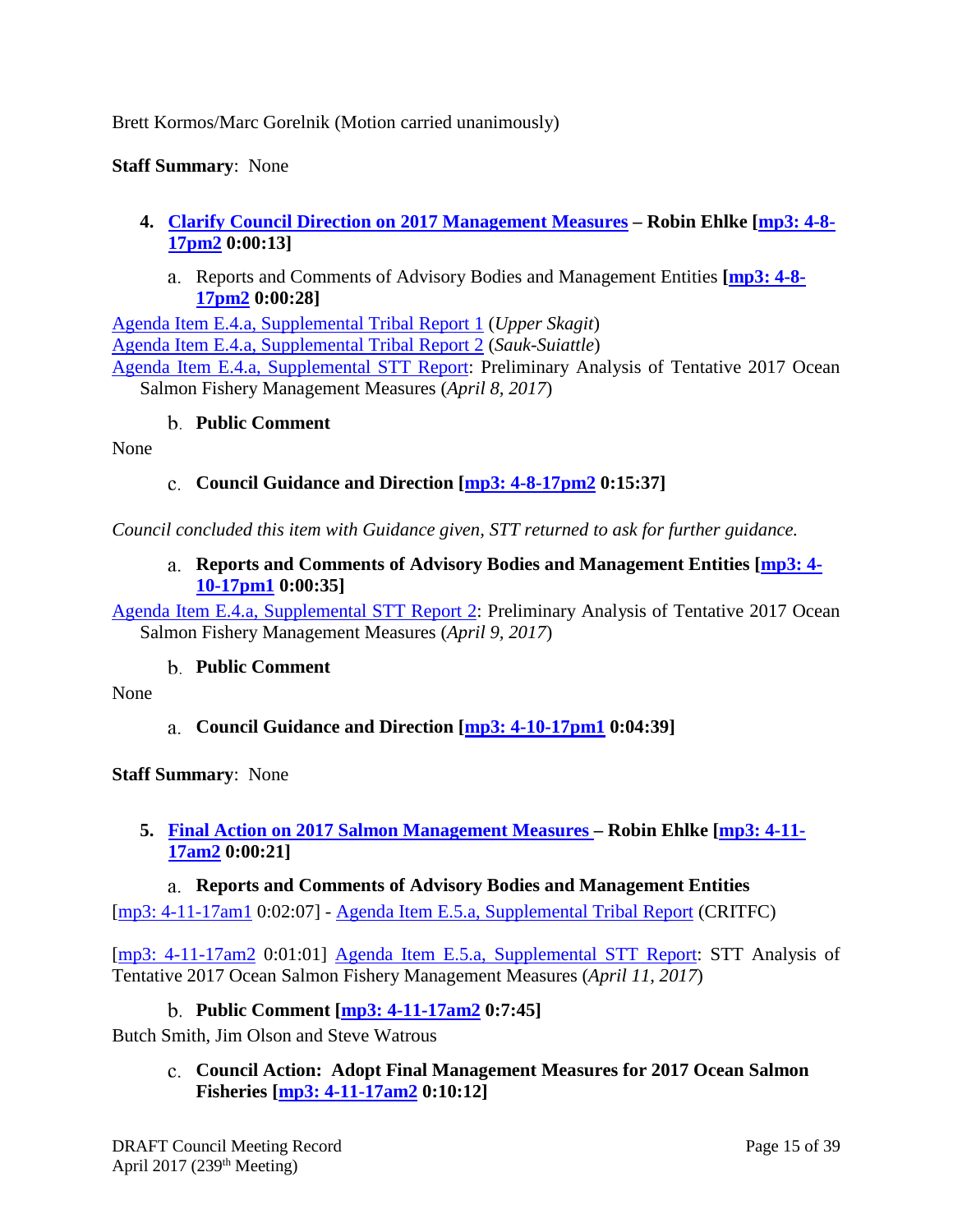**Motion 20:** Council tentatively adopt a natural escapement target of 5,130 for Queets wild coho in 2017.

Kyle Adicks/Phil Anderson (Motion carried unanimously)

- **Motion 21:** Council to adopt for submission to the U.S. Secretary of Commerce the non-Indian commercial and recreational salmon management measures for the area north of Cape Falcon as presented in [Agenda Item E.5.a, Supplemental STT Report,](http://www.pcouncil.org/wp-content/uploads/2017/04/E5a_Sup_STT_Rpt_041117_Apr2017BB.pdf) April 11, 2017.
- Kyle Adicks/Phil Anderson (Motion carried unanimously)
- **Motion 22:** Council to adopt the management measures and quotas for the Treaty Troll Fishery south of the U.S./Canadian border to Cape Falcon, Oregon as shown in Agenda Item E.5.a, [Supplemental STT Report,](http://www.pcouncil.org/wp-content/uploads/2017/04/E5a_Sup_STT_Rpt_041117_Apr2017BB.pdf) dated April 11, 2017, table 3 including requirements, definitions, restrictions, or exceptions.

The Treaty Indian ocean troll fishery would have a quota of:

- 40,000 Chinook and
- $\bullet$  12.500 coho.

The overall chinook quota would be divided into a 20,000-Chinook sub-quota for the May 1 through June 30 Chinook only fishery and a 20,000-Chinook sub-quota for the all species fishery in the time period of July 1 through September 15.

Joe Oatman/Kyle Adicks (Motion carried unanimously)

**Motion 23:** Council to adopt the non-Indian commercial and recreational salmon management measures for submission to the U.S. Secretary of Commerce for the area from Cape Falcon, Oregon to the Oregon/California Border as described in [Agenda Item E.5.a. Supplemental](http://www.pcouncil.org/wp-content/uploads/2017/04/E5a_Sup_STT_Rpt_041117_Apr2017BB.pdf)  [STT](http://www.pcouncil.org/wp-content/uploads/2017/04/E5a_Sup_STT_Rpt_041117_Apr2017BB.pdf) [Report](http://www.pcouncil.org/wp-content/uploads/2017/04/E5a_Sup_STT_Rpt_041117_Apr2017BB.pdf) dated April 11, 2017 including all season descriptions; minimum size; and requirements, definitions, restrictions, or exceptions.

Chris Kern/Jeff Feldner (Motion carried unanimously)

**Motion 24:** Council to adopt the 2017 non-Indian commercial and recreational salmon management measures for submission to the U.S. Secretary of Commerce for the area from the Oregon/California border to the U.S./Mexico border as presented in [Agenda Item E.5.a,](http://www.pcouncil.org/wp-content/uploads/2017/04/E5a_Sup_STT_Rpt_041117_Apr2017BB.pdf)  [Supplemental STT](http://www.pcouncil.org/wp-content/uploads/2017/04/E5a_Sup_STT_Rpt_041117_Apr2017BB.pdf) Report dated April 11, 2017, including the commercial and recreational requirements, definitions, restrictions, or exceptions, with the following change:

Commercial Fishery - Page 4 - In the area from Point Arena to Pigeon Point (San Francisco)

- Strike the language: *During September, all fish must be landed south of Point Arena*
- Replace with: *In September, all fish must be landed south of Point Arena until the quota in the Fort Bragg fishery is met and the fishery has closed for 24 hours.*

Brett Kormos/Mark Gorelnik (Motion carried unanimously)

**Staff Summary**: The Council adopted management measures for 2017 ocean salmon fisheries which will be transmitted along with the three part Environmental Assessment to NMFS for review and implementation. Detailed management measures and a press release are posted on the Council's [webpage.](http://www.pcouncil.org/2017/04/47516/draft-council-adopted-salmon-management-measures-for-may-2017-april-30-2018-ocean-salmon-fisheries-tables-including-press-release/)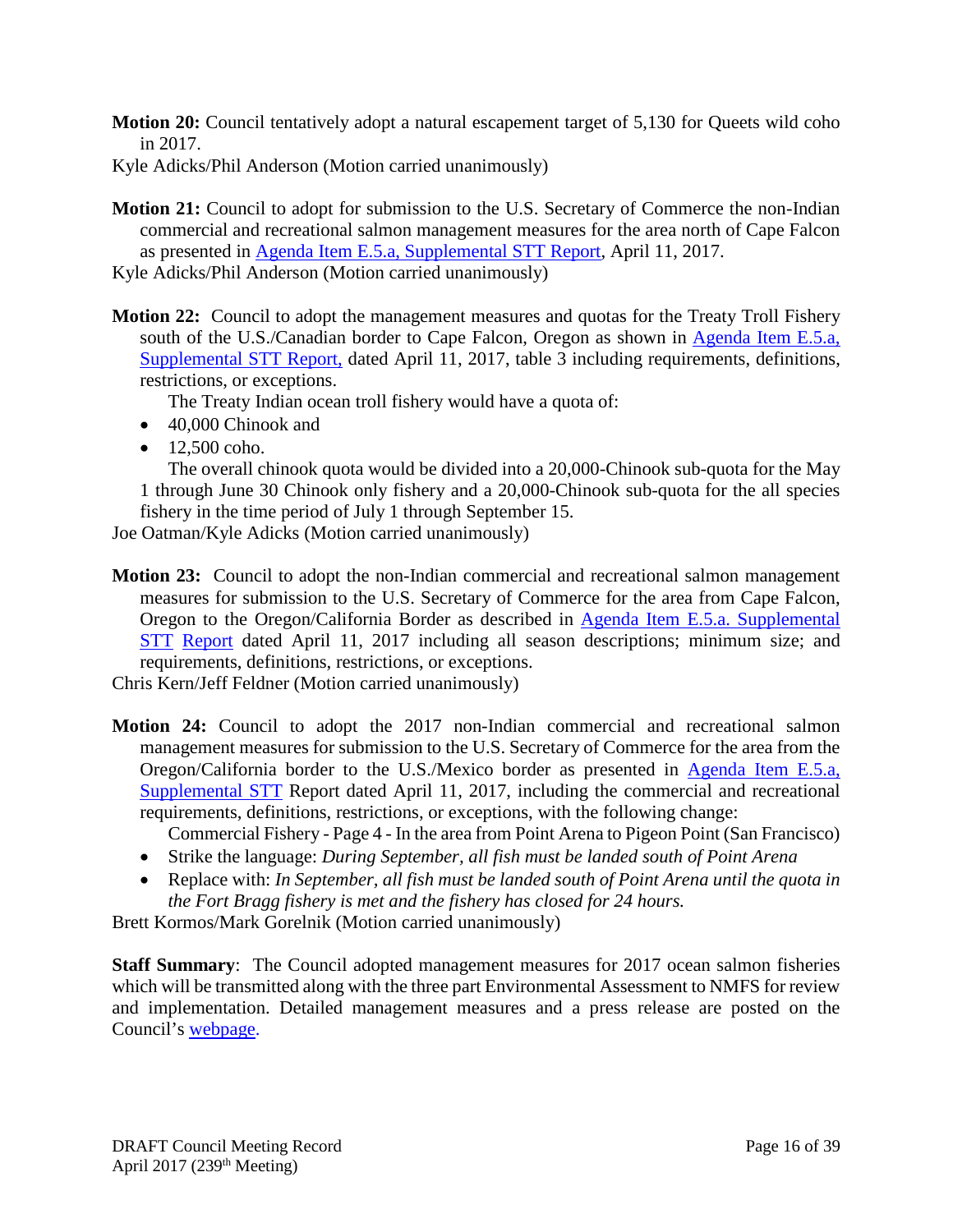## <span id="page-16-0"></span>**Groundfish Management**

<span id="page-16-1"></span>**1. [National Marine Fisheries Service Report](http://www.pcouncil.org/wp-content/uploads/2017/03/F1__SitSum_NMFS_Rpt_APRIL2017BB.pdf) – Brett Wiedoff [\[mp3: 4-8-17am1](ftp://ftp.pcouncil.org/pub/R1704_April_2017_Recordings/4-8-17am1Copy.mp3) 0:43:07]**

#### **Regulatory Activities – Frank Lockhart [\[mp3: 4-8-17am1](ftp://ftp.pcouncil.org/pub/R1704_April_2017_Recordings/4-8-17am1Copy.mp3) 0:43:14]**

<span id="page-16-3"></span><span id="page-16-2"></span>[Agenda Item F.1.a, NMFS Report 1:](http://www.pcouncil.org/wp-content/uploads/2017/03/F1a_NMFS_RPT1_Groundfish_and_Halibut_Notices_Apr2017BB.pdf) Groundfish and Halibut *Federal Register* Notices [Agenda Item F.1.a, NMFS Report 2:](http://www.pcouncil.org/wp-content/uploads/2017/03/F1a_NMFS_RPT2_NMFS_rulemaking_plan_2016-2017_Apr2017BB.pdf) Rulemaking Plan for 2017, Groundfish

#### **Fisheries Science Center Activities – Michelle McClure [\[mp3: 4-8-17am1](ftp://ftp.pcouncil.org/pub/R1704_April_2017_Recordings/4-8-17am1Copy.mp3) 0:50:58]**

<span id="page-16-4"></span>[Agenda Item F.1.a, Supplemental NWFSC PowerPoint:](http://www.pcouncil.org/wp-content/uploads/2017/04/F1a_Sup_NMFS_Groundfish_Science_Report_McClure_PPT_APR2017BB.pdf) Groundfish Science Report (*McClure*); large file 46.43 mb

#### **Reports and Comments of Advisory Bodies and Management Entities**

**Public Comment [\[mp3: 4-8-17am1](ftp://ftp.pcouncil.org/pub/R1704_April_2017_Recordings/4-8-17am1Copy.mp3) 1:20:03]**

<span id="page-16-6"></span><span id="page-16-5"></span>Heather Mann, Midwater Trawlers Cooperative

**Council Discussion [\[mp3: 4-8-17am1](ftp://ftp.pcouncil.org/pub/R1704_April_2017_Recordings/4-8-17am1Copy.mp3) 1:26:01]**

**Motion**: None

#### **Staff Summary**: None

<span id="page-16-7"></span>**2. [Final Action on Electronic Monitoring of Non-Whiting Midwater and Bottom Trawl](http://www.pcouncil.org/wp-content/uploads/2017/03/F2__SitSum_EM_Apr2017BB.pdf)  [Fisheries Regulations and Update on Exempted Fishing Permit \(EFP\)](http://www.pcouncil.org/wp-content/uploads/2017/03/F2__SitSum_EM_Apr2017BB.pdf) – Brett Wiedoff [\[mp3: 4-8-17am2](ftp://ftp.pcouncil.org/pub/R1704_April_2017_Recordings/4-8-17am2Copy.mp3) 0:00:11]**

[Agenda Item F.2, Supplemental Agenda Item Overview PowerPoint](http://www.pcouncil.org/wp-content/uploads/2017/04/F2_Sup_AgendaOvrvw_EM_PPT_Wiedoff_APRIL2017BB.pdf) (*Wiedoff*) [Agenda Item F.2, Attachment 1:](http://www.pcouncil.org/wp-content/uploads/2017/03/F2_Att1_EM_Analysis_ElectricOnly_APR2017BB.pdf) An Electronic Monitoring Program for the Bottom Trawl and Non-Whiting Midwater Trawl Fisheries under the Shorebased IFQ Program (*Electronic Only*)

<span id="page-16-8"></span>Reports and Comments of Advisory Bodies and Management Entities **[\[mp3: 4-8-](ftp://ftp.pcouncil.org/pub/R1704_April_2017_Recordings/4-8-17am2Copy.mp3) [17am2](ftp://ftp.pcouncil.org/pub/R1704_April_2017_Recordings/4-8-17am2Copy.mp3) 0:04:35]**

[Agenda Item F.2.a, Supplemental NMFS Report 1:](http://www.pcouncil.org/wp-content/uploads/2017/04/F2a_Sup_NMFS_Rpt1_EFP_UUpdate_Apr2017BB.pdf) EFP Update [Agenda Item F.2.a, Supplemental NMFS Report 2:](http://www.pcouncil.org/wp-content/uploads/2017/04/F2a_Sup_NMFS_Rpt2_Draft_CFRstyleRegs_Apr2017BB.pdf) Draft CFR-style Regulations [Agenda Item F.2.a, Supplemental NMFS PowerPoint:](http://www.pcouncil.org/wp-content/uploads/2017/04/F2a_Sup_NMFS_PPT_Hooper_APR2017BB.ppsx) Electronic Monitoring EFP Update and

Draft Regulations (*Hooper*) [Agenda Item F.2.a, Supplemental GEMPAC Report](http://www.pcouncil.org/wp-content/uploads/2017/04/F2a_Sup_GEMPAC_Rpt_Apr2017BB.pdf) [Agenda Item F.2.a, Supplemental CDFW Report](http://www.pcouncil.org/wp-content/uploads/2017/04/F2a_Sup_CDFW_Rpt_Apr2017BB.pdf) [Agenda Item F.2.a, Supplemental GMT Report](http://www.pcouncil.org/wp-content/uploads/2017/04/F2a_Sup_GMT_Rpt_Apr2017BB.pdf)

[Agenda Item F.2.a, Supplemental GAP Report](http://www.pcouncil.org/wp-content/uploads/2017/04/F2a_Sup_GAP_Rpt_Apr2017BB.pdf)

<span id="page-16-9"></span>[Agenda Item F.2.a, Supplemental EC Report](http://www.pcouncil.org/wp-content/uploads/2017/04/F2a_Sup_EC_Rpt_Apr2017BB.pdf)

# Public Comment **[\[mp3: 4-8-17am2](ftp://ftp.pcouncil.org/pub/R1704_April_2017_Recordings/4-8-17am2Copy.mp3) 1:24:22]**

[Agenda Item F.2.b, Supplemental Public Comment](http://www.pcouncil.org/wp-content/uploads/2017/03/F2b_Sup_PubCom_Apr2017BB.pdf)

Lisa Damrosch, California Groundfish Collective; Kate Kauer, The Nature Conservancy and Melissa Mahoney, Environmental Defense Fund

Melissa Mahoney, Environmental Defense Fund Brad Pettinger, Oregon Trawl Association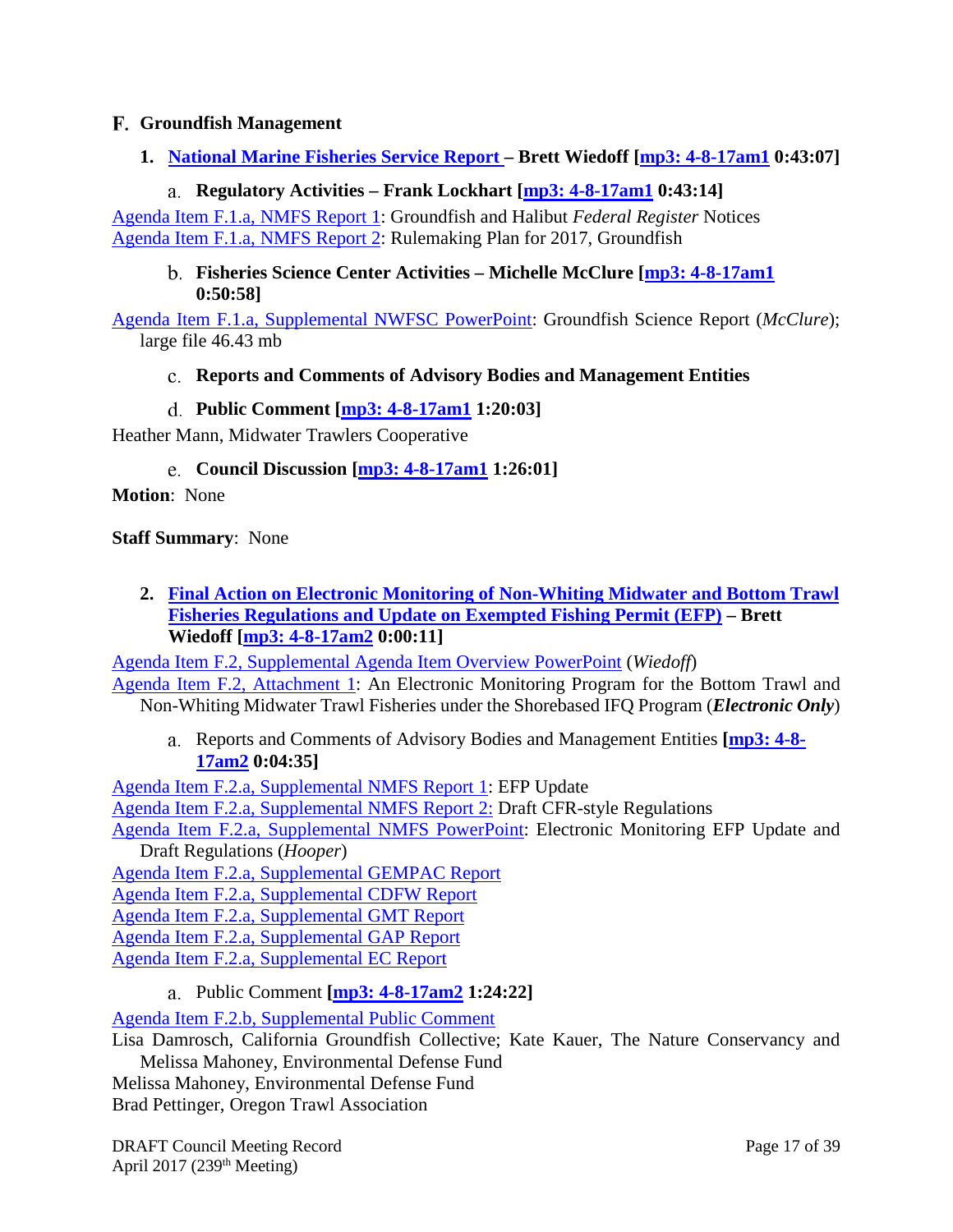- <span id="page-17-0"></span>**Council Action: Review EFP Results; confirm or Revise Adopted Council Final Preferred Alternatives for Non-Whiting Midwater and Bottom Trawl Fisheries Electronic Monitoring Regulations [\[mp3: 4-8-17am2](ftp://ftp.pcouncil.org/pub/R1704_April_2017_Recordings/4-8-17am2Copy.mp3) 1:38:41]**
- **Motion 7 [\[mp3: 4-8-17am2](ftp://ftp.pcouncil.org/pub/R1704_April_2017_Recordings/4-8-17am2Copy.mp3) 1:51:51]**: Council modify and confirm our final preferred Alternative for Non-whiting Midwater and Bottom Trawl Fisheries Electronic Monitoring Regulations as described below. *Modifications from the FPA adopted in September 2014 are shown in italics.*
	- 1. **Alternative 2** Provide option to use Electronic Monitoring in lieu of Human **Observers**
	- 2. **Data**: Sub-Option A2: Logbook data is used as the primary data source to debit vessel accounts and EM data is used to audit the validity of the logbook data.
	- 3. **Level of Video Review**: Sub-Option B2. *The level of review should initially be 100 percent, but NMFS would have the ability, in consultation with the Council, to modify the percentage based on performance and the amount of review necessary to verify the accuracy of logbook information, and the performance of individual operators.*
	- 4. **Discard Accounting**: Sub-Option C1: All discards would be debited from IFQ accounts
	- 5. **Retention**: Sub-Option D2: Optimized retention Vessel operators would be able to discard those species that can be differentiated on camera
	- *6.* **Halibut**: *new Sub-Option E8 developed by GEMPAC* [\(Agenda Item F.2a Supplemental](http://www.pcouncil.org/wp-content/uploads/2017/04/F2a_Sup_GEMPAC_Rpt_Apr2017BB.pdf)  [GEMPAC report\)](http://www.pcouncil.org/wp-content/uploads/2017/04/F2a_Sup_GEMPAC_Rpt_Apr2017BB.pdf): *Use a NMFS-approved discard mortality rate (DMR), developed in consultation with the Council, with the intent of finalizing halibut DMRs under EM by November 2017*
	- *7.* **Vessel Monitoring Plan Expiration:** *Sub-Option F1 (No Expiration): Vessel monitoring plans would be effective until revised.*
	- *8.* **Declaration of EM Use:** *Sub-Option G1*: *No limit on switching between EM and observers*
	- *9.* **Data Transfer Process**: Sub-Option H1: A representative of the vessel (vessel operator or crew) would be responsible for delivering the hard drive to the EM service provide *(Remove portion of Sept 2014 FPA that included Sub-Option H3)*
	- *10.* **Discard List Adjustments**: *Provide for NMFS, in consultation to the Council make adjustments to the Discard List. The Council's intent is to have a process that does not require rulemaking but provides as opportunity to Council consideration of anticipated adjustments prior to adjusting the discard list*.
	- *11.* **Video Review Provider**: *Maintain the current practice of having Pacific States perform video review responsibilities but develop protocols for transferring financial responsibility for the video review from NMFS to the industry to be implemented when NMFS can no longer cover these costs. If in the future, the Council decides to consider incorporating a more expansive 3rd party reviewer provision, this separate rule making would require fully articulated program design alternatives and cost information available to make an informed decision on whether moving to 3rd party providers or staying with a sole provider model best meets the goals and objectives of the program.*
	- **With respect to 3. Video Review Level**: Request that NMFS and Council staff work with the GEMPAC and GEMTAC, GMT as well as other appropriate Council advisory bodies to develop a process for reducing the level of video review to the minimum level necessary to audit logbooks to assure compliance and accurate data for NMFS and Council consideration and provide criteria for adjustments up or down relative to performance.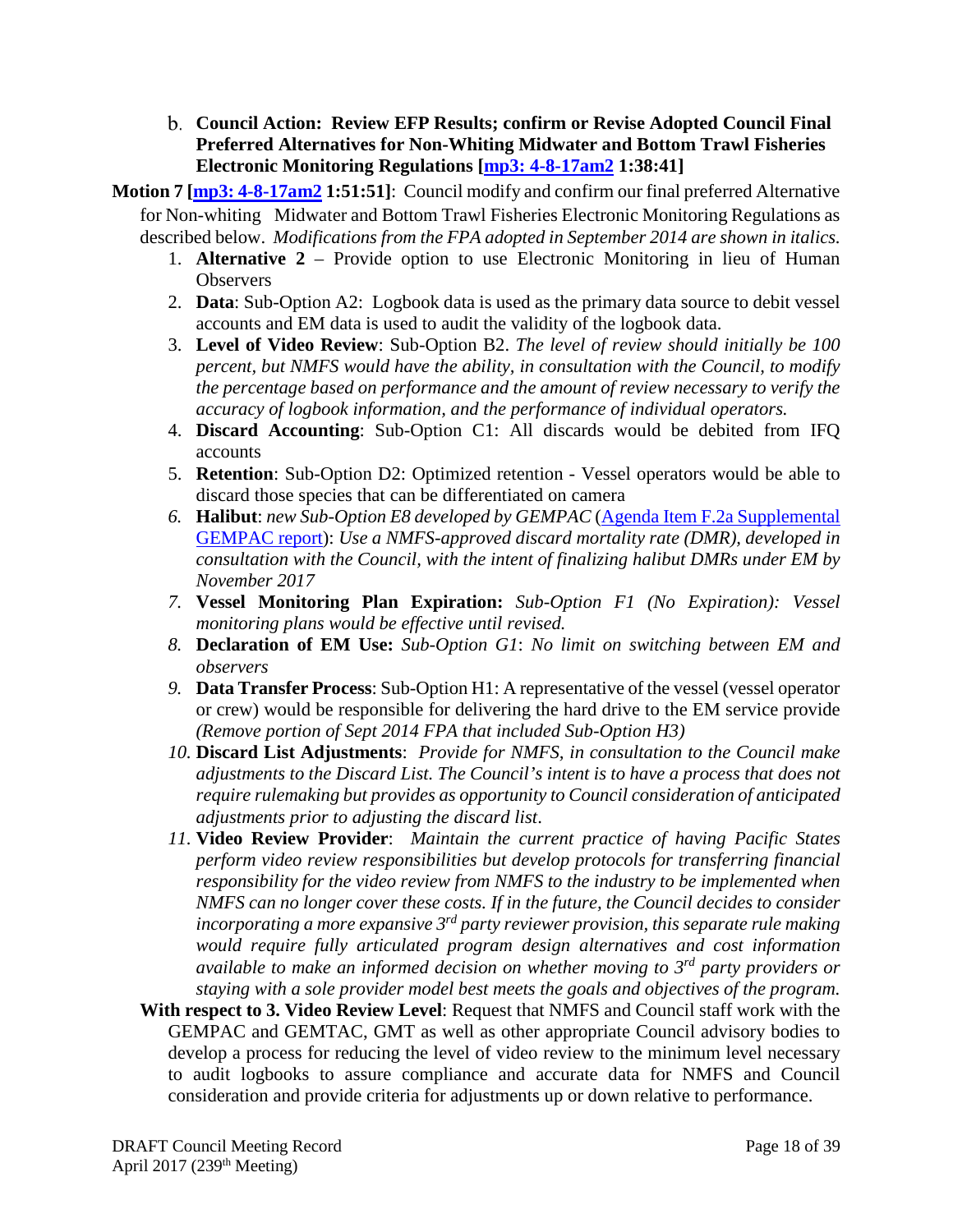**With respect to developing a NMFS approved DMR in consultation with the Council**, request that the NMFS and Council staff take the recommendations contained in the  $F_{1,2,a}$ , [Supplemental](http://www.pcouncil.org/wp-content/uploads/2017/04/F2a_Sup_GEMPAC_Rpt_Apr2017BB.pdf) GEMPAC Report and F.2.a, [Supplement GMT Report](http://www.pcouncil.org/wp-content/uploads/2017/04/F2a_Sup_GMT_Rpt_Apr2017BB.pdf) to finalize a schedule and analytical plan that will result at arriving at approved DMR no later than November 2017.

Dorothy Lowman/Maggie Sommer (motion carried, Mr. Lockhart abstained)

- **Motion 8 [\[mp3: 4-8-17am2](ftp://ftp.pcouncil.org/pub/R1704_April_2017_Recordings/4-8-17am2Copy.mp3) 2:19:45]:** Council approve the draft regulations as shown in [Agenda](http://www.pcouncil.org/wp-content/uploads/2017/04/F2a_Sup_NMFS_Rpt2_Draft_CFRstyleRegs_Apr2017BB.pdf)  [Items F.2.a, Supplemental NMFS Report 2](http://www.pcouncil.org/wp-content/uploads/2017/04/F2a_Sup_NMFS_Rpt2_Draft_CFRstyleRegs_Apr2017BB.pdf) be revised to:
	- 1. Reflect the changes in the FPA just adopted by the Council
	- 2. Add the additional recommended revisions described on Page 3 of the [Agenda Item F.2.a,](http://www.pcouncil.org/wp-content/uploads/2017/04/F2a_Sup_GEMPAC_Rpt_Apr2017BB.pdf)  [Supplemental GEMPAC Report](http://www.pcouncil.org/wp-content/uploads/2017/04/F2a_Sup_GEMPAC_Rpt_Apr2017BB.pdf)
	- 3. Include the recommended changes described in [Agenda Item F.2.a, Supplemental CDFW](http://www.pcouncil.org/wp-content/uploads/2017/04/F2a_Sup_CDFW_Rpt_Apr2017BB.pdf)  [report](http://www.pcouncil.org/wp-content/uploads/2017/04/F2a_Sup_CDFW_Rpt_Apr2017BB.pdf)

Dorothy Lowman/David Crabbe (Motion carried, Mr. Lockhart abstained)

**Staff Summary:** The Council received an update on ongoing EFPs and modified several of the preferred alternatives they had adopted in September 2014 for the non-whiting midwater trawl and bottom trawl fisheries. A complete list of final alternatives is available on the [Council](http://www.pcouncil.org/?p=47599)  [website.](http://www.pcouncil.org/?p=47599)

The Council also directed:

- NMFS, in consultation to the Council, to develop a process that does not require rulemaking to adjust the discard species list;
- NMFS to maintain the current practice of having Pacific States Marine Fisheries Commission (PSMFC) perform video review responsibilities, but develop protocols for transferring financial responsibility for the video review from NMFS to the industry. The Council would like NMFS to examine the feasibility of using a sole provider (PSMFC) model indefinitely;
- NMFS and Council staff work with the Groundfish Electronic Monitoring Policy Advisory Committee/Technical Advisory Committee, Groundfish Management Team (GMT), and other appropriate Council advisory bodies to develop a process for reducing the level of video review to the minimum level necessary to audit logbooks, and to develop new discard mortality rates for halibut when vessels use electronic monitoring (EM); and
- Revisions to the [draft regulations](http://www.pcouncil.org/wp-content/uploads/2017/04/F2a_Sup_NMFS_Rpt2_Draft_CFRstyleRegs_Apr2017BB.pdf) to include:

1. Changes in the final preferred alternatives adopted by the Council;

2. A requirement for self-enforcing agreement groups to submit an annual report to the Council;

3. Deep-sea sole, sanddabs, and starry flounder in the list of species that can be discarded. Deep-sea sole and sanddabs would be counted as individual fishing quota (IFQ) species, if mixed with IFQ species; and

4. A provision to allow state-managed species to be landed when using EM, but prohibit sale or use of those fish, and include a landing limit of 150 pounds for California halibut.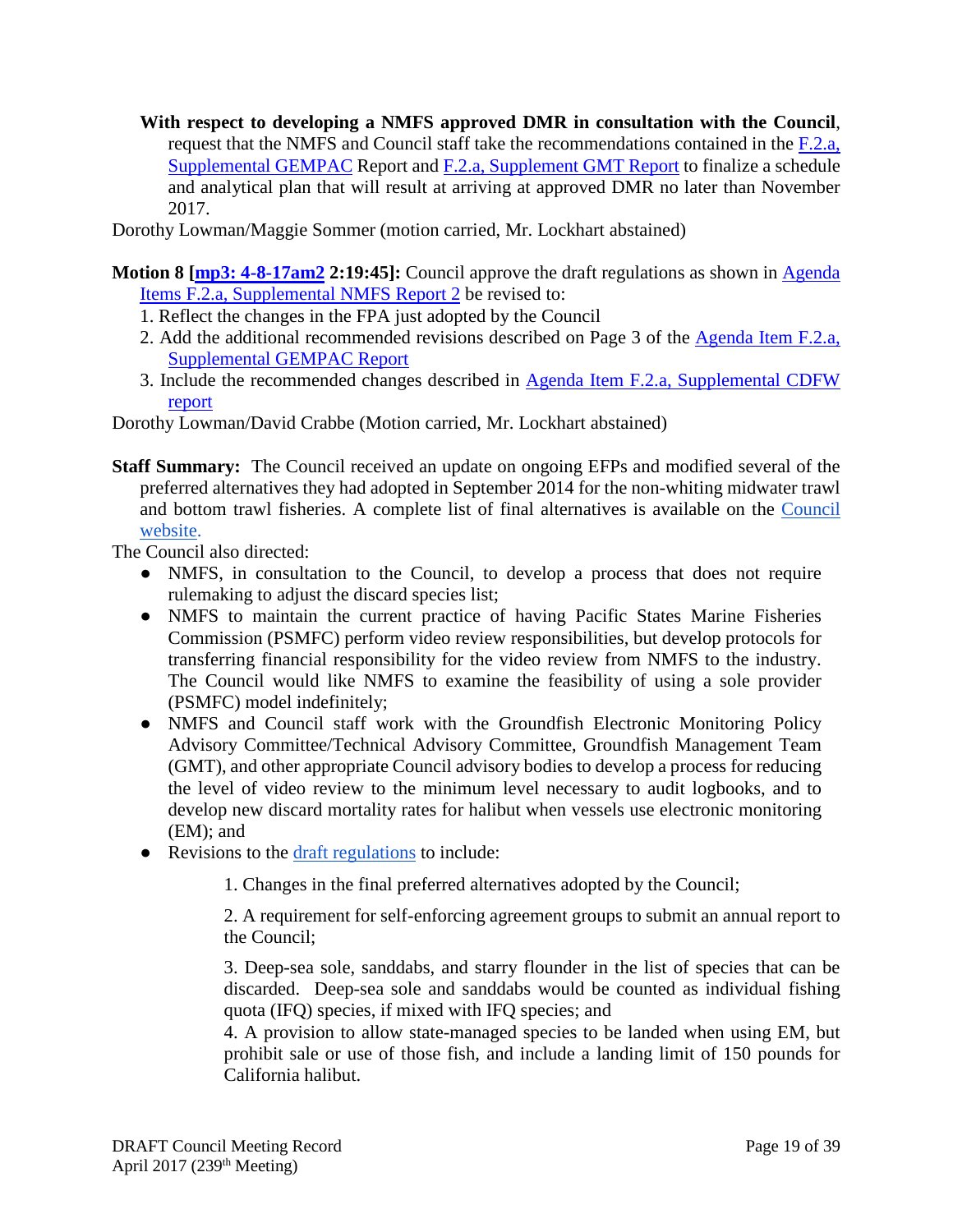# <span id="page-19-0"></span>**3. [Salmon Endangered Species Act \(ESA\) Consultation Recommendations](http://www.pcouncil.org/wp-content/uploads/2017/03/F3__SitSum_Salmon_ESA-consultation_analysis_Apr2017BB.pdf) – Kit Dahl [\[mp3: 4-8-17pm1](ftp://ftp.pcouncil.org/pub/R1704_April_2017_Recordings/4-8-17pm1Copy.mp3) 0:00:32]**

<span id="page-19-1"></span>[Agenda Item F.3, Attachment 1:](http://www.pcouncil.org/wp-content/uploads/2017/03/F3_Att1_Summary_of_analytical_results_Chinook_bycatch_Apr2017BB.pdf) Summary of Scenarios for Salmon Bycatch Management in Fisheries Managed Under the Pacific Coast Groundfish Fishery Management Plan

# **Reports and Comments of Advisory Bodies and Management Entities [\[mp3: 4-8-](ftp://ftp.pcouncil.org/pub/R1704_April_2017_Recordings/4-8-17pm1Copy.mp3) [17pm1](ftp://ftp.pcouncil.org/pub/R1704_April_2017_Recordings/4-8-17pm1Copy.mp3) 0:05:51]**

[Agenda Item F.3.a, Supplemental NMFS Report:](http://www.pcouncil.org/wp-content/uploads/2017/03/F3a_Sup_NMFS_Rpt_Apr2017BB.pdf) Influence of selective flatfish trawl gear on Chinook bycatch projections in the bottom trawl sector

[Agenda Item F.3.a, Supplemental NMFS PowerPoint:](http://www.pcouncil.org/wp-content/uploads/2017/04/F3a_Sup_NMFS_PPT_ESA_Mirick_Apr2017BB.pdf) Influence of Selective Flatfish Trawl gear on Chinook Bycatch Projections in the Bottom Trawl Sector (Mirick/Matson)

[Agenda Item F.3.a, Supplemental GMT Report 1:](http://www.pcouncil.org/wp-content/uploads/2017/03/F3a_Sup_GMT_Rpt1_Apr2017BB.pdf) GMT Report on Salmon Endangered Species Act Consultation: Recommendations

[Agenda Item F.3.a, Supplemental GMT Report 2](http://www.pcouncil.org/wp-content/uploads/2017/04/F3a_Sup_GMT_Rpt2_Apr2017BB.pdf) [Agenda Item F.3.a, Supplemental GAP Report](http://www.pcouncil.org/wp-content/uploads/2017/04/F3a_Sup_GAP_Rpt_Apr2017BB.pdf) [Agenda Item F.3.a, Supplemental SAS Report](http://www.pcouncil.org/wp-content/uploads/2017/04/F3a_Sup_SAS_Rpt_Apr2017BB.pdf)

# **Public Comment**

<span id="page-19-3"></span><span id="page-19-2"></span>None

**Council Action: Provide Final Recommendations to NMFS on Chinook Bycatch Thresholds and Other Measures for the Endangered Species Act Section 7 Consultation [\[mp3: 4-8-17pm2](ftp://ftp.pcouncil.org/pub/R1704_April_2017_Recordings/4-8-17pm2Copy.mp3) 0:22:55]**

**Motion 9 [\[mp3: 4-8-17pm2](ftp://ftp.pcouncil.org/pub/R1704_April_2017_Recordings/4-8-17pm2Copy.mp3) 0:32:24]**: Council approve and recommend the following for the Salmon Endangered Species Act Consultation:

Description of Fisheries

With regard to the scenario that best represents the future conditions in fisheries managed under the Pacific Coast Groundfish Fishery Management Plan (FMP), use Scenario 1A for the whiting fishery, and the distribution and bycatch rate assumptions in Scenario 2B(1) for bottom trawl, limited entry and open access fixed gear, non-whiting midwater trawl, and recreational fisheries, as updated by the Groundfish Management Team (GMT) in [F.3.a, Supplemental GMT Reports 1](http://www.pcouncil.org/wp-content/uploads/2017/03/F3a_Sup_GMT_Rpt1_Apr2017BB.pdf) and [2](http://www.pcouncil.org/wp-content/uploads/2017/04/F3a_Sup_GMT_Rpt2_Apr2017BB.pdf) and [Agenda Item I.1.a, NMFS Report 1,](http://www.pcouncil.org/wp-content/uploads/2017/02/I1a_NMFS_Rpt1_Alts_for_Salmon_Bycatch_Mgmt_inthe_Pacific_Coast_Groundfish_Fisheries_final_Mar2017BB.pdf)  [March 2017.](http://www.pcouncil.org/wp-content/uploads/2017/02/I1a_NMFS_Rpt1_Alts_for_Salmon_Bycatch_Mgmt_inthe_Pacific_Coast_Groundfish_Fisheries_final_Mar2017BB.pdf)

Also, in recognition of the Council's ongoing process to consider revisions to groundfish essential fish habitat and rockfish conservation areas (RCAs), consider the preliminary preferred alternatives as the projected RCA configurations.

# Estimated Harvest Levels

- In determining the expected amounts of groundfish that would be harvested, include the following assumptions in the analysis:
- 1. The U.S. share of the Pacific whiting total allowable catch will be achieved and, for the purposes of the analysis, estimate that amount to be up to 500,000 mt in the future;
- 2. The at-sea trawl whiting groundfish allocations and set asides will be fully harvested by the at-sea sectors;
- 3. For the individual fishing quota (IFQ) fishery (i.e., shoreside whiting, bottom trawl, and midwater non-whiting trawl), allocations for the following species will be fully harvested: sablefish, petrale sole, lingcod, shortspine and longspine thornyheads, and overfished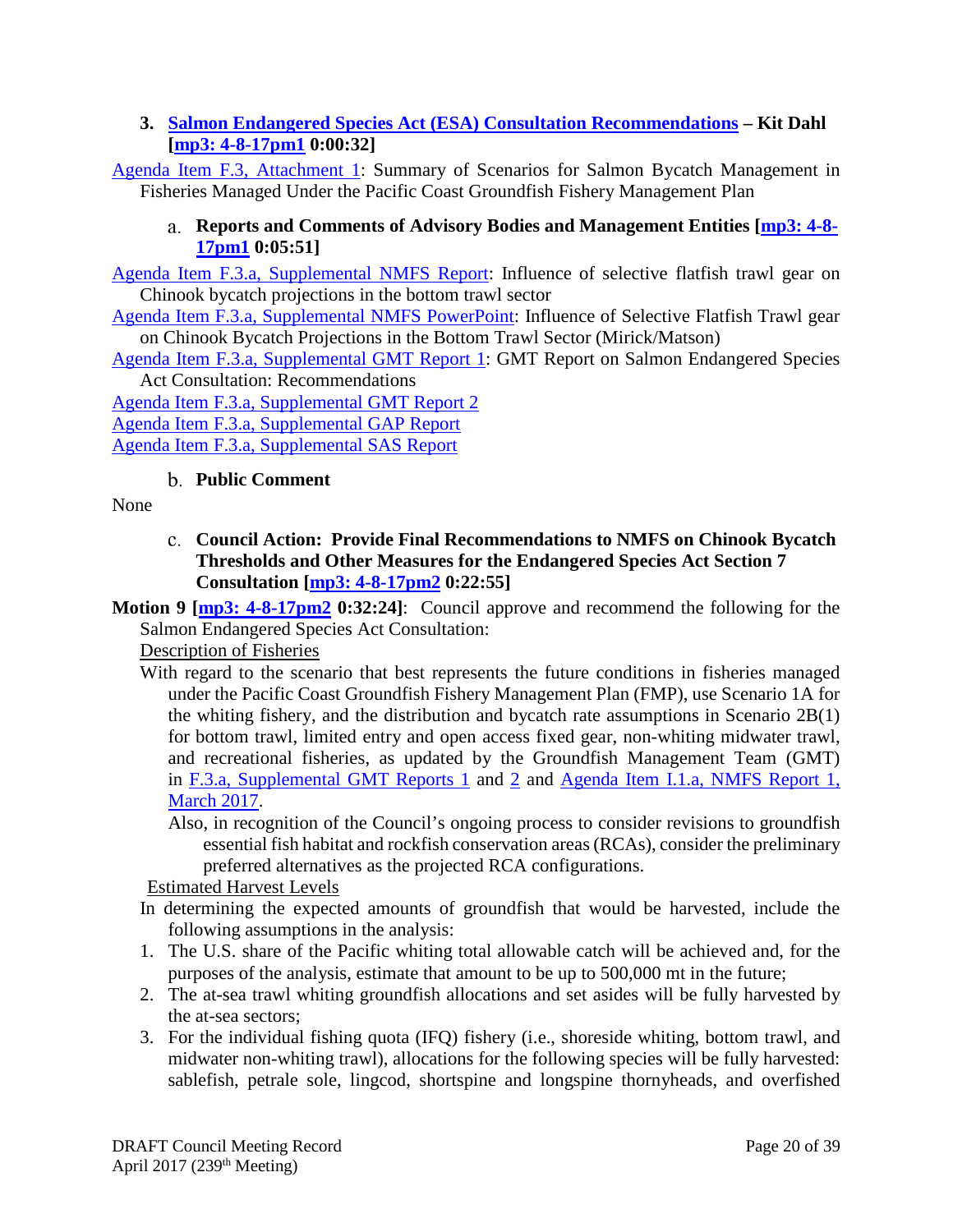rockfish species (i.e., bocaccio, cowcod, darkblotched, and yelloweye rockfish, and Pacific ocean perch);

- 4. For the IFQ fishery, allocations for other groundfish stocks, for which it has harvested 75% or more of its allocations in 2014-2016, will be achieved;
- 5. For the IFQ fishery, the harvest levels in 2014-2016 for canary, widow, yellowtail, and chilipepper rockfish will be taken in the shoreside whiting and bottom trawl fisheries, and the balance of the IFQ allocations will be harvested in the midwater non-whiting trawl fishery;
- 6. For all other groundfish stocks, harvest levels for 2014-2016 for trawl fisheries will likely continue; and
- 7. Limited entry and open access fixed gear and recreational fishery allocations, harvest guidelines, and harvest levels will likely continue.

# Chinook Management Thresholds for Analysis

For the chinook management thresholds, assess the following:

- Whiting fishery: 11,000 chinook guideline
- Bottom trawl, midwater non-whiting trawl, limited entry and open access fixed gear, and recreational fisheries: 5,500 chinook guideline
- Bycatch Reserve: 3,500 chinook
- With regard to the Bycatch Reserve, this would not be an entitlement or *de facto* increase in the bycatch threshold, but rather a safety net to minimize disruption to the fishery where actions that were already actively being taken to reduce bycatch were insufficient.
- In the analysis of the Reserve, analyze three scenarios such that entire Reserve is taken in the following fisheries in their status quo times and areas: 1) whiting, 2) bottom trawl, and 3) midwater non-whiting trawl. For each scenario, if it is determined that accessing the full amount of the Reserve may result in jeopardy then identify appropriate sub-thresholds, as needed, for each of these sectors.

Future Management Measures

Taking the results of the Reserve analysis described above into consideration, through the Biennial Groundfish Harvest Specifications and Management Process, the Council could consider maintaining the concept of a Reserve and limiting portions of the Reserve to specific sectors, or eliminating the Reserve.

For 2017, it is our understanding that the National Marine Fisheries Service (NMFS) plans to:

- Retain the selective flatfish trawl gear requirement shoreward of the RCA
- Provide a midwater non-whiting trawl fishery through an exempted fishing permit (EFP) that includes the following conditions:
- Fishing to occur north of the Oregon/California border (42° N. latitude) only
- EFP chinook bycatch cap of 3,500 chinook (which is a subset of the 5,500 chinook management threshold described above)
- Upon projected attainment of the cap, NMFS would terminate the EFP (i.e., participating vessels would need to comply with the selective flatfish trawl gear requirement)
- For 2018, the Council would recommend that NMFS consider the discussions, reports, and recommendations under this agenda item when considering issuance of a potential subsequent midwater non-whiting trawl EFP.

For 2019 and 2020, and beyond:

• Through the Biennial Groundfish Harvest Specifications and Management Process, the Council intends to develop and consider a range of alternatives for management measures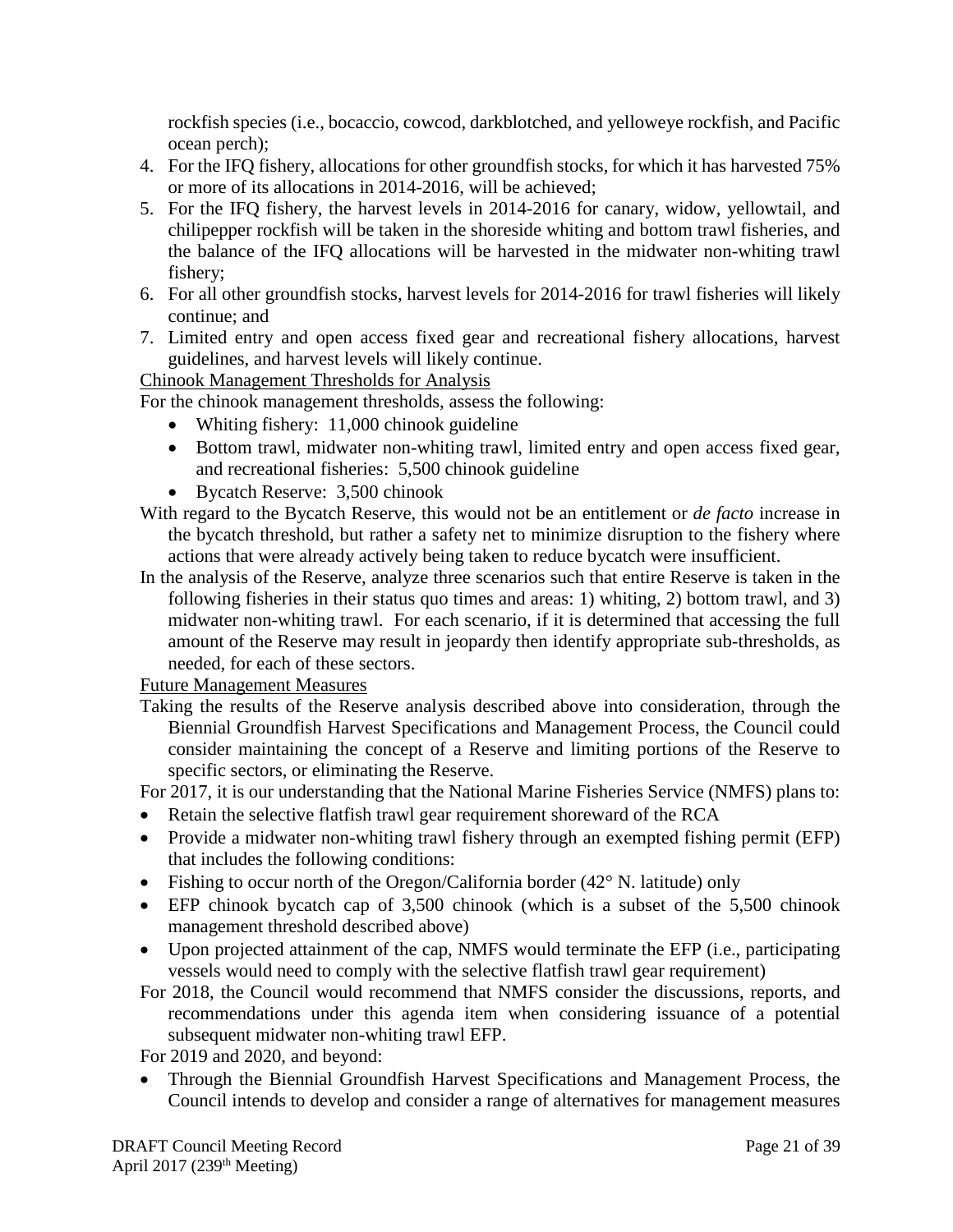to address the bycatch of salmon in groundfish fisheries. Such measures may include: sector-specific catch limits, bycatch thresholds, harvest guidelines, time and area closures, and gear restrictions. These measures may be implemented preseason or inseason, and may be described as NMFS automatic actions or Council actions.

Michele Culver/Rich Lincoln

**Amendment 1 [\[mp3: 4-8-17pm2](ftp://ftp.pcouncil.org/pub/R1704_April_2017_Recordings/4-8-17pm2Copy.mp3) 1:17:21]:** Include "Agenda Item I.1.a, NMFS Report 1, March 2017) after the "GMT Reports 1 and 2" in the first paragraph.

Maggie Sommer/Joanna Grebel (Amendment carried unanimously). Motion 9 as amended carried, Mr. Lockhart Abstained

**Staff Summary**: The Council provided guidance to NMFS on the proposed action that will be the basis for ESA section 7 consultation on the take of listed salmonids in the Pacific Coast groundfish fishery. The recommendations include:

- A description of groundfish fisheries including the likely future distribution of fishing, range of directed catch volumes, and range of Chinook salmon bycatch rates, which can be used to estimate amount and stock composition of Chinook take.
- Chinook salmon bycatch thresholds of 11,000 for the whiting fishery, 5,500 for all other groundfish fisheries, and a 3,500 reserve to be used for additional bycatch in either of the two fisheries. The sum of these three thresholds, 20,000 Chinook, equals the sum of the bycatch thresholds specified in the current biological opinion.
- Considering additional bycatch mitigation measures as part of the 2019-2020 biennial harvest specifications and management measures process.

NMFS intends to request Council recommendations on a draft incidental take statement at the September 2017 meeting, prior to completing the biological opinion.

# <span id="page-21-0"></span>**4. [Trawl Catch Shares and Intersector Allocation Progress Reports](http://www.pcouncil.org/wp-content/uploads/2017/03/F4__SitSum_CatchShare5YR_APR2017BB.pdf) – Jim Seger and John DeVore [\[mp3: 4-9-17pm1](ftp://ftp.pcouncil.org/pub/R1704_April_2017_Recordings/4-9-17pm1Copy.mp3) 0:13:59]**

[Agenda Item F.4. Supplemental Intersector Allocation PowerPoint:](http://www.pcouncil.org/wp-content/uploads/2017/04/F4__Sup_Intersector_Allocation_PPT_DEVO_APR2017BB.pdf) (*DeVore*) [Agenda Item F.4, Attachment 1:](http://www.pcouncil.org/wp-content/uploads/2017/03/F4_Att1_ReviewCalendar_APR2017BB.pdf) Catch Share Review Calendar

[Agenda Item F.4, Attachment 2:](http://www.pcouncil.org/wp-content/uploads/2017/03/F4_Att2_Am21Eval_Apr2017BB.pdf) Evaluating the Performance of Amendment 21 Allocations since Implementation of the Trawl Catch Share Program

# **Cost Recovery Report – NMFS [\[mp3: 4-9-17pm1](ftp://ftp.pcouncil.org/pub/R1704_April_2017_Recordings/4-9-17pm1Copy.mp3) 0:49:14]**

<span id="page-21-1"></span>[Agenda Item F.4.a, NMFS Report:](http://www.pcouncil.org/wp-content/uploads/2017/03/F4a_NMFS_Rpt_2016-2017_CR_annual_rpt_final_Apr2017BB.pdf) Trawl Rationalization Program Cost Recovery Annual Report [Agenda Item F.4.a, Supplemental NMFS PowerPoint:](http://www.pcouncil.org/wp-content/uploads/2017/04/F4a_Sup_NMFS_PPT_Cost_Recovery_Presentation_Biegel_APR2017BB.pdf) 2016-2017 Cost Recovery Annual Report, Trawl Rationalization Program (*Biegel*)

# <span id="page-21-2"></span>**Reports and Comments of Advisory Bodies and Management Entities [\[mp3: 4-9-](ftp://ftp.pcouncil.org/pub/R1704_April_2017_Recordings/4-9-17pm1Copy.mp3) [17pm1](ftp://ftp.pcouncil.org/pub/R1704_April_2017_Recordings/4-9-17pm1Copy.mp3) 1:06:25]**

[Agenda Item F.4.b, Supplemental GMT Report](http://www.pcouncil.org/wp-content/uploads/2017/04/F4b_Sup_GMT_Rpt_Apr2017BB.pdf) [Agenda Item F.4.b, Supplemental GAP Report](http://www.pcouncil.org/wp-content/uploads/2017/04/F4b_Sup_GAP_Rpt_Apr2017BB.pdf)

# **Public Comment [\[mp3: 4-9-17pm1](ftp://ftp.pcouncil.org/pub/R1704_April_2017_Recordings/4-9-17pm1Copy.mp3) 1:34:51]**

<span id="page-21-3"></span>[Agenda Item F.4.c, Supplemental Public Comment](http://www.pcouncil.org/wp-content/uploads/2017/03/F4c_Sup_PubCom_Apr2017BB.pdf) Jeff Lackey, F/V Miss Sue & F/V Seeker Michelle Longo-Eder \*Passed\*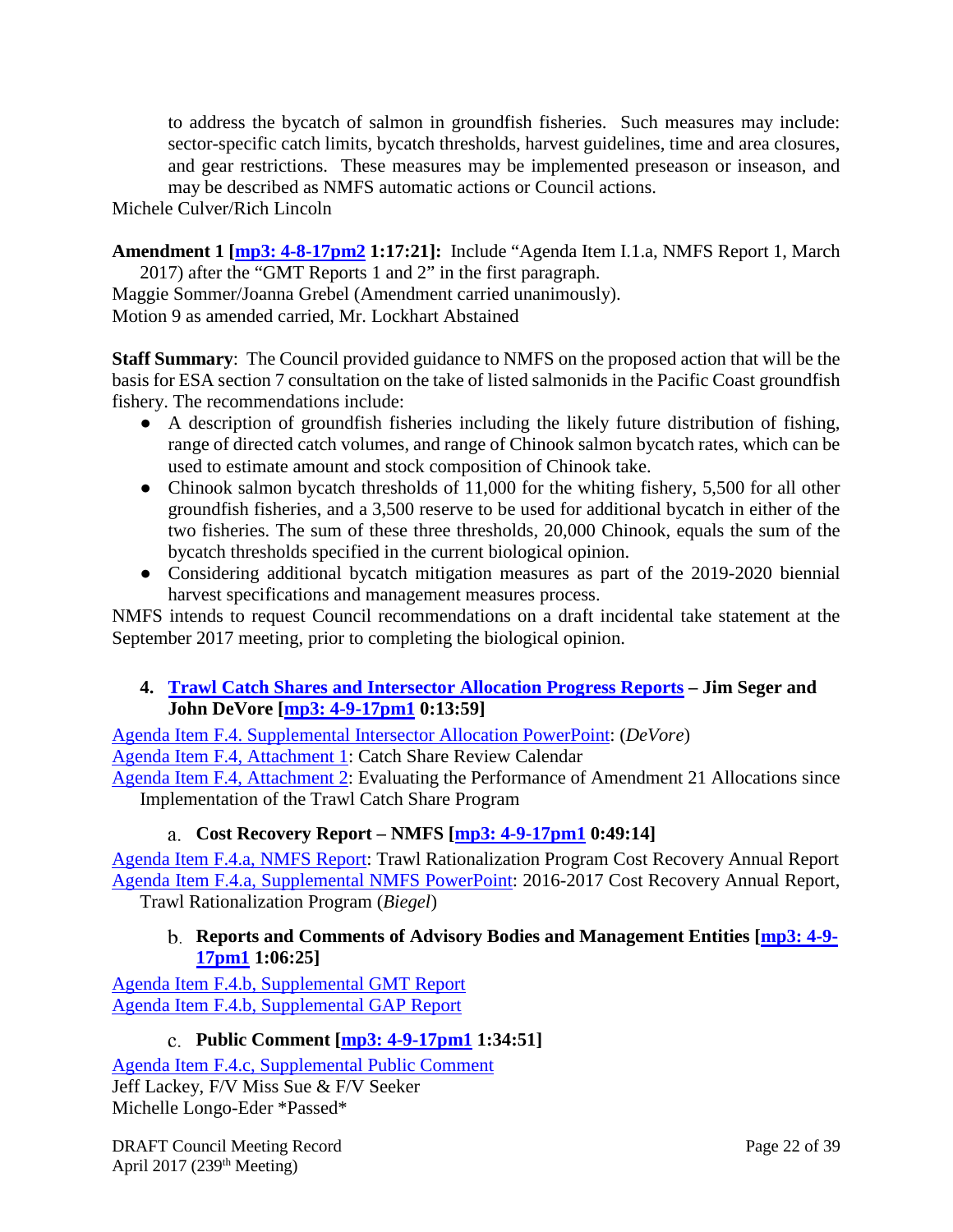<span id="page-22-0"></span>James Mize, Phoenix Processor Limited Partnership Heather Mann, Midwater Trawlers Cooperative

## **Council Action: Provide Guidance on Trawl Catch Shares Program and Allocation Reviews, Trawl Catch Share Trailing Action, and Consider any Necessary Action Based on the Cost Recovery Report [\[mp3: 4-9-17pm2](ftp://ftp.pcouncil.org/pub/R1704_April_2017_Recordings/4-9-17pm2Copy.mp3) 0:01:27]**

## **Motion**: None

**Staff Summary**: Catch Share Program Review: Review document will be made available as early as possible to facilitate public review.

Intersector Allocation Review: The Council identified issues requiring additional information and proposed a process involving a public review draft adopted at the June Council meeting and final action taken in the fall. The Council directed that the next draft of the intersector allocation review document:

- address the recommendations in the [GMT report](http://www.pcouncil.org/wp-content/uploads/2017/04/F4b_Sup_GMT_Rpt_Apr2017BB.pdf) and the [GAP report;](http://www.pcouncil.org/wp-content/uploads/2017/04/F4b_Sup_GAP_Rpt_Apr2017BB.pdf)
- include approaches for addressing the sablefish management line and related allocation issues;
- focus on set-asides in the non-trawl sectors for a select number of the species identified as trawl-dominant (i.e., darkblotched rockfish, Pacific ocean perch, petrale sole, and longspine thornyhead north of  $40^0$  10' N. latitude);
- evaluate species that may be constraining the non-trawl fishery while not being fully attained in the trawl fishery (e.g., lingcod south of  $40^0$  10' N. latitude); and,
- discontinue development of the yellowtail rockfish cap issue.

Cost Recovery: Council and NMFS staff will meet to discuss ways to address transparency concerns such as those raised by the [GAP report.](http://www.pcouncil.org/wp-content/uploads/2017/04/F4b_Sup_GAP_Rpt_Apr2017BB.pdf)

- <span id="page-22-2"></span><span id="page-22-1"></span>**5. [Groundfish Non-Salmon Endangered Species Workgroup Report](http://www.pcouncil.org/wp-content/uploads/2017/03/F5__SitSum_non-salmon_ESA_Apr2017BB.pdf) – Kit Dahl [\[mp3:](ftp://ftp.pcouncil.org/pub/R1704_April_2017_Recordings/4-10-17am3Copy.mp3)  [4-10-17am3](ftp://ftp.pcouncil.org/pub/R1704_April_2017_Recordings/4-10-17am3Copy.mp3) 0:00:22]**
	- Reports and Comments of Advisory Bodies and Management Entities **[\[mp3: 4-10-](ftp://ftp.pcouncil.org/pub/R1704_April_2017_Recordings/4-10-17am3Copy.mp3) [17am3](ftp://ftp.pcouncil.org/pub/R1704_April_2017_Recordings/4-10-17am3Copy.mp3) 0:06:33]**

[Agenda Item F.5.a, Groundfish Endangered Species Act Workgroup Report](http://www.pcouncil.org/wp-content/uploads/2017/03/F5a_ESA_Workgroup_Rpt_3-17-2017_Apr2017BB.pdf) [Agenda Item F.5.a, Supplemental GESW PowerPoint](http://www.pcouncil.org/wp-content/uploads/2017/04/F5a_Sup_GESW_PPT_Duffy_APR2017BB.pdf) (Duffy)

[Agenda Item F.5.a, NMFS Report 1:](http://www.pcouncil.org/wp-content/uploads/2017/03/F5a_NMFS_Rpt1_ElectricOnly_FishingEffort_rpt_2017_Apr2017BB.pdf) Fishing Effort in the 2002-2015 U.S. Pacific Coast Groundfish Fisheries (*Electronic Only*)

[Agenda Item F.5.a, NMFS Report 2:](http://www.pcouncil.org/wp-content/uploads/2017/03/F5a_NMFS_Rpt2_ElectricOnly_Humpback_bycatch_rpt_2017_Apr2017BB.pdf) Humpback whale bycatch in 2014 – 2015 in the U.S. West Coast Groundfish Fisheries (*Electronic Only*)

- [Agenda Item F.5.a, NMFS Report 3:](http://www.pcouncil.org/wp-content/uploads/2017/03/F5a_NMFS_Rpt3_ElectricOnly_Leatherback_Turtle_rpt_2017_Apr2017BB.pdf) 2016 Leatherback Sea Turtle Estimated Bycatch Reporting Requirements As Set Out In The NMFS Biological Opinion For The Continuing Authorization Of The Pacific Coast Groundfish Fisheries (*Electronic Only*)
- [Agenda Item F.5.a, NMFS Report 4:](http://www.pcouncil.org/wp-content/uploads/2017/03/F5a_NMFS_Rpt4_ElectricOnly_Eulachon_bycatch_rpt_2017_Apr2017BB.pdf) Observed and Estimated Bycatch of Eulachon in 2002–2015 US West Coast Groundfish Fisheries (*Electronic Only*)
- [Agenda Item F.5.a, NMFS Report 5:](http://www.pcouncil.org/wp-content/uploads/2017/03/F5a_NMFS_Rpt5_ElectricOnly_Green_Sturgeon_Bycatch_rpt_2017_Apr2017BB.pdf) Observed and Estimated Bycatch of Green Sturgeon in 2002– 2015 US West Coast Groundfish Fisheries (*Electronic Only*)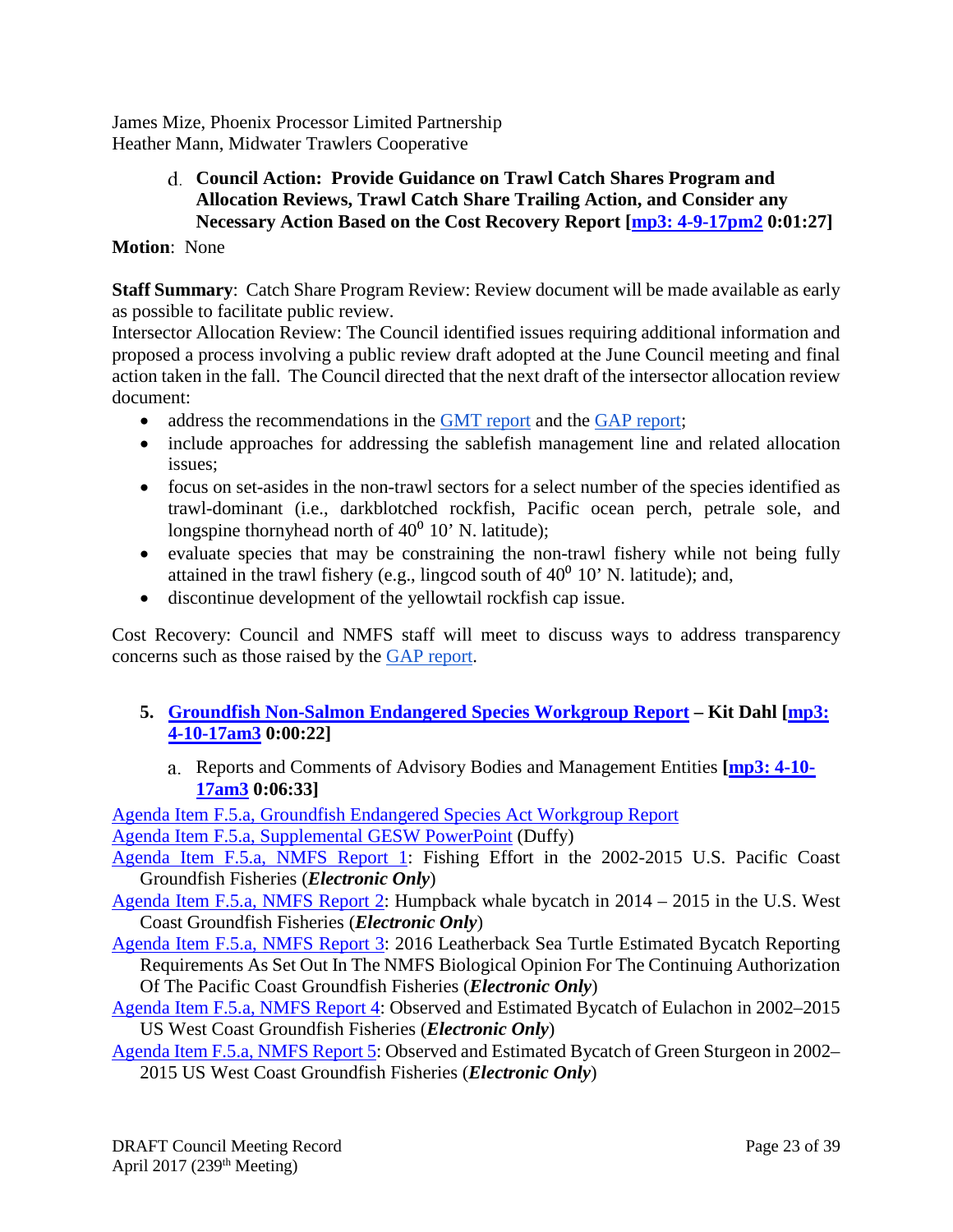[Agenda Item F.5.a, NMFS Report 6:](http://www.pcouncil.org/wp-content/uploads/2017/03/F5a_NMFS_Rpt6_ElectricOnly_STAL_bycatch_report_2017_Apr2017BB.pdf) Observed and Estimated Bycatch of Short-tailed Albatross in U.S. West Coast Groundfish Fisheries 2014-2015 (*Electronic Only*) [Agenda Item F.5.a, Supplemental GMT Report](http://www.pcouncil.org/wp-content/uploads/2017/04/F5a_Sup_GMT_Rpt_Apr2017BB.pdf) [Agenda Item F.5.a, Supplemental GAP Report](http://www.pcouncil.org/wp-content/uploads/2017/04/F5a_Sup_GAP_Rpt_Apr2017BB.pdf)

# **Public Comment**

<span id="page-23-1"></span><span id="page-23-0"></span>None

# **Council Action: Review Groundfish Endangered Species Workgroup Recommendations and Identify Measures to be Evaluated for the 2019-2010 Biennial Management Period or Other Appropriate Actions [\[mp3: 4-10-17am3](ftp://ftp.pcouncil.org/pub/R1704_April_2017_Recordings/4-10-17am3Copy.mp3) 0:43:48]**

**Motion**: None

**Staff Summary**: The Groundfish Endangered Species Workgroup (Workgroup) reports to the Council biennially on estimated bycatch of Endangered Species Act- (ESA) listed marine mammals, sea turtles, eulachon, green sturgeon, and seabirds subject to a 2013 biological opinion on the continued operation of the Pacific Coast groundfish fishery. The Workgroup found that recent take of subject species did not warrant consideration of additional mitigation measures by the Council. The Workgroup noted that new biological opinions will be completed in 2017 for eulachon and short-tailed albatross. Based on the [Workgroup Report,](http://www.pcouncil.org/wp-content/uploads/2017/03/F5a_ESA_Workgroup_Rpt_3-17-2017_Apr2017BB.pdf) the Council made the following recommendations:

- Conduct a risk analysis of humpback whale takes in the groundfish fixed gear fishery and work with the fleet to reduce the risk of such takes;
- GMT work with NMFS to better estimate eulachon take in the groundfish fishery;
- Complete the new seabird biological opinion and report to the Council at the June or September 2017 meeting to allow development of additional mitigation measures, as appropriate, through the 2019-2020 groundfish biennial harvest specifications and management measures process; and,
- Facilitate greater engagement by industry representatives in future Workgroup meetings.
- <span id="page-23-3"></span><span id="page-23-2"></span>**6. [Final Action on Inseason Adjustments](http://www.pcouncil.org/wp-content/uploads/2017/03/F6__SitSum_Inseason_Apr2017BB.pdf) – Kelly Ames [\[mp3: 4-11-17am1](ftp://ftp.pcouncil.org/pub/R1704_April_2017_Recordings/4-11-17am1Copy.mp3) 0:12:23]**

# **Reports and Comments of Advisory Bodies and Management Entities[\[mp3: 4-](ftp://ftp.pcouncil.org/pub/R1704_April_2017_Recordings/4-11-17am1Copy.mp3) [11-17am1](ftp://ftp.pcouncil.org/pub/R1704_April_2017_Recordings/4-11-17am1Copy.mp3) 0:13:36]**

[Agenda Item F.6.a, Supplemental CDFW Report](http://www.pcouncil.org/wp-content/uploads/2017/04/F6a_Sup_CDFW_Rpt_Apr2017BB.pdf) [Agenda Item F.6.a, Supplemental GMT Report](http://www.pcouncil.org/wp-content/uploads/2017/04/F6a_Sup_GMT_Rpt_Apr2017BB.pdf) [Agenda Item F.6.a, Supplemental GAP Report](http://www.pcouncil.org/wp-content/uploads/2017/04/F6a_Sup_GAP_Rpt_Apr2017BB.pdf) [Agenda Item F.6.a, Supplemental SAS Report](http://www.pcouncil.org/wp-content/uploads/2017/04/F6a_Sup_SAS_Rpt_Apr2017BB.pdf)

# **Public Comment [\[mp3: 4-11-17am1](ftp://ftp.pcouncil.org/pub/R1704_April_2017_Recordings/4-11-17am1Copy.mp3) 1:07:11]**

<span id="page-23-4"></span>[Agenda Item F.6.b, Supplemental Public Comment](http://www.pcouncil.org/wp-content/uploads/2017/03/F6b_Sup_PubCom_Apr2017BB.pdf) Robert Kranka

Mike Okoniewski, Pacific Seafood; Brad Pettinger, Oregon Trawl Commission; and Shems Jud, Environmental Defense Fund

Heather Mann, Midwater Trawlers Cooperative and Sarah Nayani, Arctic Storm John Koeppen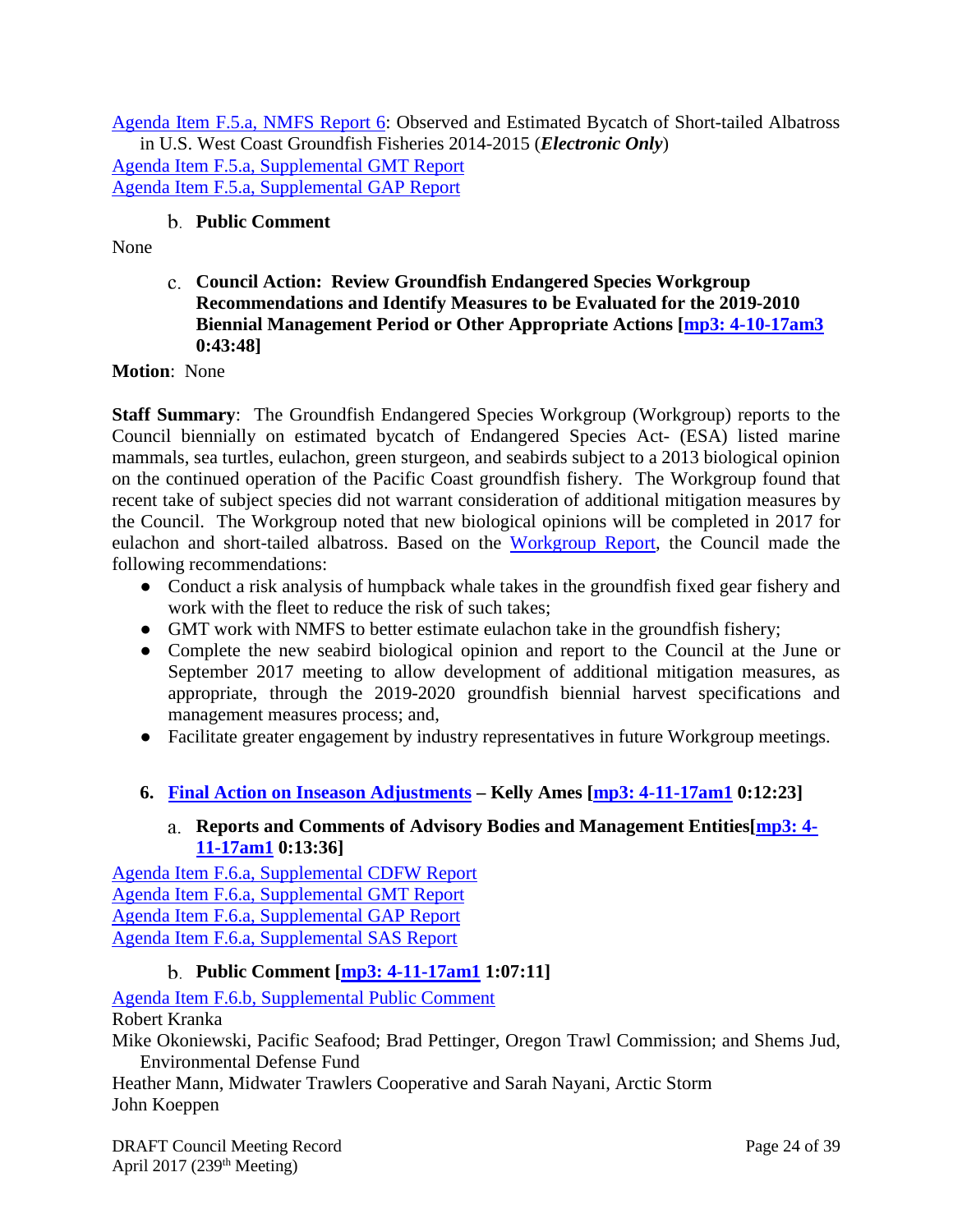<span id="page-24-0"></span>Dan Waldeck, Pacific Whiting Conservation Co-op.

- **Council Action: Adopt Inseason Adjustments, as Necessary to Achieve, but Not Exceed, Annual Catch Limits, and Other Management Objectives [\[mp3: 4-11-](ftp://ftp.pcouncil.org/pub/R1704_April_2017_Recordings/4-11-17am1Copy.mp3) [17am1](ftp://ftp.pcouncil.org/pub/R1704_April_2017_Recordings/4-11-17am1Copy.mp3) 1:43:19]**
- **Motion 18 [\[mp3: 4-11-17am1](ftp://ftp.pcouncil.org/pub/R1704_April_2017_Recordings/4-11-17am1Copy.mp3) 2:20:04]**: Council adopt the revised trip limits for the Open Access Fixed Gear Sablefish Fishery North of 36° N. Latitude as shown in F.6.a, [Supplemental GMT](http://www.pcouncil.org/wp-content/uploads/2017/04/F6a_Sup_GMT_Rpt_Apr2017BB.pdf)  [Report,](http://www.pcouncil.org/wp-content/uploads/2017/04/F6a_Sup_GMT_Rpt_Apr2017BB.pdf) Table 2, Alternative 1.

Maggie Sommer/Dorothy Lowman (Motion carried unanimously)

# **Motion 19 [\[mp3: 4-11-17am1](ftp://ftp.pcouncil.org/pub/R1704_April_2017_Recordings/4-11-17am1Copy.mp3) 2:29:15]:** Council to:

- Reallocate 3.5 mt of Pacific Ocean Perch from the Incidental Open Access off-the-top deduction to the MS whiting sector, and 3.5 mt to the CP sector.
- Request that the GMT develop potential alternatives for criteria for inseason distribution of the POP, darkblotched, and canary rockfish buffers, and present these to the Council in June.

Maggie Sommer/Dorothy Lowman (Motion carried, Mr. Duffy abstained)

**Staff Summary**: The Council recommended increasing the open access fixed gear trip limits for sablefish north of 36° N. latitude limits to 300 pounds per day, or one landing per week of up to 1,000 pounds, not to exceed 2,000 pounds per two months because effort and landings are tracking behind recent years.

Klamath River fall Chinook salmon, a bycatch species in the groundfish trawl fisheries, will not meet escapement goals for 2017 by a historically large margin. The Council recommended the whiting fleet voluntarily move north to avoid Chinook salmon, recognizing there could be increased interactions with Pacific ocean perch (POP), especially given the historically high whiting quotas. Therefore, the Council also recommended that NMFS reallocate 3.5 mt of POP from the incidental open access off-the-top deduction to the mothership sector and 3.5 mt to the catcher-processor sector as soon as possible.

The Council also directed the GMT to develop alternatives for potentially distributing the POP, darkblotched, and canary rockfish buffers later in the year and report back at the June Council meeting in Spokane, Washington.

- <span id="page-24-2"></span><span id="page-24-1"></span>**7. [Update Coordinates for the 125 Fathom Rockfish Conservation Area in California](http://www.pcouncil.org/wp-content/uploads/2017/03/F7__SitSum_RCACords_Apr2017BB.pdf) – Kelly Ames [\[mp3: 4-10-17pm1](ftp://ftp.pcouncil.org/pub/R1704_April_2017_Recordings/4-10-17pm1Copy.mp3) 0:12:24]**
	- **Reports and Comments of Advisory Bodies and Management Entities [\[mp3: 4-](ftp://ftp.pcouncil.org/pub/R1704_April_2017_Recordings/4-10-17pm1Copy.mp3) [10-17pm1](ftp://ftp.pcouncil.org/pub/R1704_April_2017_Recordings/4-10-17pm1Copy.mp3) 0:15:52]**

[Agenda Item F.7.a, CDFW Report:](http://www.pcouncil.org/wp-content/uploads/2017/03/F7a_CDFW_Rpt_Apr2017BB.pdf) California Department of Fish and Wildlife Report on Corrections to the 125 fathom RCA line between 40° 10′ and 34° 27′ N. latitude [Agenda Item F.7.a, Supplemental GMT Report](http://www.pcouncil.org/wp-content/uploads/2017/04/F7a_Sup_GMT_Rpt_Apr2017BB.pdf) [Agenda Item F.7.a, Supplemental GAP Report](http://www.pcouncil.org/wp-content/uploads/2017/04/F7a_Sup_GAP_Rpt_Apr2017BB.pdf)

# <span id="page-24-3"></span>**Public Comment**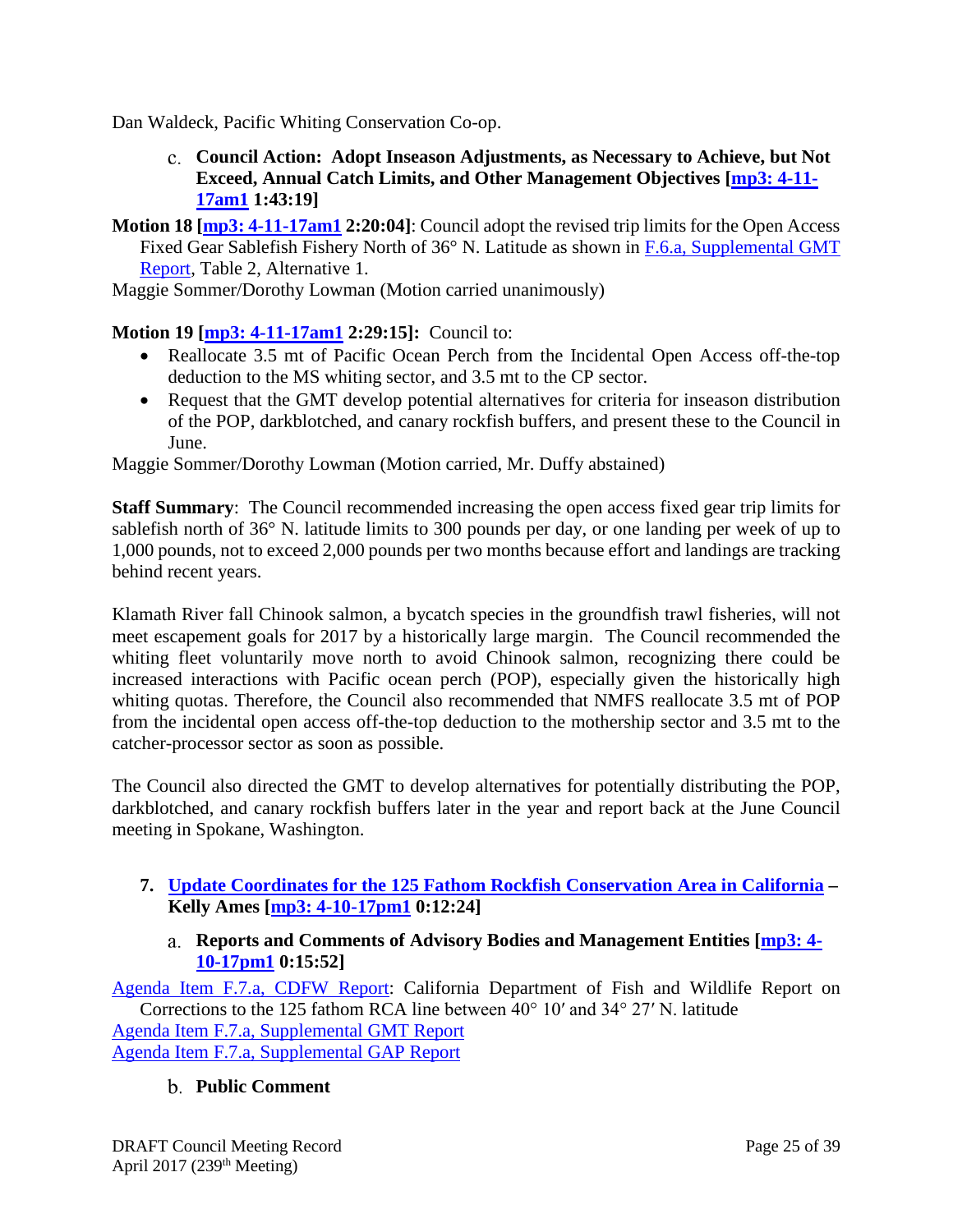<span id="page-25-0"></span>None

**Council Action: Adopt Revised RCA Coordinates for Public Review [\[mp3: 4-10-](ftp://ftp.pcouncil.org/pub/R1704_April_2017_Recordings/4-10-17pm1Copy.mp3) [17pm1](ftp://ftp.pcouncil.org/pub/R1704_April_2017_Recordings/4-10-17pm1Copy.mp3) 0:23:47]**

**Motion 15 [\[mp3: 4-10-17pm1](ftp://ftp.pcouncil.org/pub/R1704_April_2017_Recordings/4-10-17pm1Copy.mp3) 0:24:09]:** Council adopt the GAP recommendations for public review, as shown in [Agenda Item F.7.a, Supplemental GAP Report.](http://www.pcouncil.org/wp-content/uploads/2017/04/F7a_Sup_GAP_Rpt_Apr2017BB.pdf)

Joanna Grebel/Marc Gorelnik (Motion withdrawn)

**Motion 16 [\[mp3: 4-10-17pm1](ftp://ftp.pcouncil.org/pub/R1704_April_2017_Recordings/4-10-17pm1Copy.mp3) 0:30:29]:** Council adopt the GAP recommendations for public review, as shown in Agenda Item F.7.a, Supplemental GAP Report, utilizing the appropriate coordinates described in Table 1 of the [Agenda Item F.7.a,](http://www.pcouncil.org/wp-content/uploads/2017/03/F7a_CDFW_Rpt_Apr2017BB.pdf) CDFW Report. Joanna Grebel/Marc Gorelnik (Motion carried unanimously)

**Staff Summary**: The Council adopted revised coordinates for the 125 fm line at Usal and Noyo canyons in California for public review, as shown in Table 1 of the [CDFW Report.](http://www.pcouncil.org/wp-content/uploads/2017/03/F7a_CDFW_Rpt_Apr2017BB.pdf) These modifications are intended to provide access to canyons that were previously open when the 150 fm line was in effect (2003-2016). The Council is scheduled to take final action on the updated coordinates at the June 2017 Council meeting. The modifications for Delgada, Point Ano Nuevo, Cordell Banks contained in the [CDFW Report](http://www.pcouncil.org/wp-content/uploads/2017/03/F7a_CDFW_Rpt_Apr2017BB.pdf) and any other proposed modifications will be forwarded for consideration in the 2019-2020 harvest specifications and management measures process at the September 2017 Council meeting.

- <span id="page-25-2"></span><span id="page-25-1"></span>**8. [Sablefish Electronic Ticket Reporting Requirements](http://www.pcouncil.org/wp-content/uploads/2017/03/F8__SitSum_Sablefish_ETix_APR2017BB.pdf) – Jim Seger [\[mp3: 4-10-17pm1](ftp://ftp.pcouncil.org/pub/R1704_April_2017_Recordings/4-10-17pm1Copy.mp3) 0:32:25]**
	- **Reports and Comments of Advisory Bodies and Management Entities [\[mp3: 4-](ftp://ftp.pcouncil.org/pub/R1704_April_2017_Recordings/4-10-17pm1Copy.mp3) [10-17pm1](ftp://ftp.pcouncil.org/pub/R1704_April_2017_Recordings/4-10-17pm1Copy.mp3) 0:34:28]**

[Agenda Item F.8.a, Supplemental GMT Report](http://www.pcouncil.org/wp-content/uploads/2017/04/F8a_Sup_GMT_Rpt_Apr2017BB.pdf) [Agenda Item F.8.a, Supplemental EC PowerPoint:](http://www.pcouncil.org/wp-content/uploads/2017/04/F8a_Sup_EC_PPT_Matthews_APR2017BB.pdf) Sablefish Electronic Ticket Reporting Requirements (*Matthews*)

<span id="page-25-3"></span>[Agenda Item F.8.a, Supplemental GAP Report](http://www.pcouncil.org/wp-content/uploads/2017/04/F8a_Sup_GAP_Rpt_Apr2017BB.pdf)

# **Public Comment [\[mp3: 4-10-17pm1](ftp://ftp.pcouncil.org/pub/R1704_April_2017_Recordings/4-10-17pm1Copy.mp3) 1:41:42]**

[Agenda Item F.8.b, Public Comment](http://www.pcouncil.org/wp-content/uploads/2017/03/F8b_PubCom_Apr2017BB.pdf)

<span id="page-25-4"></span>Tom Libby, California Shellfish and Mike Okoniewski, Pacific Seafoods Lori Steele, West Coast Seafood Processors Association

# **Council Action: Adopt Revised Reporting Timeline for Public Review [\[mp3: 4-](ftp://ftp.pcouncil.org/pub/R1704_April_2017_Recordings/4-10-17pm1Copy.mp3) [10-17pm1](ftp://ftp.pcouncil.org/pub/R1704_April_2017_Recordings/4-10-17pm1Copy.mp3) 2:16:26]**

**Motion 17 [\[mp3: 4-10-17pm1](ftp://ftp.pcouncil.org/pub/R1704_April_2017_Recordings/4-10-17pm1Copy.mp3) 2:51:58]**: Council to not adopt a range of alternatives for public review, and do not pursue further development of regulatory alternatives at this time. Instead, allow the EC and the GAP time to explore and discuss the viability of non-regulatory alternatives at a future meeting.

Marci Yaremko/Buzz Brizendine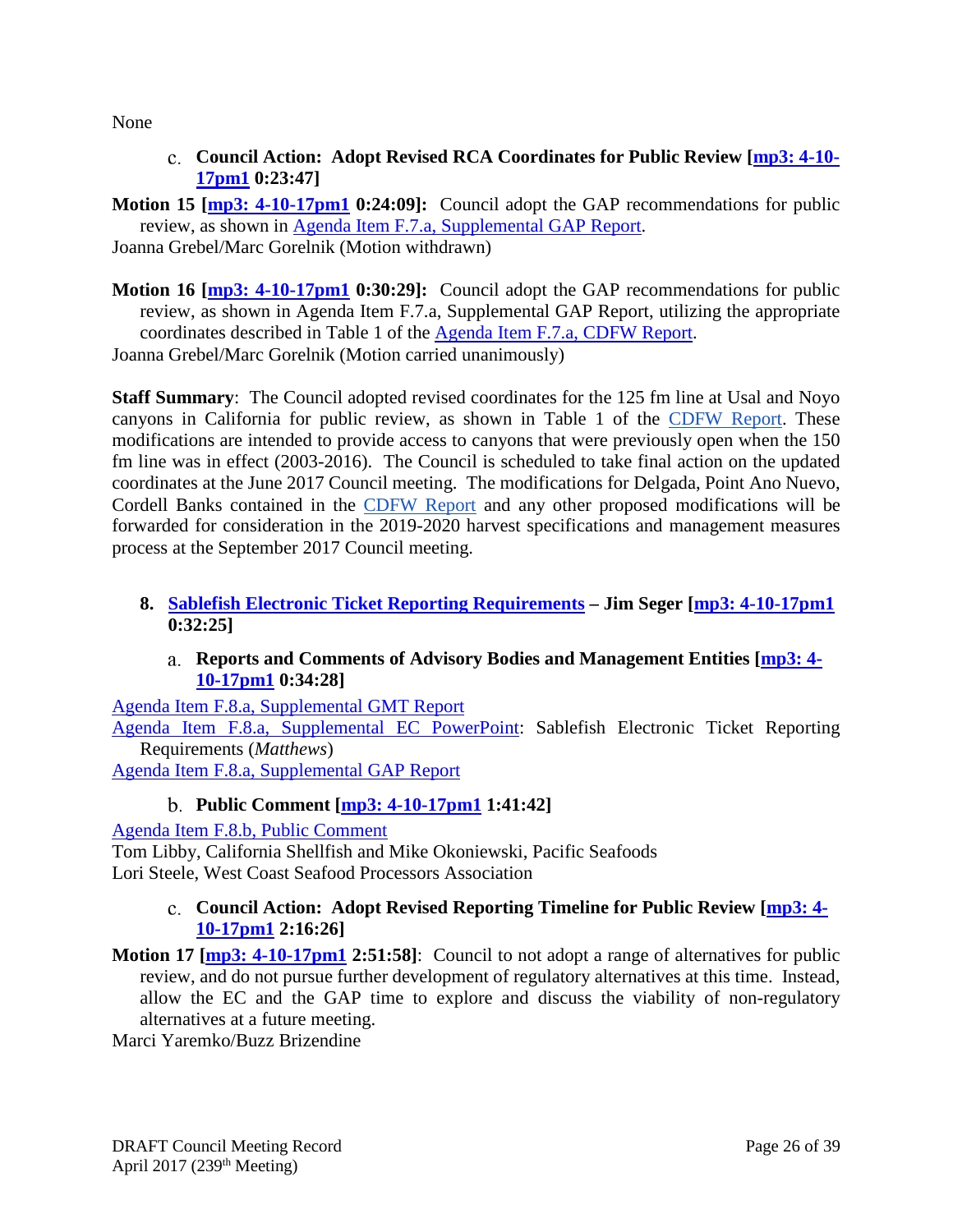**Amendment 1 [\[mp3: 4-10-17pm1](ftp://ftp.pcouncil.org/pub/R1704_April_2017_Recordings/4-10-17pm1Copy.mp3) 3:05:37]:** Replace the last sentence and say "Instead, request the EC and GAP make time to explore and discuss the viability of non-regulatory alternatives at the June meeting and report back to the Council."

Herb Pollard/Peter Hassemer (Amendment carried, Ms. Yaremko abstained)

Motion 17 as amended carried unanimously.

**Staff Summary**: The Council directed its Enforcement Consultants and Groundfish Advisory Subpanel to meet together at the June Council meeting, discuss non-regulatory possibilities for resolving concerns about the 24-hour reporting requirement associated with electronic fish tickets, and report to the Council.

# <span id="page-26-0"></span>**Coastal Pelagic Species Management**

- <span id="page-26-2"></span><span id="page-26-1"></span>**1. [National Marine Fisheries Service Report](http://www.pcouncil.org/wp-content/uploads/2017/03/G1__Sitsum_NMFS_Report.pdf) – Kerry Griffin [\[mp3: 4-9-17am1](ftp://ftp.pcouncil.org/pub/R1704_April_2017_Recordings/4-9-17am1Copy.mp3) 0:02:10]**
	- **Regulatory Activities – Frank Lockhart [\[mp3: 4-9-17am1](ftp://ftp.pcouncil.org/pub/R1704_April_2017_Recordings/4-9-17am1Copy.mp3) 0:02:46]**
	- **Science Center Activities –Gerard DiNardo [\[mp3: 4-9-17am1](ftp://ftp.pcouncil.org/pub/R1704_April_2017_Recordings/4-9-17am1Copy.mp3) 0:03:06]**

<span id="page-26-3"></span>[Agenda Item G.1.b, Supplemental SWFSC Report:](http://www.pcouncil.org/wp-content/uploads/2017/04/G1b_Sup_SWFSC_Rpt_Apr2017BB.pdf) NOAA-TM-NMFS-SWFSC-572; Distribution, Biomass and Demography of the Central-Stock of Northern Anchovy During

<span id="page-26-4"></span>Summer 2016, Estimated from Acoustic-Trawl Sampling [Agenda Item G.1.b, Supplemental SWFSC PowerPoint:](http://www.pcouncil.org/wp-content/uploads/2017/04/G1b_Sup_SWFSC_Rpt_Gerard_PPT_APR2017BB.pdf) (Gerard DiNardo)

- **Reports and Comments of Advisory Bodies and Management Entities**
- **Public Comment [\[mp3: 4-9-17am1](ftp://ftp.pcouncil.org/pub/R1704_April_2017_Recordings/4-9-17am1Copy.mp3) 0:46:39]**

<span id="page-26-6"></span><span id="page-26-5"></span>Geoff Shester, Oceana

**Council Discussion [\[mp3: 4-9-17am1](ftp://ftp.pcouncil.org/pub/R1704_April_2017_Recordings/4-9-17am1Copy.mp3) 0:50:48**

# **Motion**: None

**Staff Summary**: The SSC will further review methods for developing an OFL for the central subpopulation of northern anchovy, evaluate the results of the January 2018 acoustic-trawl survey methodology review as it could apply to anchovy biomass and Fmsy estimates, and report to the Council in April 2018.

# <span id="page-26-7"></span>**2. [Central Subpopulation of Northern Anchovy \(CSNA\) Overfishing Limit \(OFL\)](http://www.pcouncil.org/wp-content/uploads/2017/03/G2__SitSum_CSNA_OFL_Apr2017BB.pdf)  [Process](http://www.pcouncil.org/wp-content/uploads/2017/03/G2__SitSum_CSNA_OFL_Apr2017BB.pdf) – Kerry Griffin [\[mp3: 4-9-17am2](ftp://ftp.pcouncil.org/pub/R1704_April_2017_Recordings/4-9-17am2Copy.mp3) 0:00:35]**

**Reports and Comments of Advisory Bodies and Management Entities [\[mp3: 4-9-](ftp://ftp.pcouncil.org/pub/R1704_April_2017_Recordings/4-9-17am2Copy.mp3) [17am2](ftp://ftp.pcouncil.org/pub/R1704_April_2017_Recordings/4-9-17am2Copy.mp3) 0:04:18]**

<span id="page-26-8"></span>[Agenda Item G.2.a, SSC/CPSMT Report](http://www.pcouncil.org/wp-content/uploads/2017/03/G2a_SSCandCPSMT_Rpt_Apr2017BB.pdf) [Agenda Item G.2.a, Supplemental CPSMT Report](http://www.pcouncil.org/wp-content/uploads/2017/04/G2a_Sup_CPSMT_Rpt_Apr2017BB.pdf) [Agenda Item G.2.a, Supplemental CPSAS Report](http://www.pcouncil.org/wp-content/uploads/2017/04/G2a_Sup_CPSAS_Rpt_Apr2017BB.pdf) [Agenda Item G.2.a, Supplemental SSC Report](http://www.pcouncil.org/wp-content/uploads/2017/04/G2a_Sup_SSC_AnchovyOFL_Apr2017BB.pdf)

# **Public Comment [\[mp3: 4-9-17am2](ftp://ftp.pcouncil.org/pub/R1704_April_2017_Recordings/4-9-17am2Copy.mp3) 1:00:02]**

<span id="page-26-9"></span>[Agenda Item G.2.b, Public Comment](http://www.pcouncil.org/wp-content/uploads/2017/03/G2b_PubComnt_Apr2017BB.pdf)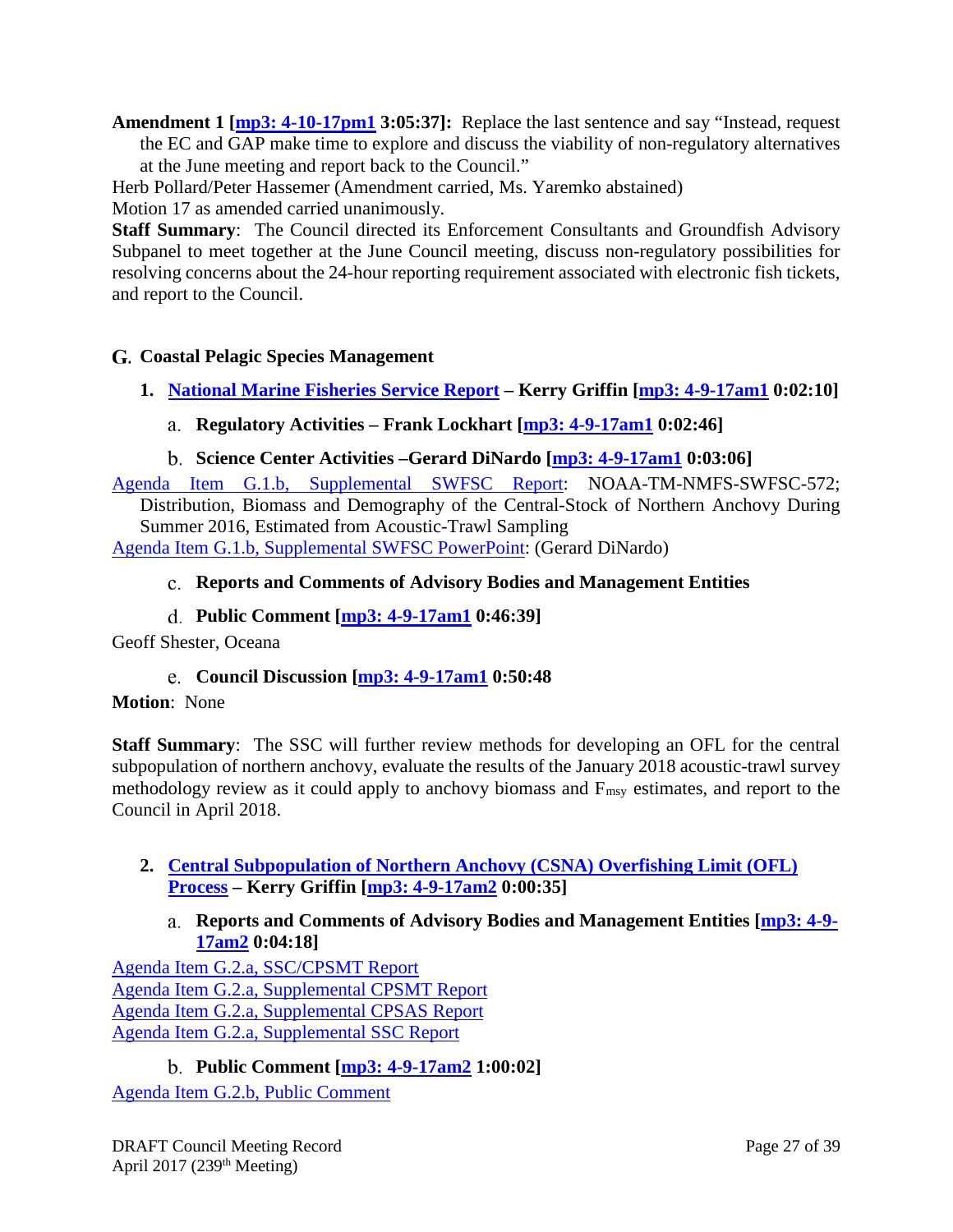[Agenda Item G.2.b, Supplemental Public Comment 2](http://www.pcouncil.org/wp-content/uploads/2017/03/G2b_Sup_PubComnt2_Apr2017BB.pdf)

[Agenda Item G.2.b, Supplemental Public Comment 3](http://www.pcouncil.org/wp-content/uploads/2017/04/G2b_Sup_PubComnt3_Apr2017BB.pdf)

[Agenda Item G.2.b, Supplemental Public Comment 4](http://www.pcouncil.org/wp-content/uploads/2017/04/G2b_Sup_PubComnt4_Apr2017BB.pdf)

Ken Bates, Humboldt Fisherman's Marketing Association

Geoff Shester presented [Agenda Item G.2.b, Supplemental Public Comment PowerPoint 3:](http://www.pcouncil.org/wp-content/uploads/2017/04/G2b_Sup_PubCom_PPT3_Oceana_Apr2017BB.pdf) (Oceana)

Diane Pleschner presented [Agenda Item G.2.b, Supplemental Public Comment PowerPoint 1:](ftp://ftp.pcouncil.org/pub/Briefing%20Books/Briefing_Books/BB_0417/G_Coastal_Pelagic_Species_Management_Apr2017/G2b_Sup_PubCom_PPT1_Pleschner_Steele_APR2017BB.ppsx) (Pleschner-Steele)

Anthony Russo, F/V King Phillip

Anna Weinstein and Rebecca Schwartz, Audubon

Aneilio Guglielmo presented [Agenda Item G.2.b, Supplemental Public Comment PowerPoint 2:](http://www.pcouncil.org/wp-content/uploads/2017/04/G2b_Sup_PubCom_PPT2_Guglielmo_Anchovy_APR2017BB.ppsx) Anchovy in Monterey Bay Recently Observed by Neil Guglielmo

Nick Jurlin

<span id="page-27-0"></span>Pete Guglielmo

**Council Action: Provide Guidance on Alternative Approaches to Developing A Revised OFL for the CSNA, Including Process and Timeline [\[mp3: 4-9-17am3](ftp://ftp.pcouncil.org/pub/R1704_April_2017_Recordings/4-9-17am3Copy.mp3) 0:00:06]**

**Motion 10 [\[mp3: 4-9-17am3](ftp://ftp.pcouncil.org/pub/R1704_April_2017_Recordings/4-9-17am3Copy.mp3) 0:02:56]**: The Council task the following:

- 1. The SSC review the current OFL method, including the basis for the estimates of  $B_{MSY}$ and MSY.
- 2. The SSC review, discuss and recommend alternate methods, if any, to estimate a long-term MSY for CSNA to add to the suite of options for the Council's consideration.
- 3. Following the ATM methodology review in January 2018, SSC evaluate the utility of ATM indices and the resulting abundance estimates to calculate a biomass estimate and an estimate of  $F_{MSY}$  for CSNA.
- 4. At the April 2018 meeting, SSC provide the results of items #1 and #2, and a report of their progress and expected timeline to complete item #3, to the Council.

Michele Culver/Rich Lincoln (Motion carried unanimously)

**Staff Summary**: The SSC will further review methods for developing an OFL for the central subpopulation of northern anchovy, evaluate the results of the January 2018 acoustic-trawl survey methodology review as it could apply to anchovy biomass and Fmsy estimates, and report to the Council in April 2018.

# <span id="page-27-2"></span><span id="page-27-1"></span>**3. [Methodology Review Planning](http://www.pcouncil.org/wp-content/uploads/2017/03/G3__SitSum_CPS_Meth_Review_Apr2017BB.pdf) – Kerry Griffin [\[mp3: 4-9-17am3](ftp://ftp.pcouncil.org/pub/R1704_April_2017_Recordings/4-9-17am3Copy.mp3) 0:23:28]**

# **Reports and Comments of Advisory Bodies and Management Entities [\[mp3: 4-9-](ftp://ftp.pcouncil.org/pub/R1704_April_2017_Recordings/4-9-17am3Copy.mp3) [17am3](ftp://ftp.pcouncil.org/pub/R1704_April_2017_Recordings/4-9-17am3Copy.mp3) 0:28:38**

[Agenda Item G.3.a, SWFSC Report](http://www.pcouncil.org/wp-content/uploads/2017/03/G3a_SWFSC_Rpt_Apr2017BB.pdf) [Agenda Item G.3.a, Supplemental SSC Report](http://www.pcouncil.org/wp-content/uploads/2017/04/G3a_Sup_SSC_CPSmethodology_Apr2017BB.pdf) [Agenda Item G.3.a, Supplemental CPSMT Report](http://www.pcouncil.org/wp-content/uploads/2017/04/G3a_Sup_CPSMT_Rpt_Apr2017BB.pdf) [Agenda Item G.3.a, Supplemental CPSAS Report](http://www.pcouncil.org/wp-content/uploads/2017/04/G3a_Sup_CPSAS_Rpt_Apr2017BB.pdf)

# **Public Comment [\[mp3: 4-9-17am3](ftp://ftp.pcouncil.org/pub/R1704_April_2017_Recordings/4-9-17am3Copy.mp3) 0:57:13]**

<span id="page-27-3"></span>Diane Pleschner and Mike Okoniewski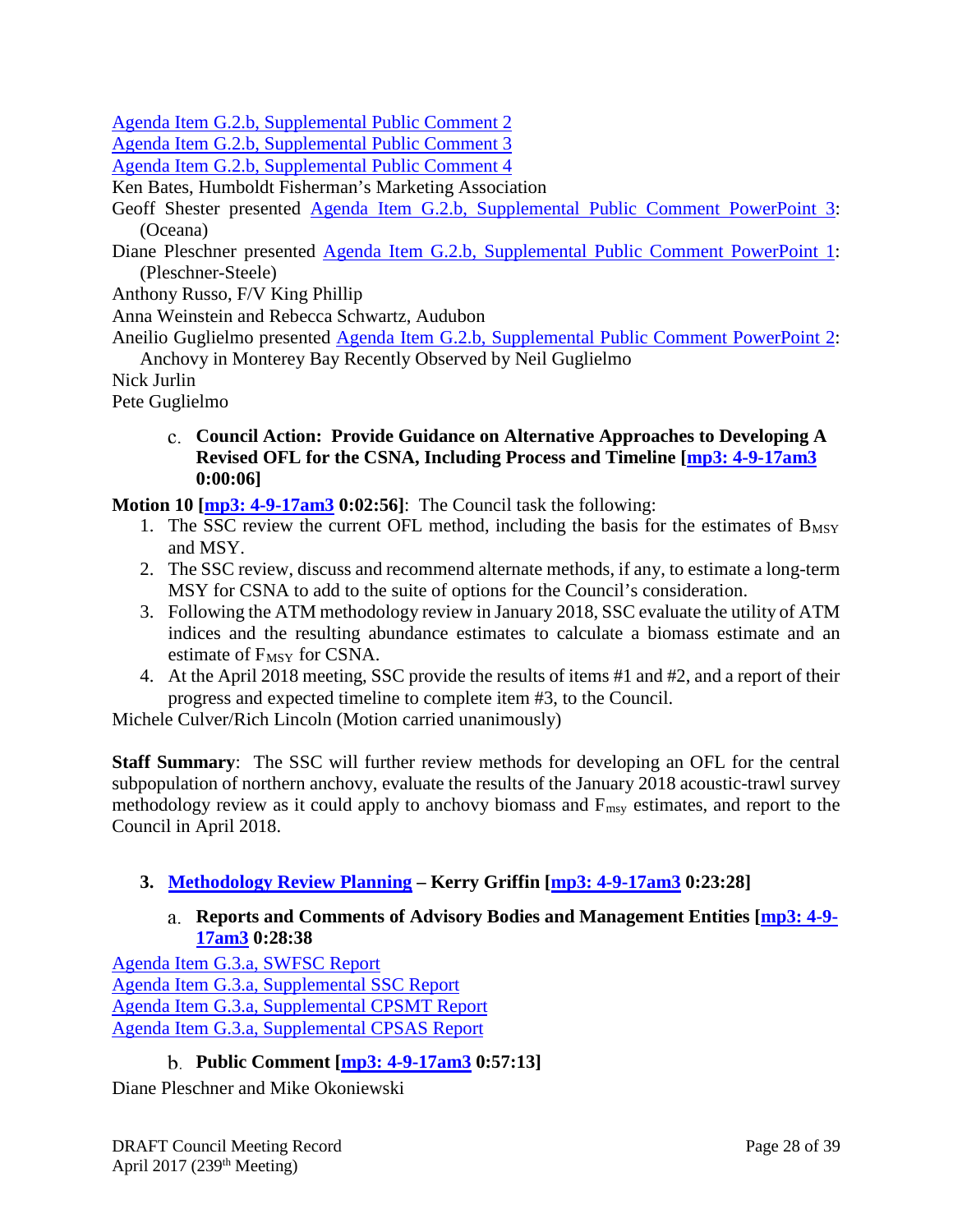<span id="page-28-0"></span>Geoff Shester, Oceana

**Council Action: Provide Guidance on Survey Methodology Reviews [\[mp3: 4-9-](ftp://ftp.pcouncil.org/pub/R1704_April_2017_Recordings/4-9-17pm1Copy.mp3) [17pm1](ftp://ftp.pcouncil.org/pub/R1704_April_2017_Recordings/4-9-17pm1Copy.mp3) 0:00:09]**

**Motion 11 [\[mp3: 4-9-17pm1](ftp://ftp.pcouncil.org/pub/R1704_April_2017_Recordings/4-9-17pm1Copy.mp3) 0:04:51]**: Council approve the SWFSC request for methodology

review of the acoustic trawl survey method for assessing CPS [\(Agenda Item G.3.a, SWFSC\)](http://www.pcouncil.org/wp-content/uploads/2017/03/G3a_SWFSC_Rpt_Apr2017BB.pdf). Frank Lockhart/Briana Brady

Amendment 1 [\[mp3: 4-9-17pm1](ftp://ftp.pcouncil.org/pub/R1704_April_2017_Recordings/4-9-17pm1Copy.mp3) 0:07:17]: include the recommendations by the SSC (Agenda [Item G.3.a, Supplemental SSC Report\)](http://www.pcouncil.org/wp-content/uploads/2017/04/G3a_Sup_SSC_CPSmethodology_Apr2017BB.pdf).

Michele Culver/Rich Lincoln (amendment carried unanimously) Motion as Amended Carried unanimously.

**Staff Summary:** The Council approved a proposed methodology review of the SWFSC's [acoustic-trawl survey,](http://www.pcouncil.org/wp-content/uploads/2017/03/G3a_SWFSC_Rpt_Apr2017BB.pdf) tentatively scheduled for January 2018, and directed that the review address recommendations included in the [SSC report.](http://www.pcouncil.org/wp-content/uploads/2017/04/G3a_Sup_SSC_CPSmethodology_Apr2017BB.pdf) The Council will consider a proposed Terms of Reference for the review at its September 2017 meeting.

- <span id="page-28-1"></span>**4. [Small –Scale Fishery Management Final Action](http://www.pcouncil.org/wp-content/uploads/2017/03/G4__SitSum_Smallscale_Fishery_Apr2017BB.pdf) – Kerry Griffin [\[mp3: 4-10-17am1](ftp://ftp.pcouncil.org/pub/R1704_April_2017_Recordings/4-10-17am1Copy.mp3) 0:04:50]**
	- **Reports and Comments of Advisory Bodies and Management Entities [\[mp3: 4-](ftp://ftp.pcouncil.org/pub/R1704_April_2017_Recordings/4-10-17am1Copy.mp3) [10-17am1](ftp://ftp.pcouncil.org/pub/R1704_April_2017_Recordings/4-10-17am1Copy.mp3) 0:07:55]**

<span id="page-28-2"></span>[Agenda Item G.4.a, CPSMT Report](http://www.pcouncil.org/wp-content/uploads/2017/03/G4a_CPSMT_Rpt_Small_Scale_Apr2017BB.pdf) [Agenda Item G.4.a, Supplemental CPSMT Report 2](http://www.pcouncil.org/wp-content/uploads/2017/03/G4a_Sup_CPSMT_Rpt2_Small_Scale_Final_Apr2017BB.pdf) [Agenda Item G.4.a, Supplemental CPSMT Report 3](http://www.pcouncil.org/wp-content/uploads/2017/04/G4a_Sup_CPSMT_Rpt3_Apr2017BB.pdf) [Agenda Item G.4.a, Supplemental CPSAS Report](http://www.pcouncil.org/wp-content/uploads/2017/04/G4a_Sup_CPSAS_Rpt_Apr2017BB.pdf)

**Public Comment [\[mp3: 4-10-17am1](ftp://ftp.pcouncil.org/pub/R1704_April_2017_Recordings/4-10-17am1Copy.mp3) 0:24:30]**

[Agenda Item G.4.b, Public Comment](http://www.pcouncil.org/wp-content/uploads/2017/03/G4b_PubComnt_Apr2017BB.pdf)

[Agenda Item G.4.b, Supplemental Public Comment 2](http://www.pcouncil.org/wp-content/uploads/2017/03/G4b_Sup_PubComnt2_Apr2017BB.pdf)

Ken Bates, Humboldt Fishermen's Marketing Association

- **Council Action: Adopt Final Preferred Alternative for Small-Scale Fishery Management [\[mp3: 4-10-17am1](ftp://ftp.pcouncil.org/pub/R1704_April_2017_Recordings/4-10-17am1Copy.mp3) 0:30:35]**
- **Motion** 12[**mp3: 4-10-17am1** 0:32:57]: Council confirm the PPA selected by the Council in November 2016 and described in [Agenda Item G.4.a, CPSMT](http://www.pcouncil.org/wp-content/uploads/2017/04/G4a_Sup_CPSMT_Rpt3_Apr2017BB.pdf) Supplemental Report 3 (April 2017) as the Final Preferred Alternative to allow minor directed finfish CPS fishing to continue after a directed CPS fishery is closed, unless otherwise specified by the Council or an ACL is anticipated to be met or exceeded. No vessel or person may land more than one metric ton per day, and no vessel may make more than one trip per day.

Approve the language shown in [G.4.a, CPSMT Supplemental Report 3](http://www.pcouncil.org/wp-content/uploads/2017/04/G4a_Sup_CPSMT_Rpt3_Apr2017BB.pdf) as Amendment 16 to the CPS Fishery Management Plan, to allow such minor directed CPS fishing, except in Section 5.2 in the last sentence of the second paragraph, add "met or" between the existing phrases "after the ACL is" and "exceeded."

Request that the CPSMT update the Council on any harvest of sardines that occurs under this authorization in the Sardine Harvest Guidelines and Management Measures agenda item in April, and report on harvest of other CPS finfish in the annual SAFE document.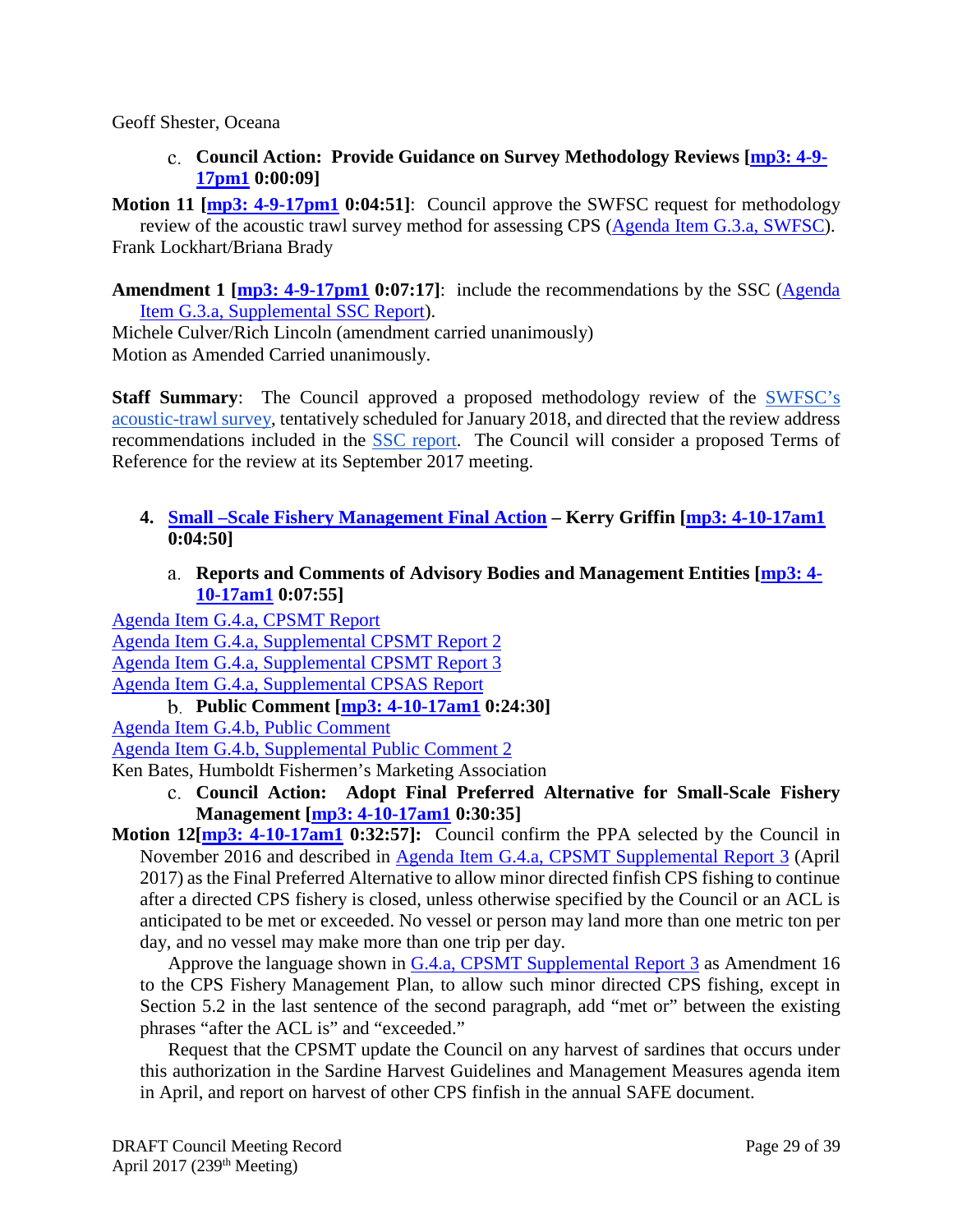Maggie Sommer/Dorothy Lowman (Motion carried unanimously)

**Staff Summary**: The Council adopted Coastal Pelagic Species (CPS) Fishery Management Plan Amendment 26 allowing for small-scale directed fishing on CPS finfish stocks that are otherwise closed to directed fishing. The amendment will allow for landings up to one metric ton per day, with a limit of one trip per day. The Coastal Pelagic Species Management Team will provide an update on the small-scale fishery at its April 2018 meeting.

- <span id="page-29-0"></span>**5. [Final Action on Sardine Assessment, Specifications, and Management Measures](http://www.pcouncil.org/wp-content/uploads/2017/03/G5__SitSum_Sardine_Apr2017BB.pdf) – Kerry Griffin [\[mp3: 4-10-17am1](ftp://ftp.pcouncil.org/pub/R1704_April_2017_Recordings/4-10-17am1Copy.mp3) 0:38:41]**
	- **Stock Assessment Report –Kevin Hill [\[mp3: 4-10-17am1](ftp://ftp.pcouncil.org/pub/R1704_April_2017_Recordings/4-10-17am1Copy.mp3) 0:42:54]**

[Agenda Item G.5.a, Stock Assessment Report:](http://www.pcouncil.org/wp-content/uploads/2017/03/G5a_Stock_Assessment_Rpt_Full_ElectricOnly_Apr2017BB.pdf) Assessment of the Pacific Sardine Resource in 2017 for U.S. Management in 2017-18 (*Full document Electronic Only*)

[Agenda Item G.5.a, STAR Panel Report:](http://www.pcouncil.org/wp-content/uploads/2017/03/G5a_STAR_Panel_Rpt_Apr2017BB.pdf) Pacific Sardine STAR Panel Meeting Report

[Agenda Item G.5.a, Supplemental SWFSC PowerPoint:](http://www.pcouncil.org/wp-content/uploads/2017/04/G5a_Sup_SWFSC_PPT_2017_Sardine_Assmnt_Hill_APR2017BB.pdf) Assessment of the Pacific Sardine Resource in 2017 for USA Management in 2017-18 (*Hill*)

#### **Reports and Comments of Advisory Bodies and Management Entities**

[Agenda Item G.5.b, Tribal Report:](http://www.pcouncil.org/wp-content/uploads/2017/03/G5b_Tribal_Report_Quinault_Sardine_Request_Apr2017BB.pdf) Letter from Ed Johnstone, Quinault Fisheries Policy Spokesperson, regarding the Quinault Indian Nation's intent to establish a tribal allocation and to enter the 2017-18 Pacific sardine fishery

[Agenda Item G.5.b, Supplemental SSC Report](http://www.pcouncil.org/wp-content/uploads/2017/04/G5b_Sup_SSC_Rpt_SardineAssessment_Apr2017BB.pdf)

[Agenda Item G.5.b, Supplemental CPSMT Report](http://www.pcouncil.org/wp-content/uploads/2017/04/G5b_Sup_CPSMT_Rpt_Apr2017BB.pdf)

<span id="page-29-1"></span>[Agenda Item G.5.b, Supplemental CPSAS Report](http://www.pcouncil.org/wp-content/uploads/2017/04/G5b_Sup_CPSAS_Rpt_Apr2017BB.pdf)

# **Public Comment [\[mp3: 4-10-17am2](ftp://ftp.pcouncil.org/pub/R1704_April_2017_Recordings/4-10-17am2Copy.mp3) 0:00:13]**

[Agenda Item G.5.c, Public Comment](http://www.pcouncil.org/wp-content/uploads/2017/03/G5c_Pub_Cmnt_Apr2017BB.pdf) [Agenda Item G.5.c, Supplemental Public Comment 2](http://www.pcouncil.org/wp-content/uploads/2017/03/G5c_Sup_Pub_Cmnt2_Apr2017BB.pdf) [Agenda Item G.5.c, Supplemental Public Comment 3](http://www.pcouncil.org/wp-content/uploads/2017/04/G5c_Sup_Pub_Cmnt3_Apr2017BB.pdf) Gilly Lyons, PEW Charitable Trust Diane Pleschner, California Wetfish Producers Association Vince, Torre, Tri Marine Pete Guglielmo, So Cal Seafood Geoff Shester, Oceana presented [Agenda Item G.5.c, Supplemental Public Comment PowerPoint](http://www.pcouncil.org/wp-content/uploads/2017/04/G5c_Sup_PubCom_PPT_sardines_Oceana_Shester_Apr2017BB.pdf) (*Shester*) Neil Guglielmo Al Carter, Ocean Gold Mike Conroy Rick Mayer, Marcus Foods Ryan Kapp Cards given but not present to testify: Nick Jurlin, F/V Eileen and Anthony Russo, F/V King Philip

# <span id="page-29-2"></span>**Council Action: Adopt Pacific Sardine Assessment and Final Harvest Specifications and Management Measures for the 2017-2018 Sardine Fishery [\[mp3: 4-10-17am2](ftp://ftp.pcouncil.org/pub/R1704_April_2017_Recordings/4-10-17am2Copy.mp3) 0:38:13]**

**Motion 13[\[mp3: 4-10-17am2](ftp://ftp.pcouncil.org/pub/R1704_April_2017_Recordings/4-10-17am2Copy.mp3) 0:38:57]:** Council: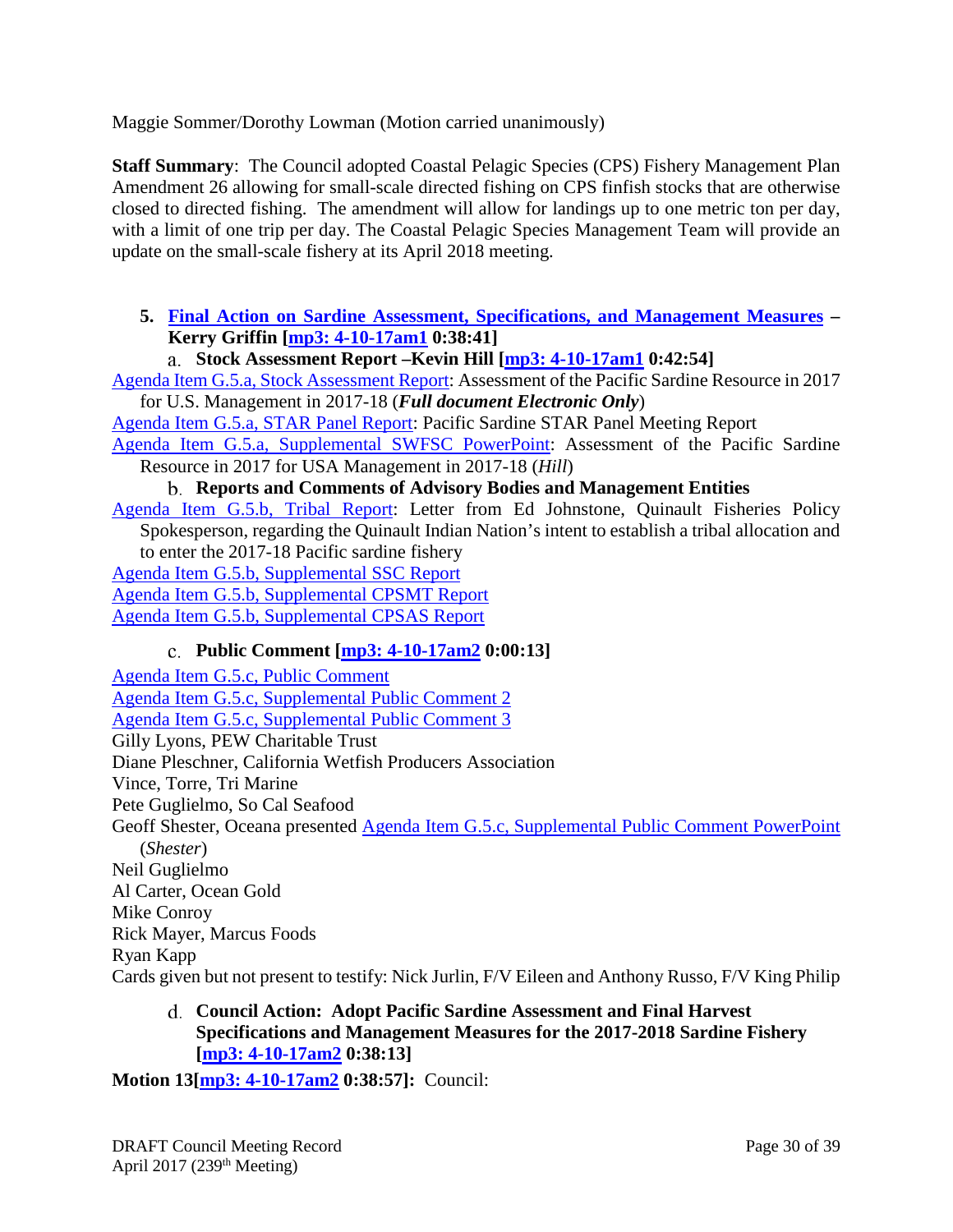- 1. Adopt the Pacific sardine assessment for use in management for the 2017-18 season as shown in [Agenda Item G.5.a, Stock Assessment Report;](http://www.pcouncil.org/wp-content/uploads/2017/03/G5a_Stock_Assessment_Rpt_Full_ElectricOnly_Apr2017BB.pdf)
- 2. Approve the values for biomass, OFL, P-star buffer, ABC, ACL as shown in Table 2 in [Agenda Item G.5.b, Supplemental CPSMT Report,](http://www.pcouncil.org/wp-content/uploads/2017/04/G5b_Sup_CPSMT_Rpt_Apr2017BB.pdf) noting that the harvest guideline is zero; and
- 3. Adopt the accountability measures outlined on page 2 o[f Agenda Item G.5.b, Supplemental](http://www.pcouncil.org/wp-content/uploads/2017/04/G5b_Sup_CPSMT_Rpt_Apr2017BB.pdf)  [CPSMT Report.](http://www.pcouncil.org/wp-content/uploads/2017/04/G5b_Sup_CPSMT_Rpt_Apr2017BB.pdf)

Briana Brady/Maggie Sommer (Motion carried unanimously)

**Staff Summary:** The Council adopted the 2017 sardine [stock assessment report](http://www.pcouncil.org/wp-content/uploads/2017/03/G5a_Stock_Assessment_Rpt_Full_ElectricOnly_Apr2017BB.pdf) and the following harvest specifications and management measures, as described in the [Supplemental CPSMT](http://www.pcouncil.org/wp-content/uploads/2017/04/G5b_Sup_CPSMT_Rpt_Apr2017BB.pdf)  [Report:](http://www.pcouncil.org/wp-content/uploads/2017/04/G5b_Sup_CPSMT_Rpt_Apr2017BB.pdf)

| <b>Biomass</b>     | 86,586 mt |
|--------------------|-----------|
| OFL                | 16,957 mt |
| $P^*$ buffer       | 0.4       |
| ABC <sub>0.4</sub> | 15,479 mt |
| ACL                | 8,000 mt  |

They adopted the following automatic inseason actions for CPS fisheries:

- An incidental per-landing allowance of 40 percent Pacific sardine in non-treaty CPS fisheries until a total of 2,000 mt of Pacific sardine are landed.
- When the 2,000 mt is achieved, the incidental per-landing allowance would be reduced to 20 percent until a total of 5,000 mt of Pacific sardine have been landed.
- When 5,000 mt have been landed, the incidental per-landing allowance would be reduced to 10 percent for the remainder of the 2017-2018 fishing year.

The Council also adopted a 2 mt incidental per-landing allowance in non-CPS fisheries, and acknowledged a letter from the [Quinault Indian Nation](http://www.pcouncil.org/wp-content/uploads/2017/03/G5b_Tribal_Report_Quinault_Sardine_Request_Apr2017BB.pdf) stating their intent to harvest up to 800 mt of sardine. Tribal landings would be accounted for within the ACL.

# <span id="page-30-0"></span>**Pacific Halibut Management**

<span id="page-30-1"></span>**1. [Final Incidental Catch Restrictions for the 2017-2018 Salmon Troll Fishery](http://www.pcouncil.org/wp-content/uploads/2017/03/H1__SitSum_Hal_Regs_Apr2017BB.pdf) – Kelly Ames [\[mp3: 4-10-17am2](ftp://ftp.pcouncil.org/pub/R1704_April_2017_Recordings/4-10-17am2Copy.mp3) 0:48:21]**

<span id="page-30-2"></span>[Agenda Item H.1, Attachment 1:](http://www.pcouncil.org/wp-content/uploads/2017/03/H1_Att1_Hal_History_Apr2017BB.pdf) Summary of Pacific Halibut Incidental Catch Management

**Reports and Comments of Advisory Bodies and Management Entities [\[mp3: 4-](ftp://ftp.pcouncil.org/pub/R1704_April_2017_Recordings/4-10-17am2Copy.mp3) [10-17am2](ftp://ftp.pcouncil.org/pub/R1704_April_2017_Recordings/4-10-17am2Copy.mp3) 0:51:36]**

<span id="page-30-3"></span>[Agenda Item H.1.a, Supplemental SAS Report](http://www.pcouncil.org/wp-content/uploads/2017/04/H1a_Sup_SAS_Rpt_Halibut_Apr2017BB.pdf)

# **Public Comment**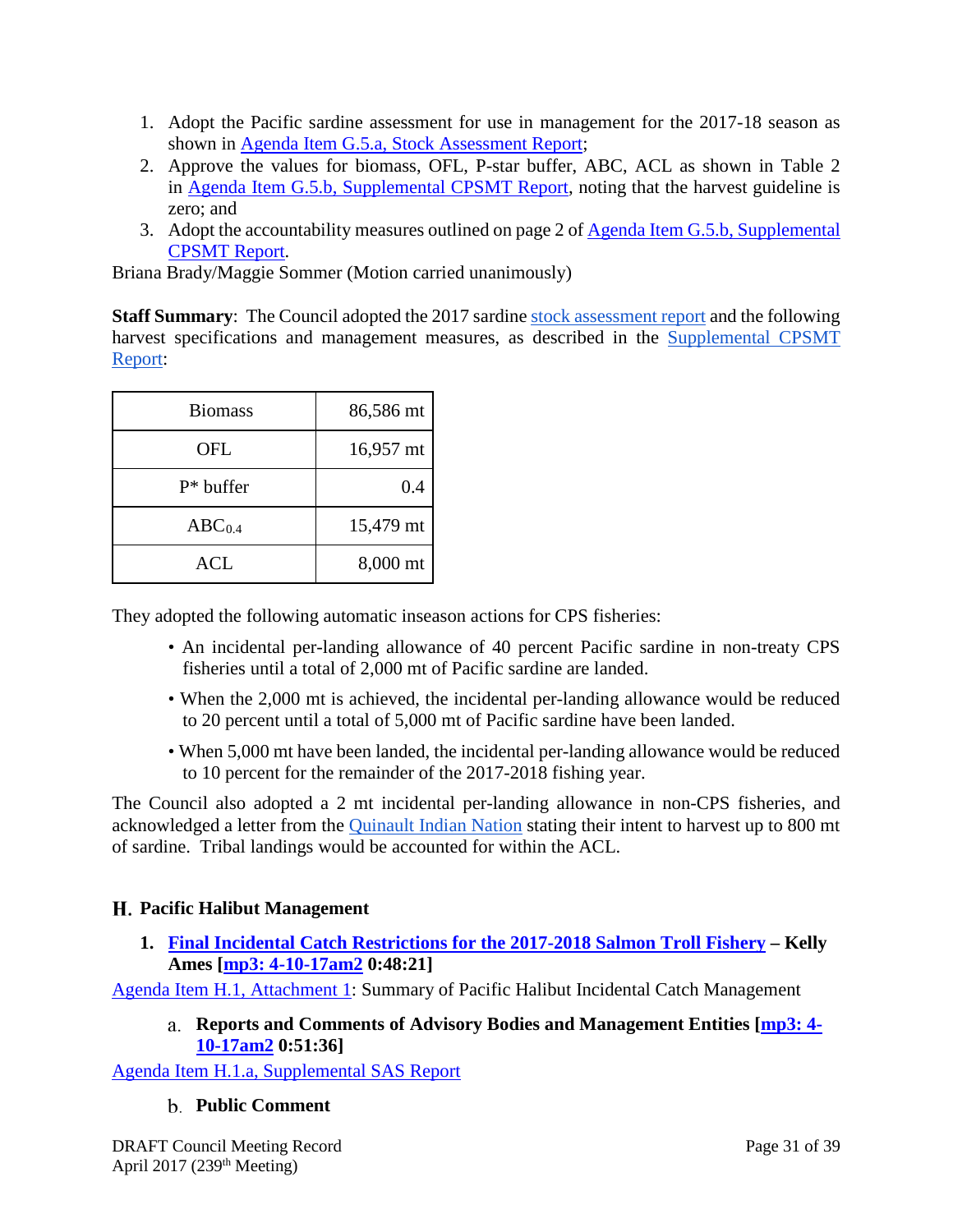<span id="page-31-0"></span>None

- **Council Action: Adopt Final Incidental Catch Recommendations for 2017 and April 2018 Non-Indian Salmon Troll Fisheries [\[mp3: 4-10-17am2](ftp://ftp.pcouncil.org/pub/R1704_April_2017_Recordings/4-10-17am2Copy.mp3) 0:54:18]**
- **Motion 14 [\[mp3: 4-10-17am2](ftp://ftp.pcouncil.org/pub/R1704_April_2017_Recordings/4-10-17am2Copy.mp3) 0:54:47]:** Council adopt the final incidental Pacific halibut landing restrictions for the 2017-2018 non-Indian salmon troll fishery recommended by the SAS [\(Agenda Item H.1.a, Supplemental SAS Report,](http://www.pcouncil.org/wp-content/uploads/2017/04/H1a_Sup_SAS_Rpt_Halibut_Apr2017BB.pdf) April 2017).

Maggie Sommer/Jeff Feldner (Motion carried unanimously)

**Staff Summary**: The Council adopted final incidental landing restrictions May 1, 2017 through December 31, 2017 and April 1-30, 2018 as follows: license holders may land no more than one Pacific halibut per two Chinook, except one Pacific halibut may be landed without meeting the ratio requirement, and no more than 35 halibut landed per trip. Limits may be modified by inseason action.

# <span id="page-31-1"></span>**INFORMATIONAL REPORTS**

- [Supplemental Informational Report 1:](http://www.pcouncil.org/wp-content/uploads/2017/03/Sup_IR1_2017_WMC_Rpt_re2016WithAttachments_Apr2017BB.pdf) Whiting Mothership Cooperative: An Amendment 20 Mothership Catcher Vessel Cooperative Final Report on the 2016 Pacific Whiting Fishery
- [Supplemental Informational Report 2:](http://www.pcouncil.org/wp-content/uploads/2017/03/Sup_IR2_2017_PWCC_Rpt_re2016_Apr2017BB.pdf) Pacific Whiting Conservation Cooperative Amendment 20 Catcher/Processor Cooperative Annual Report 2016
- [Supplemental Informational Report 3:](http://www.pcouncil.org/wp-content/uploads/2017/04/Sup_IR3_WCR_ET_ImplementationUpdate_Apr2017BB.pdf) April 2017 Pacific Fishery Management Council Update Regional Electronic Technology Implementation Plan; Upcoming Pacific Fishery Management Council and NMFS WCR Actions
- [Supplemental Informational Report 4:](http://www.pcouncil.org/wp-content/uploads/2017/04/Sup_IR4_MBA_SeafoodWatchSalmonid_Apr2017BB.pdf) Invitation for Sunday 9th April at 1 pm, at the Doubletree by Hilton Sacramento, Room: California Salon 3, for a presentation and discussion of the Seafood Watch Standard for Salmonid Fisheries

# <span id="page-31-2"></span>**VOTING LOG**

**Motion 1:** Adopt [Agenda Item A.4, April 6-11, 2017](http://www.pcouncil.org/wp-content/uploads/2017/03/A4__Agenda_Apr2017BB.pdf) Council Meeting Agenda with the addition of.

David Crabbe/Buzz Brizendine (Motion carried unanimously)

**Motion 2:** Council recommended edits be made to the Coast Seafood's letter as shown in Agenda [Item D.1.b, Supplemental CDFW Report,](http://www.pcouncil.org/wp-content/uploads/2017/04/D1b_Sup_CDFW_Rpt_DftCoastSeafoodsLtr_Apr2017BB.pdf) with the following edits:

**1**. In the CDFW edit #2, shown on page 2: make the following in italics "proponents' proposal to move *many* current activities"

2. Add "while at the same time ensuring the objective that no net loss is met" after the phrase "to minimize eelgrass impacts" and

3. Move to NOT adopt CDFW language amendment #5, modify the HC's language instead. The sentence that ends "proposed methodology" ...put a period after "study" and strike the remainder of the sentence. Strike all of the language from "such an experiment... (through the remainder of the paragraph) and add "Results of the study should be analyzed and used to inform future build-out to 89.5 acres."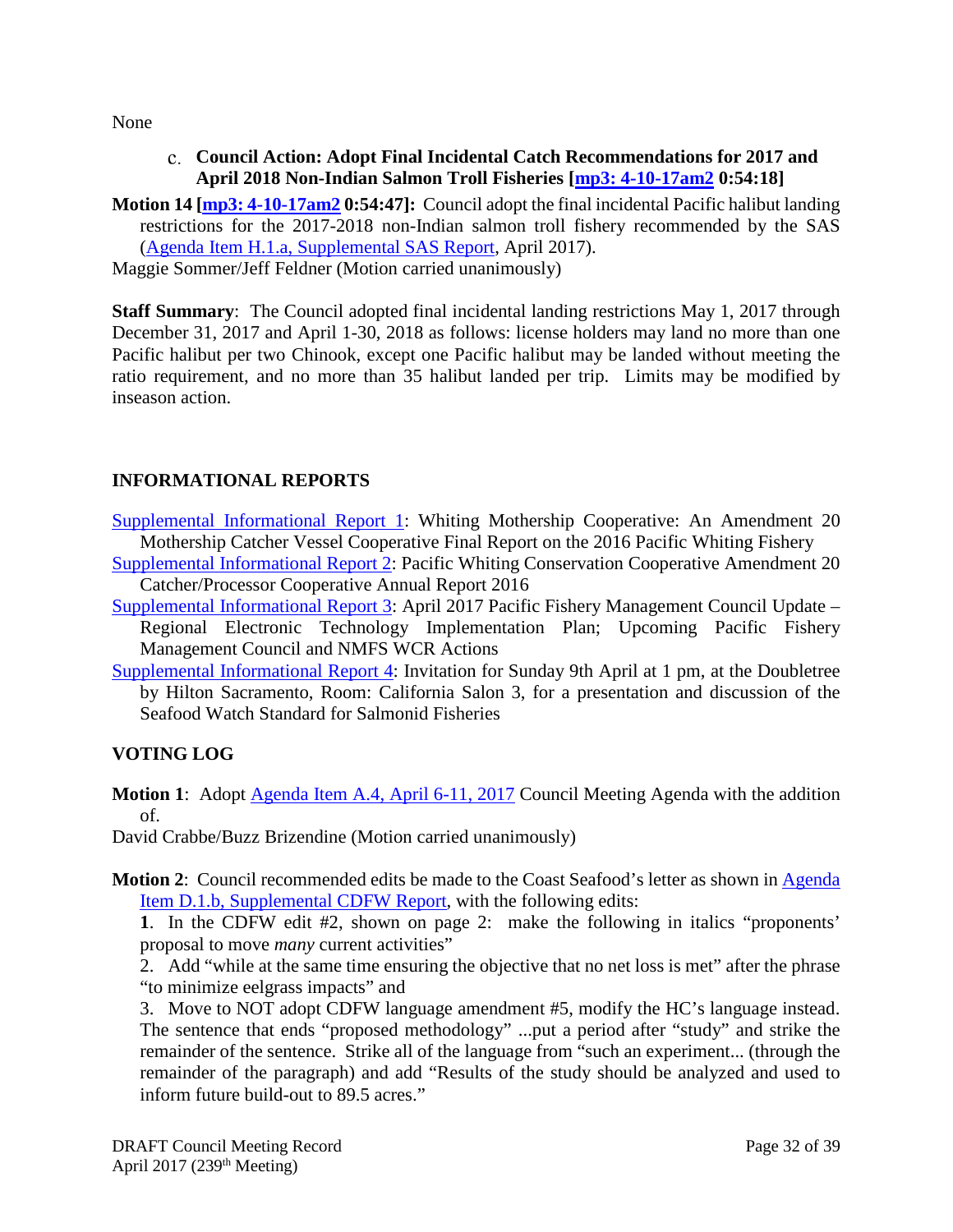- Main motion: Marci Yaremko/David Crabbe and Lincoln/Pollard; Kern/Lincoln amendments; motion as amended carried, Mr. Lockhart abstained
- **Motion 3**: Council tentatively adopt for STT collation and analysis the salmon management measures for the 2017 commercial and recreational fisheries in the area from Cape Falcon, Oregon north to the U.S./Canada border as presented in [Agenda Item E.3.e, Supplemental SAS](http://www.pcouncil.org/wp-content/uploads/2017/04/E3e_Sup_SAS_Rpt_Tentative_Apr2017BB.pdf)  [Report,](http://www.pcouncil.org/wp-content/uploads/2017/04/E3e_Sup_SAS_Rpt_Tentative_Apr2017BB.pdf) dated April 7, 2017.
- Kyle Adicks/Joe Oatman (motion carried unanimously)
- **Motion 4:** Council tentatively adopt for STT collation and analysis the salmon management measures for the 2017 commercial and recreational ocean fisheries in the area from Cape Falcon to the Oregon/California border as presented in Agenda Item E.3.e, Supplemental SAS [Report,](http://www.pcouncil.org/wp-content/uploads/2017/04/E3e_Sup_SAS_Rpt_Tentative_Apr2017BB.pdf) dated April 7, 2017 including the commercial and recreational requirements, definitions, restrictions, and exceptions.
- Chris Kern/Jeff Feldner (motion carried unanimously)
- **Motion 5:** Council approve for tentative adoption and analysis by the Salmon Technical Team the following two Treaty troll management options:
	- Option 1- A Chinook quota of: 40,000 and a coho quota of: 22,000
	- Option 2- A Chinook quota of: 40,000 and a coho quota of: 12,500

Both options would consist of a May/June Chinook only fishery and a July/August/September all species fishery. The Chinook will be split 20,000 in May/June and 20,000 in July/August/September for both options.

Joe Oatman/Kyle Adicks (Motion carried unanimously)

**Motion 6:** Council tentatively adopt for STT collation, analysis and public review the salmon management measures for the 2017 commercial and recreational ocean fisheries in the area from the Oregon/California border to the U.S./Mexico border as presented in [Agenda Item](http://www.pcouncil.org/wp-content/uploads/2017/04/E3e_Sup_SAS_Rpt_Tentative_Apr2017BB.pdf)  [E.3.e, Supplemental SAS Report](http://www.pcouncil.org/wp-content/uploads/2017/04/E3e_Sup_SAS_Rpt_Tentative_Apr2017BB.pdf) dated April 7 2017, including the commercial and recreational requirements, definitions, restrictions, or exceptions.

Brett Kormos/Marc Gorelnik (Motion carried unanimously)

- **Motion 7**: Council modify and confirm our final preferred Alternative for Non-whiting Midwater and Bottom Trawl Fisheries Electronic Monitoring Regulations as described below. *Modifications from the FPA adopted in September 2014 are shown in italics.*
	- 1. **Alternative 2** Provide option to use Electronic Monitoring in lieu of Human **Observers**
	- 2. **Data**: Sub-Option A2: Logbook data is used as the primary data source to debit vessel accounts and EM data is used to audit the validity of the logbook data.
	- 3. **Level of Video Review**: Sub-Option B2. *The level of review should initially be 100 percent, but NMFS would have the ability, in consultation with the Council, to modify the percentage based on performance and the amount of review necessary to verify the accuracy of logbook information, and the performance of individual operators.*
	- 4. **Discard Accounting**: Sub-Option C1: All discards would be debited from IFQ accounts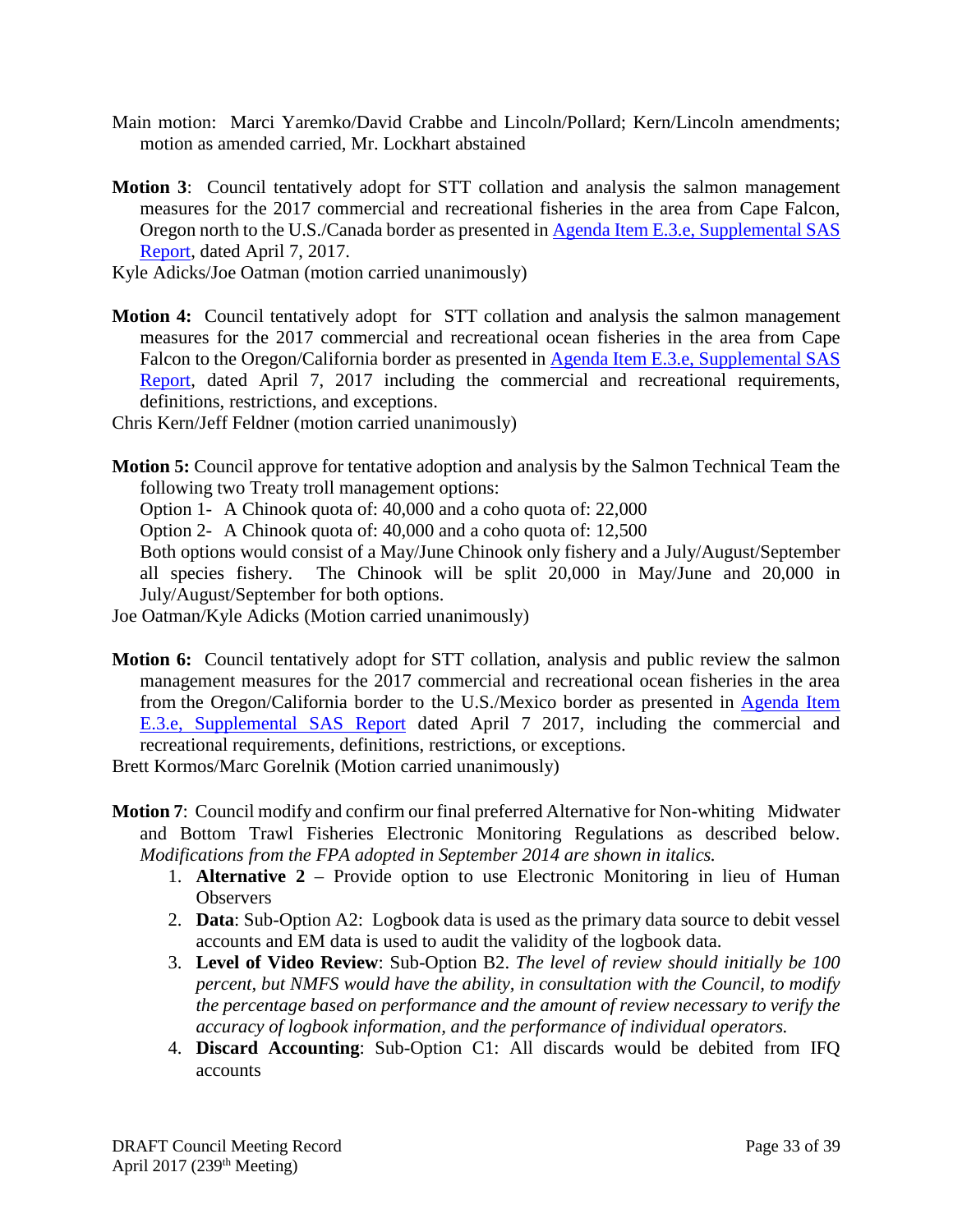- 5. **Retention**: Sub-Option D2: Optimized retention Vessel operators would be able to discard those species that can be differentiated on camera
- *6.* **Halibut**: *new Sub-Option E8 developed by GEMPAC* [\(Agenda Item F.2a Supplemental](http://www.pcouncil.org/wp-content/uploads/2017/04/F2a_Sup_GEMPAC_Rpt_Apr2017BB.pdf)  [GEMPAC report\):](http://www.pcouncil.org/wp-content/uploads/2017/04/F2a_Sup_GEMPAC_Rpt_Apr2017BB.pdf) *Use a NMFS-approved discard mortality rate (DMR), developed in consultation with the Council, with the intent of finalizing halibut DMRs under EM by November 2017*
- *7.* **Vessel Monitoring Plan Expiration:** *Sub-Option F1 (No Expiration): Vessel monitoring plans would be effective until revised.*
- *8.* **Declaration of EM Use:** *Sub-Option G1*: *No limit on switching between EM and observers*
- *9.* **Data Transfer Proces**s: Sub-Option H1: A representative of the vessel (vessel operator or crew) would be responsible for delivering the hard drive to the EM service provide *(Remove portion of Sept 2014 FPA that included Sub-Option H3)*
- *10.* **Discard List Adjustments**: *Provide for NMFS, in consultation to the Council make adjustments to the Discard List. The Council's intent is to have a process that does not require rulemaking but provides as opportunity to Council consideration of anticipated adjustments prior to adjusting the discard list*.
- *11.* **Video Review Provi**der: *Maintain the current practice of having Pacific States perform video review responsibilities but develop protocols for transferring financial responsibility for the video review from NMFS to the industry to be implemented when NMFS can no longer cover these costs. If in the future, the Council decides to consider incorporating a more expansive 3rd party reviewer provision, this separate rule making would require fully articulated program design alternatives and cost information available to make an informed decision on whether moving to 3rd party providers or staying with a sole provider model best meets the goals and objectives of the program.*
- **With respect to 3. Video Review Level**: Request that NMFS and Council staff work with the GEMPAC and GEMTAC, GMT as well as other appropriate Council advisory bodies to develop a process for reducing the level of video review to the minimum level necessary to audit logbooks to assure compliance and accurate data for NMFS and Council consideration and provide criteria for adjustments up or down relative to performance.
- **With respect to developing a NMFS approved DMR in consultation with the Council**, request that the NMFS and Council staff take the recommendations contained in the  $F<sub>1</sub>2.a$ , Supplemental [GEMPAC Report a](http://www.pcouncil.org/wp-content/uploads/2017/04/F2a_Sup_GEMPAC_Rpt_Apr2017BB.pdf)nd F.2.a, [Supplemental](http://www.pcouncil.org/wp-content/uploads/2017/04/F2a_Sup_GMT_Rpt_Apr2017BB.pdf) GMT report to finalize a schedule and analytical plan that will result at arriving at approved DMR no later than November 2017.

Dorothy Lowman/Maggie Sommer (Motion carried, Mr. Lockhart abstained)

- **Motion 8:** Council approve the draft regulations as shown in Agenda Item F.2.a, Supplemental [NMFS Report 2 b](http://www.pcouncil.org/wp-content/uploads/2017/04/F2a_Sup_NMFS_Rpt2_Draft_CFRstyleRegs_Apr2017BB.pdf)e revised to:
	- 1. Reflect the changes in the FPA just adopted by the Council
	- 2. Add the additional recommended revisions described on Page 3 of the [Supplemental](http://www.pcouncil.org/wp-content/uploads/2017/04/F2a_Sup_GEMPAC_Rpt_Apr2017BB.pdf)  [GEMPAC Report \(Agenda Item F2a, April 2017\)](http://www.pcouncil.org/wp-content/uploads/2017/04/F2a_Sup_GEMPAC_Rpt_Apr2017BB.pdf)
	- 3. Include the recommended changes described in [Supplemental CDFW report \(Agenda Item](http://www.pcouncil.org/wp-content/uploads/2017/04/F2a_Sup_CDFW_Rpt_Apr2017BB.pdf)  [F2a, April 2017\)](http://www.pcouncil.org/wp-content/uploads/2017/04/F2a_Sup_CDFW_Rpt_Apr2017BB.pdf)

Dorothy Lowman/David Crabbe (Motion carried, Mr. Lockhart abstained)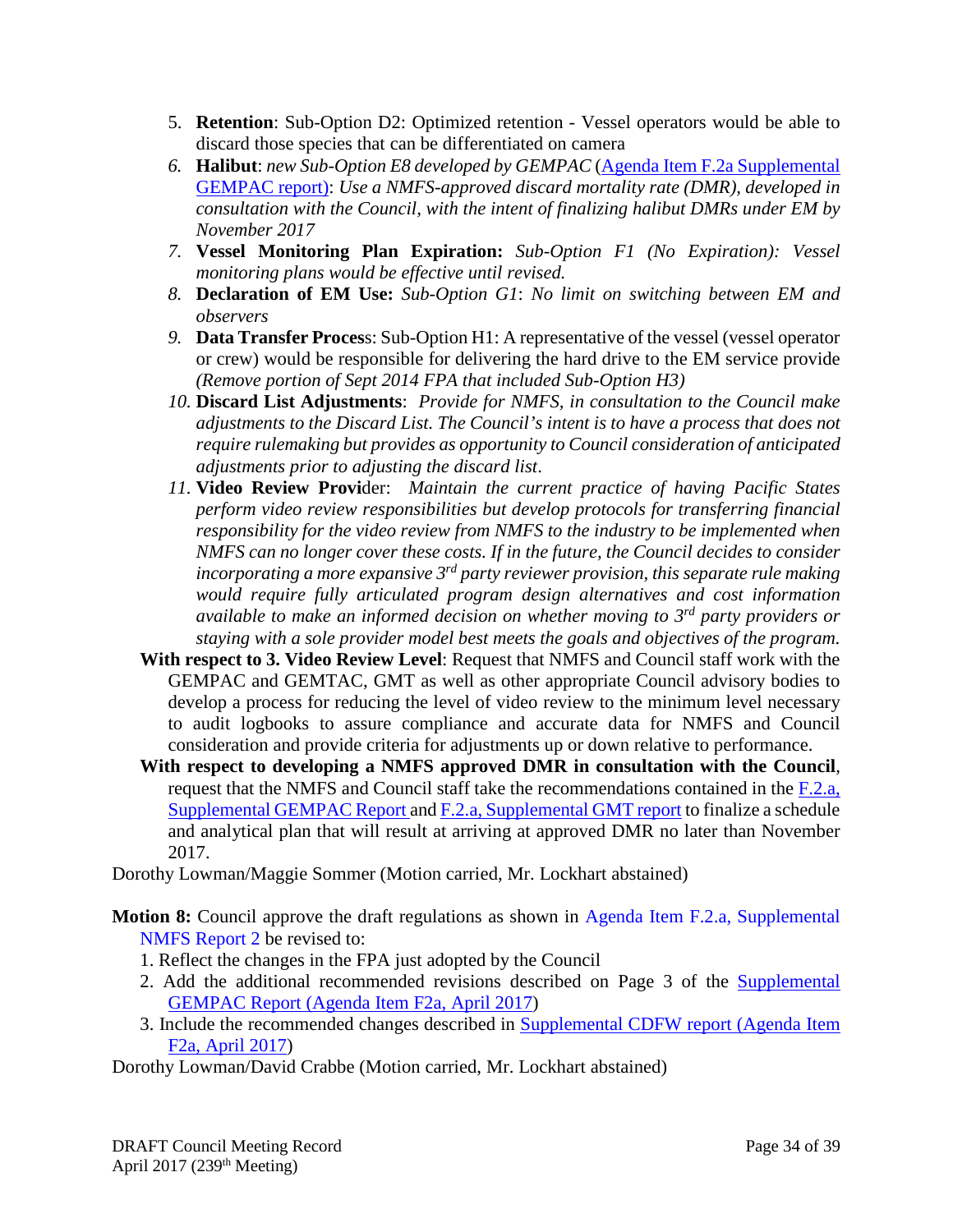**Motion 9**: Council approve and recommend the following for the Salmon Endangered Species Act Consultation:

Description of Fisheries

- With regard to the scenario that best represents the future conditions in fisheries managed under the Pacific Coast Groundfish Fishery Management Plan (FMP), use Scenario 1A for the whiting fishery, and the distribution and bycatch rate assumptions in Scenario 2B(1) for bottom trawl, limited entry and open access fixed gear, non-whiting midwater trawl, and recreational fisheries, as updated by the Groundfish Management Team (GMT) in [F.3.a, Supplemental GMT Reports 1,](http://www.pcouncil.org/wp-content/uploads/2017/03/F3a_Sup_GMT_Rpt1_Apr2017BB.pdf) [Agenda Item F.3.a, Supplemental GMT Report](http://www.pcouncil.org/wp-content/uploads/2017/04/F3a_Sup_GMT_Rpt2_Apr2017BB.pdf) [2 a](http://www.pcouncil.org/wp-content/uploads/2017/04/F3a_Sup_GMT_Rpt2_Apr2017BB.pdf)nd [Agenda Item I.1.a, NMFS Report](http://www.pcouncil.org/wp-content/uploads/2017/02/I1a_NMFS_Rpt1_Alts_for_Salmon_Bycatch_Mgmt_inthe_Pacific_Coast_Groundfish_Fisheries_final_Mar2017BB.pdf) 1, March 2017.
- Also, in recognition of the Council's ongoing process to consider revisions to groundfish essential fish habitat and rockfish conservation areas (RCAs), consider the preliminary preferred alternatives as the projected RCA configurations.

Estimated Harvest Levels

- In determining the expected amounts of groundfish that would be harvested, include the following assumptions in the analysis:
- 1. The U.S. share of the Pacific whiting total allowable catch will be achieved and, for the purposes of the analysis, estimate that amount to be up to 500,000 mt in the future;
- 2. The at-sea trawl whiting groundfish allocations and set-asides will be fully harvested by the at-sea sectors;
- 3. For the individual fishing quota (IFQ) fishery (i.e., shoreside whiting, bottom trawl, and midwater non-whiting trawl), allocations for the following species will be fully harvested: sablefish, petrale sole, lingcod, shortspine and longspine thornyheads, and overfished rockfish species (i.e., bocaccio, cowcod, darkblotched, and yelloweye rockfish, and Pacific ocean perch);
- 4. For the IFQ fishery, allocations for other groundfish stocks, for which it has harvested 75 percent or more of its allocations in 2014-2016, will be achieved;
- 5. For the IFQ fishery, the harvest levels in 2014-2016 for canary, widow, yellowtail, and chilipepper rockfish will be taken in the shoreside whiting and bottom trawl fisheries, and the balance of the IFQ allocations will be harvested in the midwater non-whiting trawl fishery;
- 6. For all other groundfish stocks, harvest levels for 2014-2016 for trawl fisheries will likely continue; and
- 7. Limited entry and open access fixed gear and recreational fishery allocations, harvest guidelines, and harvest levels will likely continue.

Chinook Management Thresholds for Analysis

For the chinook management thresholds, assess the following:

- Whiting fishery: 11,000 chinook guideline
- Bottom trawl, midwater non-whiting trawl, limited entry and open access fixed gear, and recreational fisheries: 5,500 chinook guideline
- Bycatch Reserve: 3,500 chinook
- With regard to the Bycatch Reserve, this would not be an entitlement or *de facto* increase in the bycatch threshold, but rather a safety net to minimize disruption to the fishery where actions that were already actively being taken to reduce bycatch were insufficient.
- In the analysis of the Reserve, analyze three scenarios such that entire Reserve is taken in the following fisheries in their status quo times and areas: 1) whiting, 2) bottom trawl, and 3)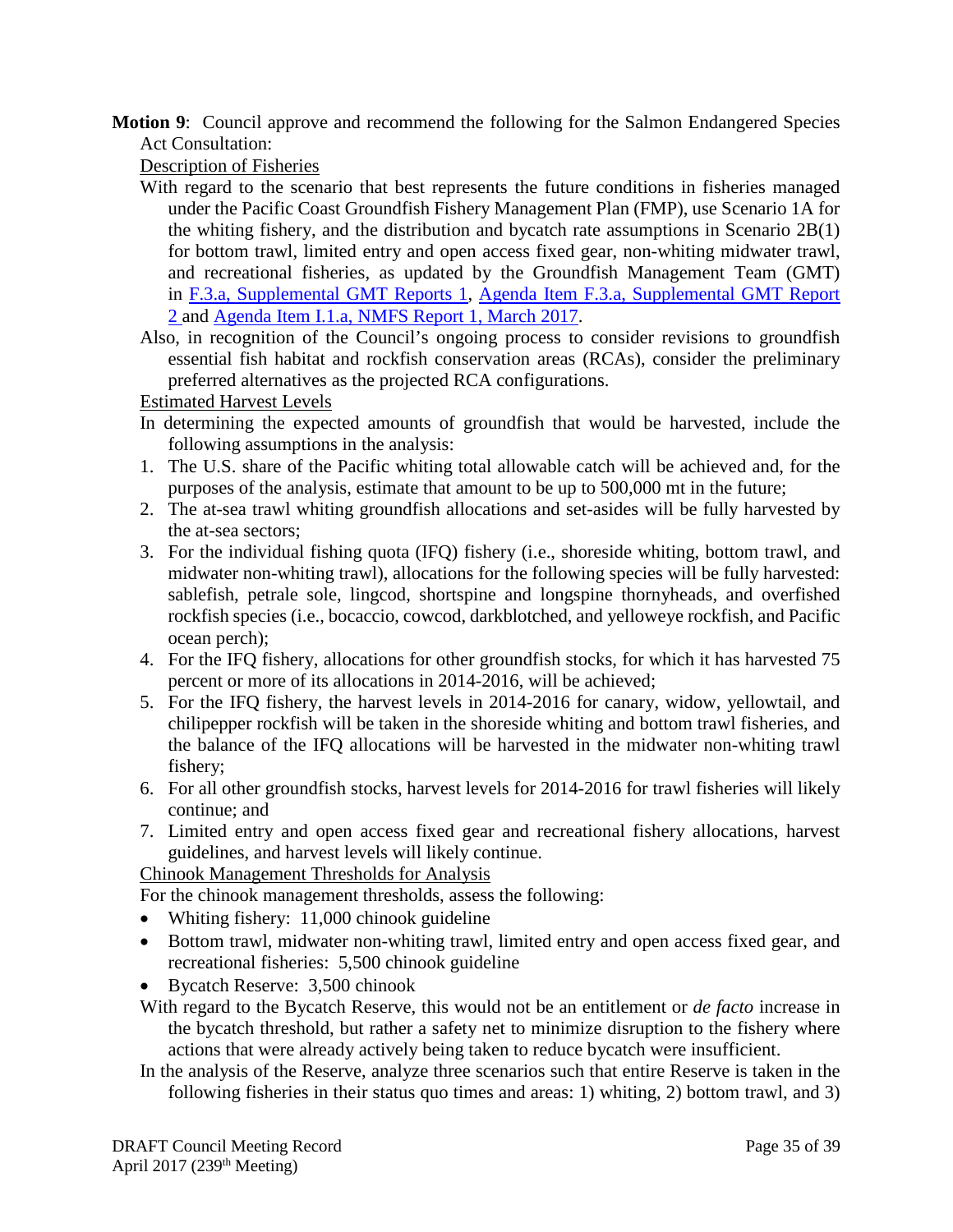midwater non-whiting trawl. For each scenario, if it is determined that accessing the full amount of the Reserve may result in jeopardy then identify appropriate sub-thresholds, as needed, for each of these sectors.

Future Management Measures

Taking the results of the Reserve analysis described above into consideration, through the Biennial Groundfish Harvest Specifications and Management Process, the Council could consider maintaining the concept of a Reserve and limiting portions of the Reserve to specific sectors, or eliminating the Reserve.

For 2017, it is our understanding that the National Marine Fisheries Service (NMFS) plans to:

- Retain the selective flatfish trawl gear requirement shoreward of the RCA
- Provide a midwater non-whiting trawl fishery through an exempted fishing permit (EFP) that includes the following conditions:
- Fishing to occur north of the Oregon/California border (42° N. latitude) only
- EFP chinook bycatch cap of 3,500 chinook (which is a subset of the 5,500 chinook management threshold described above)
- Upon projected attainment of the cap, NMFS would terminate the EFP (i.e., participating vessels would need to comply with the selective flatfish trawl gear requirement)
- For 2018, the Council would recommend that NMFS consider the discussions, reports, and recommendations under this agenda item when considering issuance of a potential subsequent midwater non-whiting trawl EFP.

For 2019 and 2020, and beyond:

- Through the Biennial Groundfish Harvest Specifications and Management Process, the Council intends to develop and consider a range of alternatives for management measures to address the bycatch of salmon in groundfish fisheries. Such measures may include: sector-specific catch limits, bycatch thresholds, harvest guidelines, time and area closures, and gear restrictions. These measures may be implemented preseason or inseason, and may be described as NMFS automatic actions or Council actions.
- Michele Culver/Rich Lincoln with Maggie Sommer/Joanna Grebel Amendment as amended carried, Mr. Lockhart abstained

**Motion 10**: The Council task the following:

- 1. The SSC review the current OFL method, including the basis for the estimates of  $B_{MSY}$ and MSY.
- 2. The SSC review, discuss and recommend alternate methods, if any, to estimate a long-term MSY for CSNA to add to the suite of options for the Council's consideration.
- 3. Following the ATM methodology review in January 2018, SSC evaluate the utility of ATM indices and the resulting abundance estimates to calculate a biomass estimate and an estimate of F<sub>MSY</sub> for CSNA.
- 4. At the April 2018 meeting, SSC provide the results of items #1 and #2, and a report of their progress and expected timeline to complete item #3, to the Council.

Michele Culver/Rich Lincoln (Motion carried unanimously)

- **Motion 11**: Council approve the SWFSC request for methodology review of the acoustic trawl survey method for assessing CPS [\(Agenda Item G.3.a, SWFSC\)](http://www.pcouncil.org/wp-content/uploads/2017/03/G3a_SWFSC_Rpt_Apr2017BB.pdf); and include the recommendations by the SSC [\(Agenda Item G.3.a, Supplemental SSC Report\)](http://www.pcouncil.org/wp-content/uploads/2017/04/G3a_Sup_SSC_CPSmethodology_Apr2017BB.pdf).
- Frank Lockhart/Briana Brady as amended by Michele Culver/Rich Lincoln carried unanimously)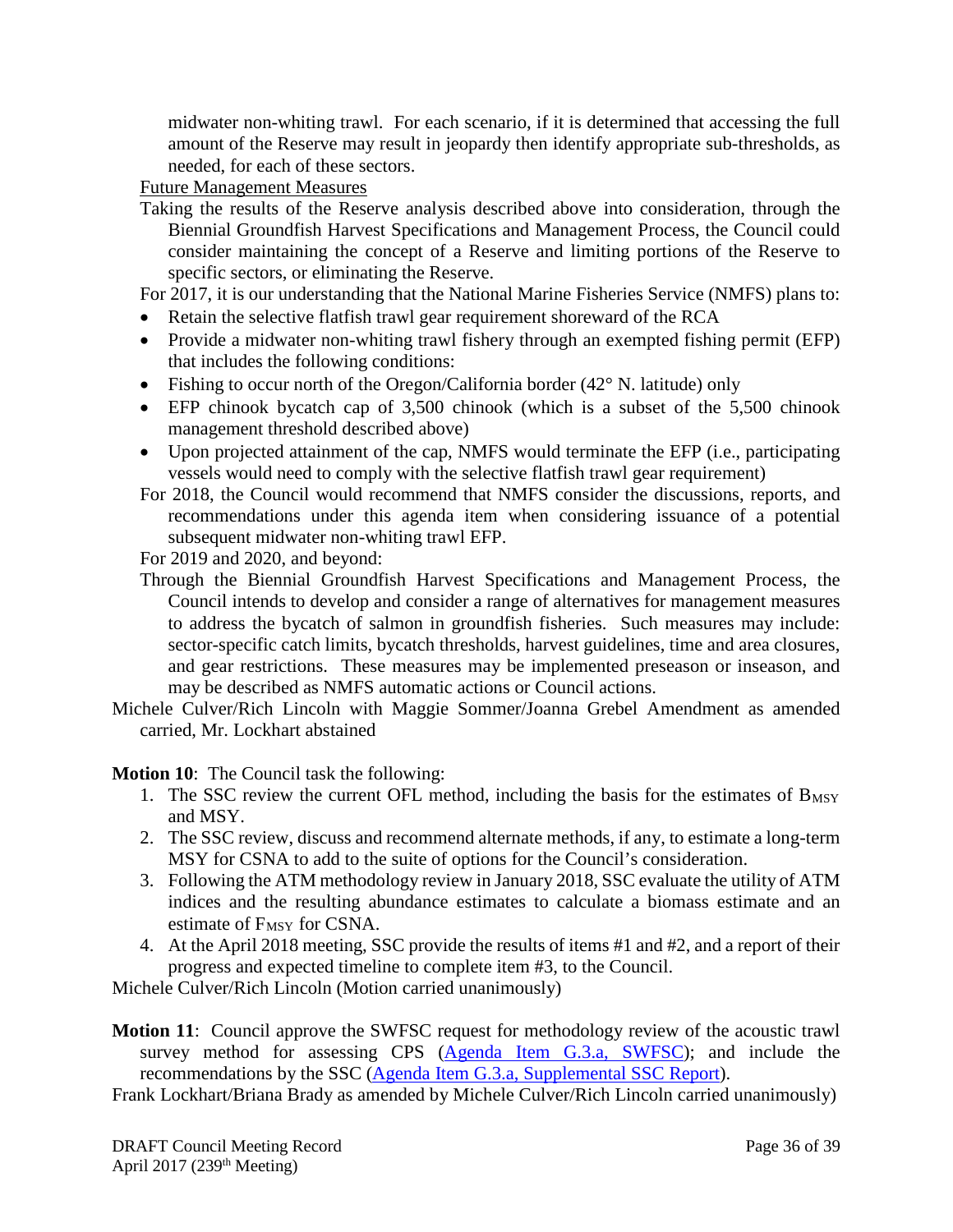**Motion 12:** Council confirm the PPA selected by the Council in November, 2016 and described in [Agenda Item G.4.a, CPSMT Report \(April 2017\)](http://www.pcouncil.org/wp-content/uploads/2017/03/G4a_CPSMT_Rpt_Small_Scale_Apr2017BB.pdf) as the Final Preferred Alternative to allow minor directed finfish CPS fishing to continue after a directed CPS fishery is closed, unless otherwise specified by the Council or an ACL is anticipated to be met or exceeded. No vessel or person may land more than one metric ton per day, and no vessel may make more than one trip per day.

Approve the language shown in [G.4.a, CPSMT Supplemental Report 3 \(April 2017\)](http://www.pcouncil.org/wp-content/uploads/2017/04/G4a_Sup_CPSMT_Rpt3_Apr2017BB.pdf) as Amendment 16 to the CPS Fishery Management Plan, to allow such minor directed CPS fishing, except in Section 5.2 in the last sentence of the second paragraph, add "met or" between the existing phrases "after the ACL is" and "exceeded".

Request that the CPSMT update the Council on any harvest of sardines that occurs under this authorization in the Sardine Harvest Guidelines and Management Measures agenda item in April, and report on harvest of other CPS finfish in the annual SAFE document.

Maggie Sommer/Dorothy Lowman (Motion carried unanimously)

**Motion 13:** Council:

- 1. Adopt the Pacific sardine assessment for use in management for the 2017-18 season as shown in [Agenda Item G.5.a, Stock Assessment Report;](http://www.pcouncil.org/wp-content/uploads/2017/03/G5a_Stock_Assessment_Rpt_Full_ElectricOnly_Apr2017BB.pdf)
- 2. Approve the values for biomass, OFL, P-star buffer, ABC, ACL as shown in Table 2 in Agenda Item [G5b, Supplemental CPSMT Report,](http://www.pcouncil.org/wp-content/uploads/2017/04/G5b_Sup_CPSMT_Rpt_Apr2017BB.pdf) noting that the harvest guideline is zero; and
- 3. Adopt the accountability measures outlined on page 2 o[f Agenda Item G.5.b, Supplemental](http://www.pcouncil.org/wp-content/uploads/2017/04/G5b_Sup_CPSMT_Rpt_Apr2017BB.pdf)  [CPSMT Report.](http://www.pcouncil.org/wp-content/uploads/2017/04/G5b_Sup_CPSMT_Rpt_Apr2017BB.pdf)

Briana Brady/Maggie Sommer (Motion carried unanimously)

**Motion 14:** Council adopt the final incidental Pacific halibut landing restrictions for the 2017- 2018 non-Indian salmon troll fishery recommended by the SAS [\(Agenda Item H.1.a,](http://www.pcouncil.org/wp-content/uploads/2017/04/H1a_Sup_SAS_Rpt_Halibut_Apr2017BB.pdf)  [Supplemental SAS Report, April 2017\)](http://www.pcouncil.org/wp-content/uploads/2017/04/H1a_Sup_SAS_Rpt_Halibut_Apr2017BB.pdf).

Maggie Sommer/Jeff Feldner (Motion carried unanimously)

**Motion 15:** Council adopt the GAP recommendations for public review, as shown in [Agenda Item](http://www.pcouncil.org/wp-content/uploads/2017/04/F7a_Sup_GAP_Rpt_Apr2017BB.pdf)  [F.7.a, Supplemental GAP Report.](http://www.pcouncil.org/wp-content/uploads/2017/04/F7a_Sup_GAP_Rpt_Apr2017BB.pdf)

Joanna Grebel/Marc Gorelnik (Motion withdrawn)

**Motion 16:** Council adopt the GAP recommendations for public review, as shown in [Agenda Item](http://www.pcouncil.org/wp-content/uploads/2017/04/F7a_Sup_GAP_Rpt_Apr2017BB.pdf)  [F.7.a, Supplemental GAP Report,](http://www.pcouncil.org/wp-content/uploads/2017/04/F7a_Sup_GAP_Rpt_Apr2017BB.pdf) utilizing the appropriate coordinates described in Table 1 of [Agenda Item F.7.a, CDFW Report.](http://www.pcouncil.org/wp-content/uploads/2017/03/F7a_CDFW_Rpt_Apr2017BB.pdf)

Joanna Grebel/Marc Gorelnik (Motion carried unanimously)

**Motion 17**: Council to not adopt a range of alternatives for public review, and do not pursue further development of regulatory alternatives at this time. Instead, request the EC and GAP make time to explore and discuss the viability of non-regulatory alternatives at the June meeting and report back to the Council.

Marci Yaremko/Buzz Brizendine as amended by Herb Pollard/Pete Hassemer; carried unanimously.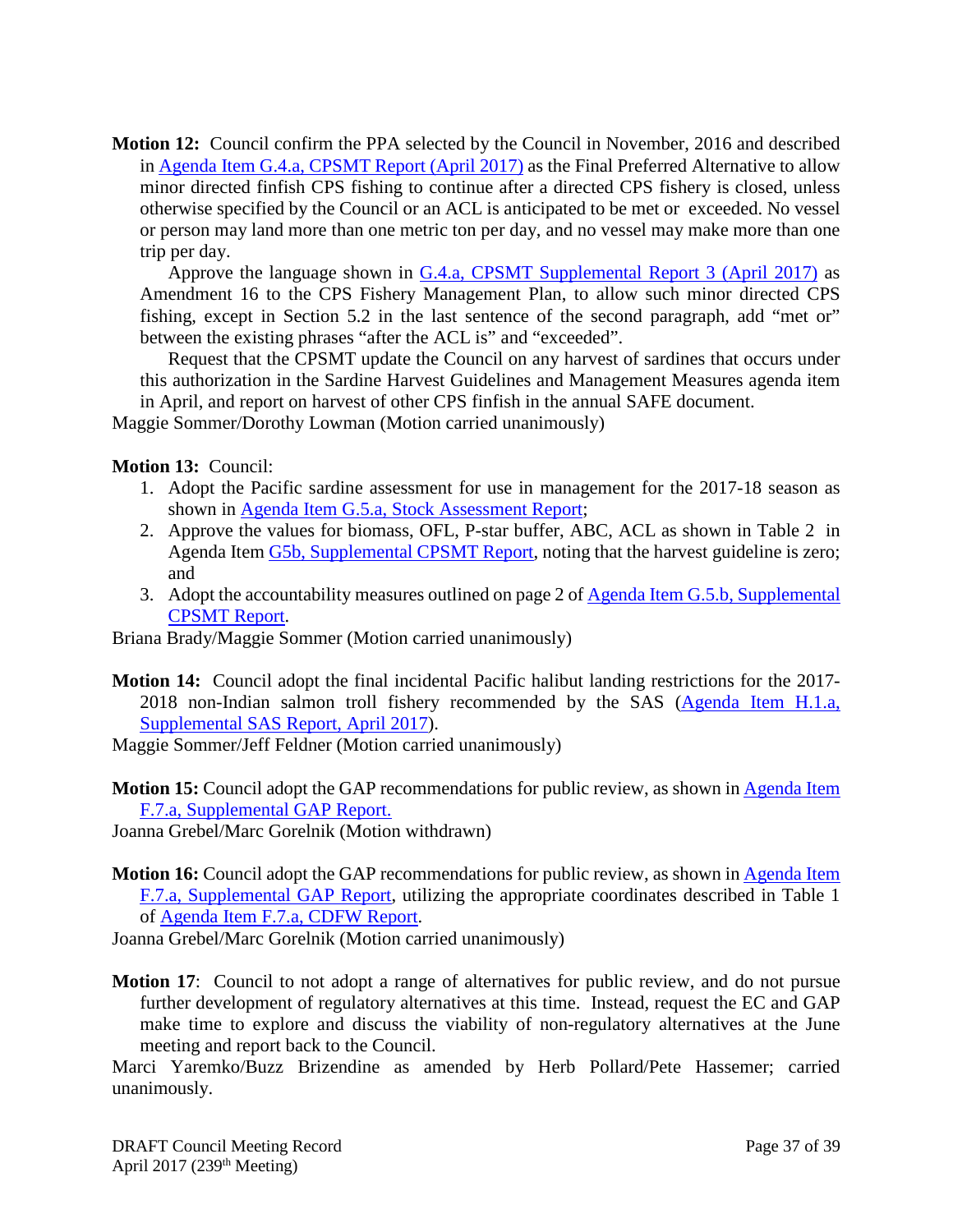**Motion 18**: Council adopt the revised trip limits for the Open Access Fixed Gear Sablefish Fishery North of 36° N. latitude as shown in [F.6.a Supplemental GMT Report \(April 2017\),](http://www.pcouncil.org/wp-content/uploads/2017/04/F6a_Sup_GMT_Rpt_Apr2017BB.pdf) Table 2, Alternative 1.

Maggie Sommer/Dorothy Lowman (Motion carried unanimously)

**Motion 19:** Council to:

- Reallocate 3.5 mt of Pacific Ocean Perch from the Incidental Open Access off-the-top deduction to the MS whiting sector, and 3.5 mt to the CP sector.
- Request that the GMT develop potential alternatives for criteria for inseason distribution of the POP, darkblotched, and canary rockfish buffers, and present these to the Council in June.

Maggie Sommer/Dorothy Lowman (Motion carried, Mr. Duffy abstained)

**Motion 20:** Council tentatively adopt a natural escapement target of 5,130 for Queets wild coho in 2017.

Kyle Adicks/Phil Anderson (Motion carried unanimously)

**Motion 21:** Council to adopt for submission to the U.S. Secretary of Commerce the non-Indian commercial and recreational salmon management measures for the area north of Cape Falcon as presented in [Agenda Item E.5.a, Supplemental STT Report, April 11, 2017.](http://www.pcouncil.org/wp-content/uploads/2017/04/E5a_Sup_STT_Rpt_041117_Apr2017BB.pdf)

Kyle Adicks/Phil Anderson (Motion carried unanimously)

**Motion 22:** Council to adopt the management measures and quotas for the Treaty Troll Fishery south of the U.S./Canadian border to Cape Falcon, Oregon as shown in Agenda Item E.5.a, [Supplemental STT Report, dated April 11, 2017,](http://www.pcouncil.org/wp-content/uploads/2017/04/E5a_Sup_STT_Rpt_041117_Apr2017BB.pdf) table 3 including requirements, definitions, restrictions, or exceptions.

The Treaty Indian ocean troll fishery would have a quota of:

- 40,000 Chinook and
- $\bullet$  12,500 coho.

The overall chinook quota would be divided into a 20,000-Chinook sub-quota for the May 1 through June 30 Chinook only fishery and a 20,000-Chinook sub-quota for the all species fishery in the time period of July 1 through September 15.

Joe Oatman/Kyle Adicks (Motion carried unanimously)

**Motion 23:** Council to adopt the non-Indian commercial and recreational salmon management measures for submission to the U.S. Secretary of Commerce for the area from Cape Falcon, Oregon to the Oregon/California Border as described in [Agenda Item E.5.a,](http://www.pcouncil.org/wp-content/uploads/2017/04/E5a_Sup_STT_Rpt_041117_Apr2017BB.pdf) Supplemental STT Report [dated April 11, 2017 i](http://www.pcouncil.org/wp-content/uploads/2017/04/E5a_Sup_STT_Rpt_041117_Apr2017BB.pdf)ncluding all season descriptions; minimum size; and requirements, definitions, restrictions, or exceptions.

Chris Kern/Jeff Feldner (Motion carried unanimously)

**Motion 24:** Council to adopt the 2017 non-Indian commercial and recreational salmon management measures for submission to the U.S. Secretary of Commerce for the area from the Oregon/California border to the U.S./Mexico border as presented in [Agenda Item E.5.a,](http://www.pcouncil.org/wp-content/uploads/2017/04/E5a_Sup_STT_Rpt_041117_Apr2017BB.pdf)  [Supplemental STT Report dated April 11, 2017,](http://www.pcouncil.org/wp-content/uploads/2017/04/E5a_Sup_STT_Rpt_041117_Apr2017BB.pdf) including the commercial and recreational requirements, definitions, restrictions, or exceptions, with the following change: